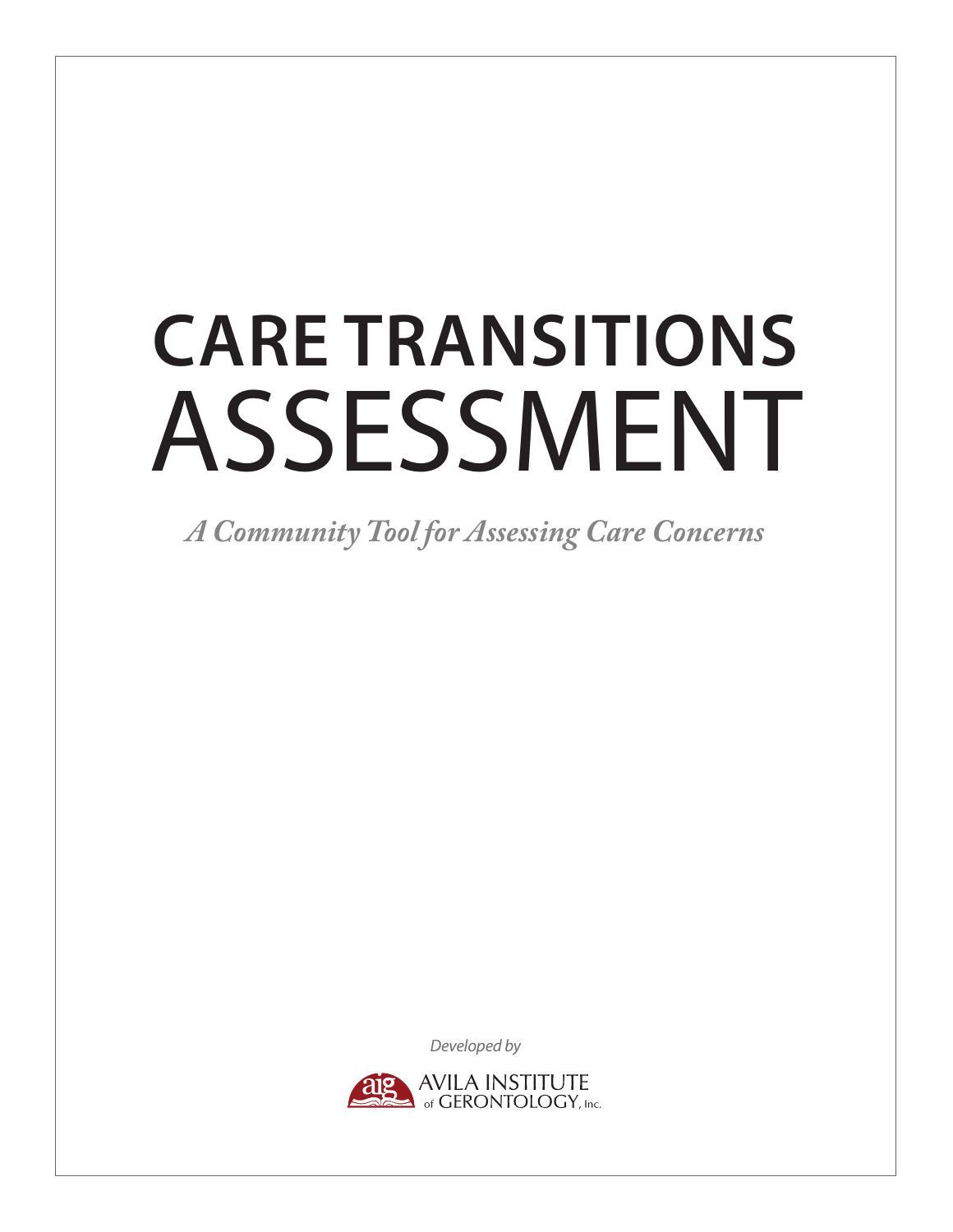

# *Welcome Community Member —*

*We are pleased to offer you this Care Transition Assessment Tool. Supported by the National Religious Retirement Office (NRRO), the tool was developed by the Avila Institute of Gerontology to help communities of all sizes to identify current and future issues related to care and transition. Knowing that each community will have their own unique set of goals and challenges during transition, we organized the material in sections to be used when needed for specific situations.*

*Please know that all comments, questions and concerns are welcome. We are available to discuss the tool with you and how it can be a working document for you as we together accept the many transitions we are all facing.*

*Be assured of my prayers, Sr. M. Peter Lillian Di Maria, O.Carm. (518) 537-5000 OR srpeter@avilainstitute.org*

# **Contents**

| <b>NTRODUCTION</b>                 | З  |
|------------------------------------|----|
| <b>THE COMMUNITY ASSESSMENT</b>    |    |
| <b>Community Demographics</b><br>A | 5  |
| <b>Health Concerns</b><br>B        | 7  |
| <b>Level of Care</b><br>C          | 15 |
| <b>Support Services</b><br>D       | 21 |
| E<br><b>Funding Concerns</b>       | 25 |
| F<br><b>Physical Space</b>         | 27 |
| <b>Emergency Procedures</b><br>G   | 31 |
| <b>Education</b><br>н              | 33 |
| <b>Summary &amp; Next Steps</b>    | 35 |

# **APPENDICES**

| Additional Resources | 41 |
|----------------------|----|
| Il Glossary of Terms | 54 |

| <b>DEVELOPMENT</b>      | 51 |
|-------------------------|----|
| <b>ACKNOWLEDGEMENTS</b> | 53 |
| <b>REFERENCES</b>       |    |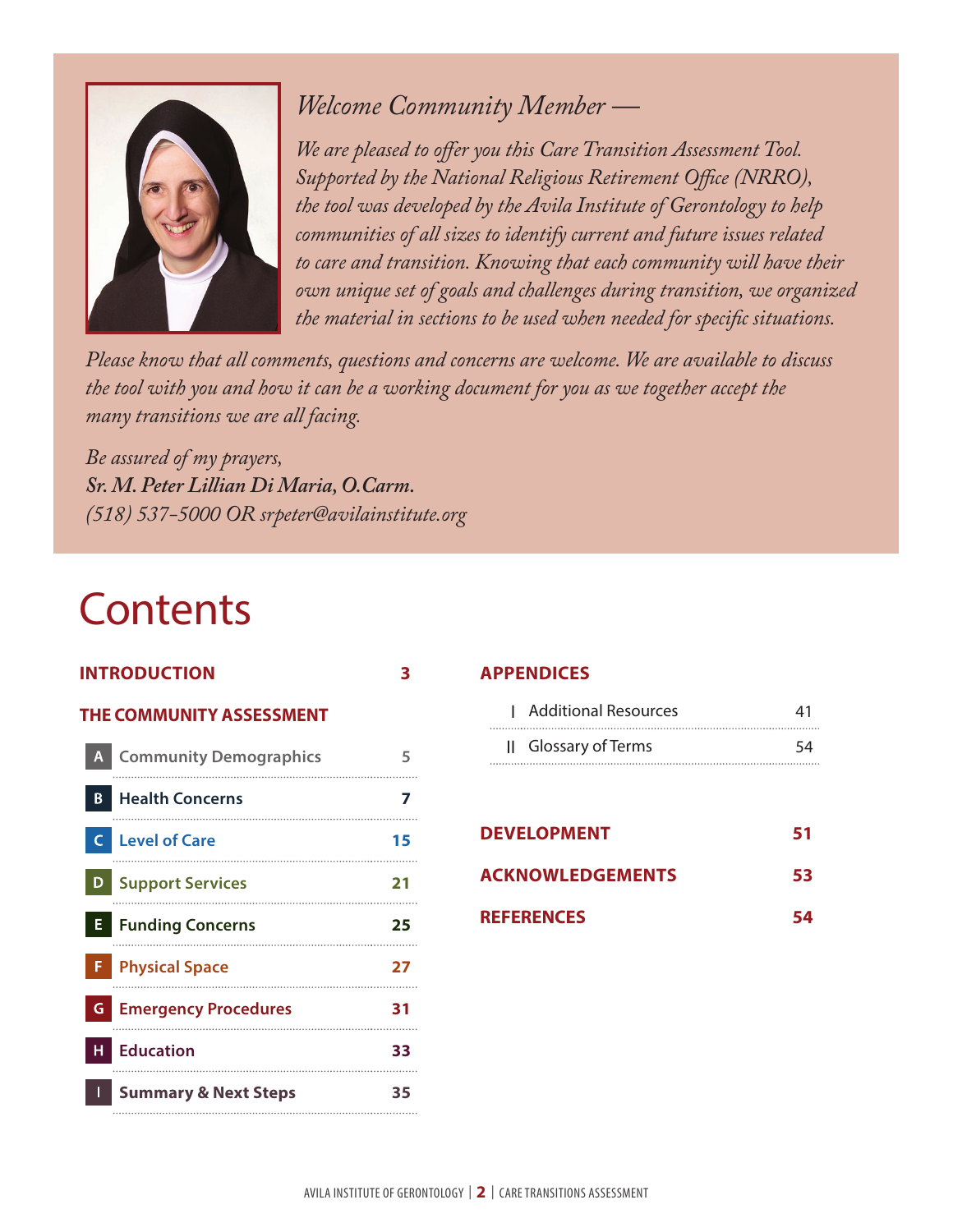

*Completing the Care Transitions Assessment will help the community manage care for all members. For the purposes of this Assessment, the term community refers to all the members of a Religious Congregation no matter where they reside. The goal of the Care Transitions Assessment is to identify issues that affect the overall health of the community. It helps identify care needs and aids in determining the availability of resources within or outside a community.*

# **PURPOSE**

The purpose of these guidelines is to enhance the care the community provides for its aging members by using a holistic approach. This tool provides a series of assessments which identify and guide you to appropriate goals and resolutions.

**By conducting a Care Transitions Assessment, Leadership can begin to answer key questions such as:** 

- What data is necessary to facilitate transitions?
- What are the strengths in the community?
- What health concerns do community members have?
- What resources are available to address these concerns?
- What additional resources are needed to address these concerns?
- What are the future care needs within your community?
- What transition protocols are currently in place?
- What education will enhance care?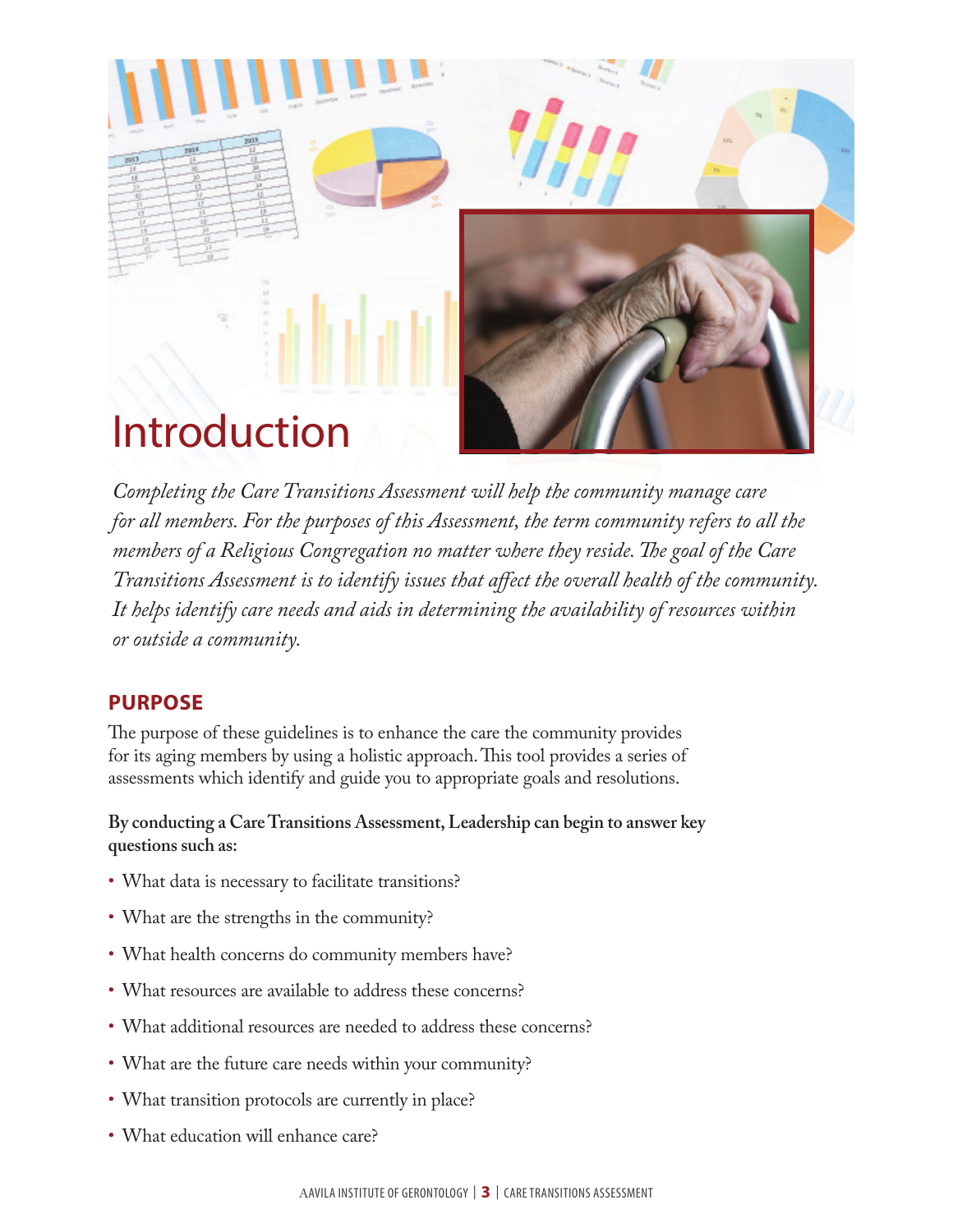# **THE ASSESSMENT TEAM**

In the Care Transitions Assessment, the tools are designed so a team process is used to complete its elements.

The Assessment Team may include members with one or more of the following disciplines: social worker, nurse, environmental service, administrator etc.

The Chairperson is responsible for overseeing the assessment process, which includes assigning a team or an individual to complete a section of the tool based on particular areas of knowledge and expertise.

The Assessment Team will report their findings to Leadership.

# **HELPFUL HINTS**

- **1.** During the assessment, it is important to constantly collaborate on all phases and sections, including planning and reporting. The contributions of all team members are valuable. The team ensures sufficient information is gathered and conclusions shared and reported.
- **2. Chairperson duties can include:**
	- ensuring that all team members understand the assessment plan,
	- reaffirming the responsibilities of the team,
	- assigning sections of the assessment (reassign if needed),
	- chairing the entry and exit meetings,
	- communicating regularly with Leadership,
	- ensuring any concerns or needs for further information are communicated to Leadership,
	- ensuring that the specified time frame is adhered to and submit the findings of the assessment to Leadership.

# **COMPLETING THE ASSESSMENT**

The assessment contains the following individual sections:

| $\mathsf{A}$ | <b>Community Demographics</b>   |
|--------------|---------------------------------|
| $\mathbf{B}$ | <b>Health Concerns</b>          |
| $\mathsf{C}$ | <b>Level of Care</b>            |
| D            | <b>Support Services</b>         |
| E.           | <b>Funding Concerns</b>         |
|              | <b>F</b> Physical Space         |
| G.           | <b>Emergency Procedures</b>     |
| н            | <b>Education</b>                |
|              | <b>Summary &amp; Next Steps</b> |

Each of the sections contain instructions for completion and concludes with a summation of the information gathered. This process aides in developing a strategic action plan including next steps to take.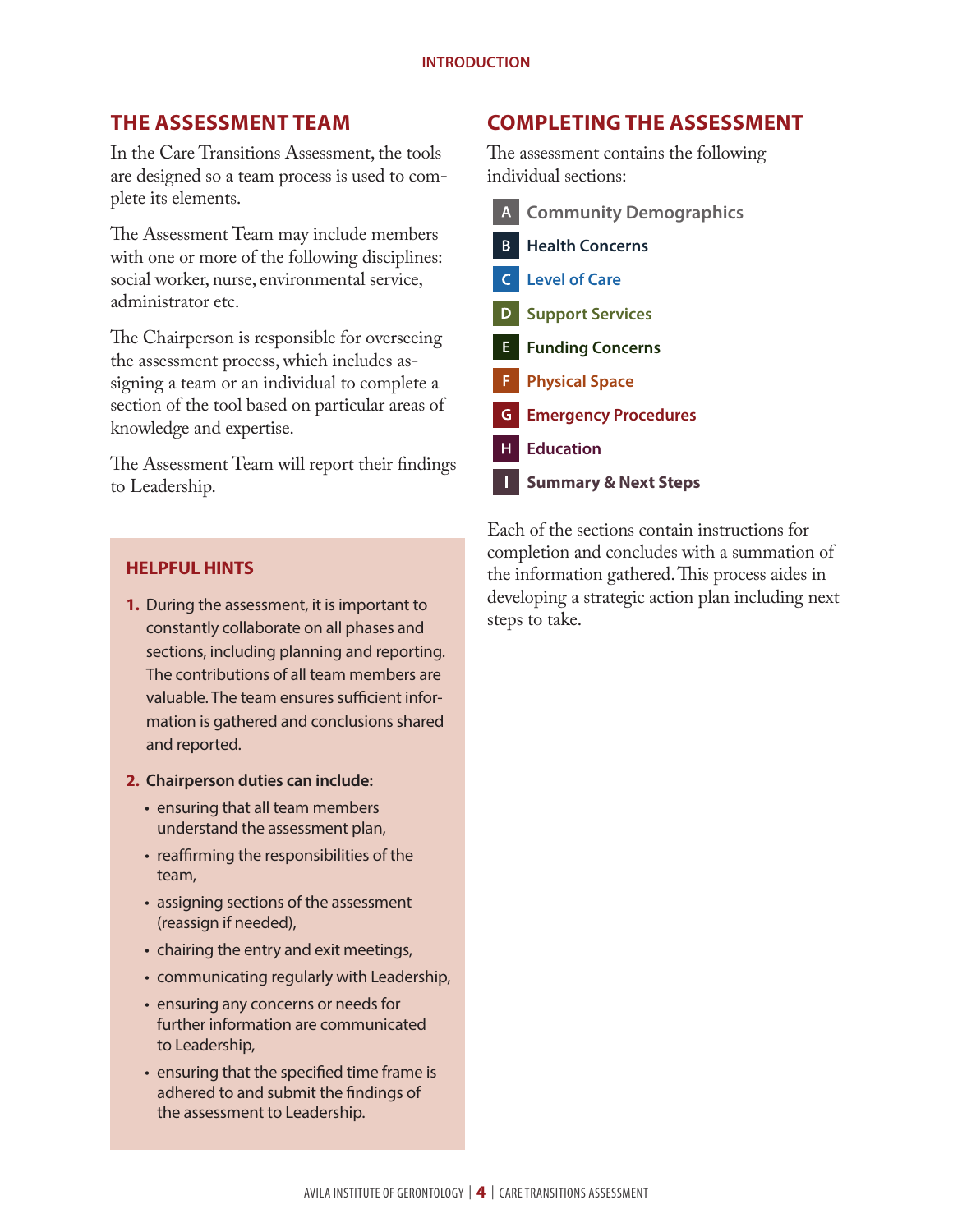# A Community Demographics

| Date Started: 2008 and 2008 and 2008 and 2008 and 2008 and 2008 and 2008 and 2008 and 2008 and 2008 and 2008 a |  |
|----------------------------------------------------------------------------------------------------------------|--|

# **PURPOSE**

# **DIRECTIONS**

Include all members for whom you are responsible.

To provide insight into existing levels of need and future needs of the community.

| 1. What is the total number of members in your Community?                                                                        |            |            |            |            |          |
|----------------------------------------------------------------------------------------------------------------------------------|------------|------------|------------|------------|----------|
| 2. Age range of community members: List the number of members in your community within the<br>following age ranges as of (date): |            |            |            |            |          |
| $a_{\cdot}$                                                                                                                      | $20 - 29:$ | $30-39$    | $40 - 49:$ | $50 - 59:$ | $60-69:$ |
| b.                                                                                                                               | $70 - 79:$ | $80 - 89:$ | $90 +:$    |            |          |
| 3. Do you employ lay staff to assist with your daily operations or your ministry?                                                |            |            |            |            |          |
| 4. Do you orient or train your lay staff in your Mission and Values?                                                             |            |            |            |            |          |

# **In the table on the next page:**

- List all the locations where your community members reside.
- Specify the type of living establishment (i.e., an apartment, private house, convent, parish house, or provincial house). (Second column)
- Indicate the number of community members at each location. (Third column)

# **Level of Care Definitions**

# **1. Independent Living**

Individual can meet his or her needs with some assistance from others to help with ADL's; can live independently.

# **2. Assisted Living**

Individual needs some assistance to meet his or her needs. It is important to know if your community can provide the needed assistance for this individual to live safely in his or her current residence. If the answer is no, than other arrangements need to be explored.

• Indicate the level of care that can be provided. The type of care can be independent living, assisted living, skilled care or infirmary. If the location does not offer any care, you can leave the column blank or write non-applicable (NA). (Fourth column)

# **3. Skilled Care**

Individual requires professional assistance 24/7 to meet his/her needs.

# **4. Infirmary**

A house or portion of a building where care for the sick or injured is provided. Care in an infirmary can be minimal or independent care through skilled care.

# **5. Other**

List other types of care areas you may have.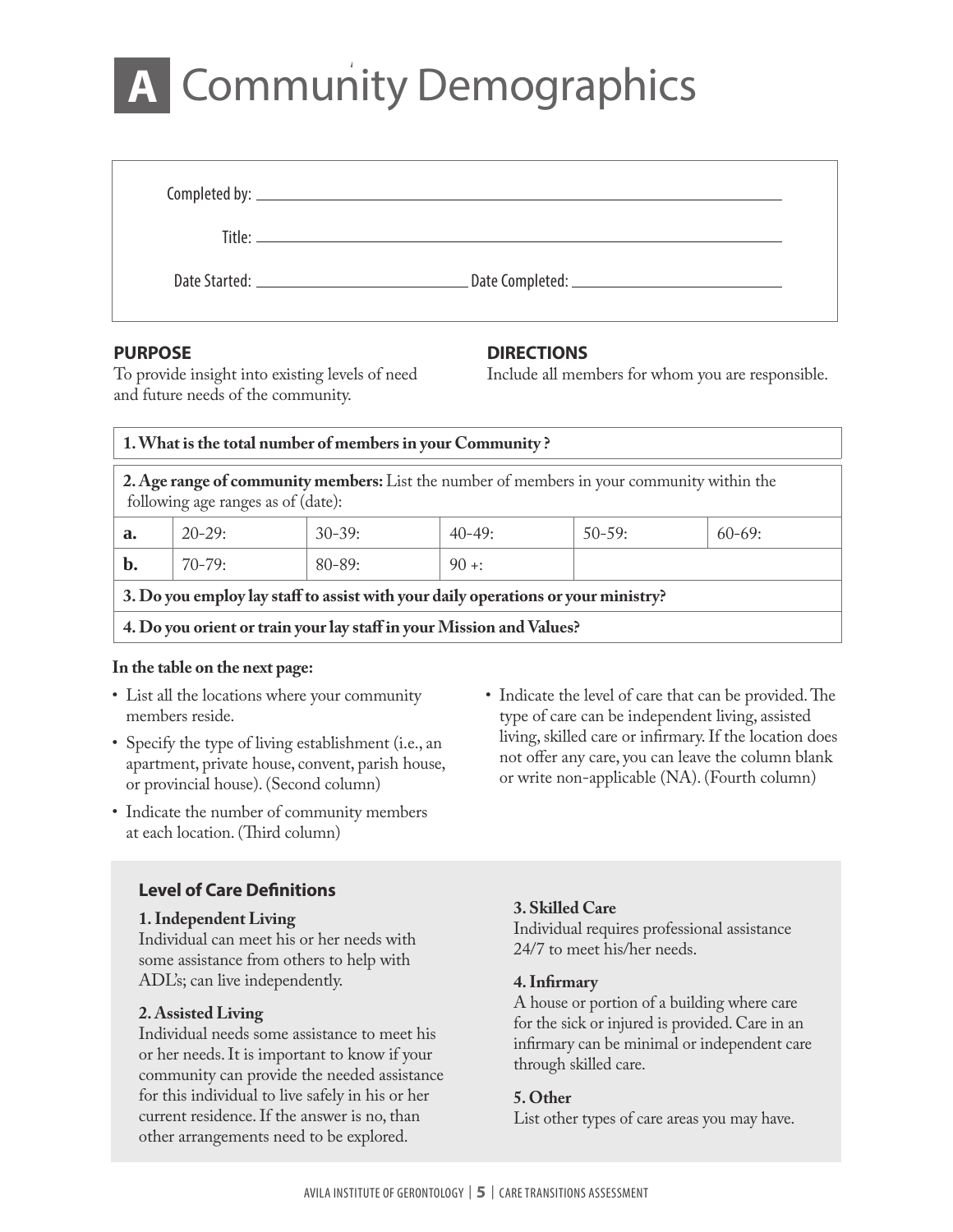| <b>Location</b> | <b>Establishment</b> | Alone 2-8 9-20 21 + |  | <b>Care Level</b> |
|-----------------|----------------------|---------------------|--|-------------------|
|                 |                      |                     |  |                   |
|                 |                      |                     |  |                   |
|                 |                      |                     |  |                   |
|                 |                      |                     |  |                   |
|                 |                      |                     |  |                   |
|                 |                      |                     |  |                   |
|                 |                      |                     |  |                   |
|                 |                      |                     |  |                   |
|                 |                      |                     |  |                   |
|                 |                      |                     |  |                   |
|                 |                      |                     |  |                   |
|                 |                      |                     |  |                   |
|                 |                      |                     |  |                   |
|                 |                      |                     |  |                   |
|                 |                      |                     |  |                   |
|                 |                      |                     |  |                   |
|                 |                      |                     |  |                   |
|                 |                      |                     |  |                   |
|                 |                      |                     |  |                   |
|                 |                      |                     |  |                   |
|                 |                      |                     |  |                   |
|                 |                      |                     |  |                   |
|                 |                      |                     |  |                   |
|                 |                      |                     |  |                   |
|                 |                      |                     |  |                   |
|                 |                      |                     |  |                   |
|                 |                      |                     |  |                   |
|                 |                      |                     |  |                   |
|                 |                      |                     |  |                   |
|                 |                      |                     |  |                   |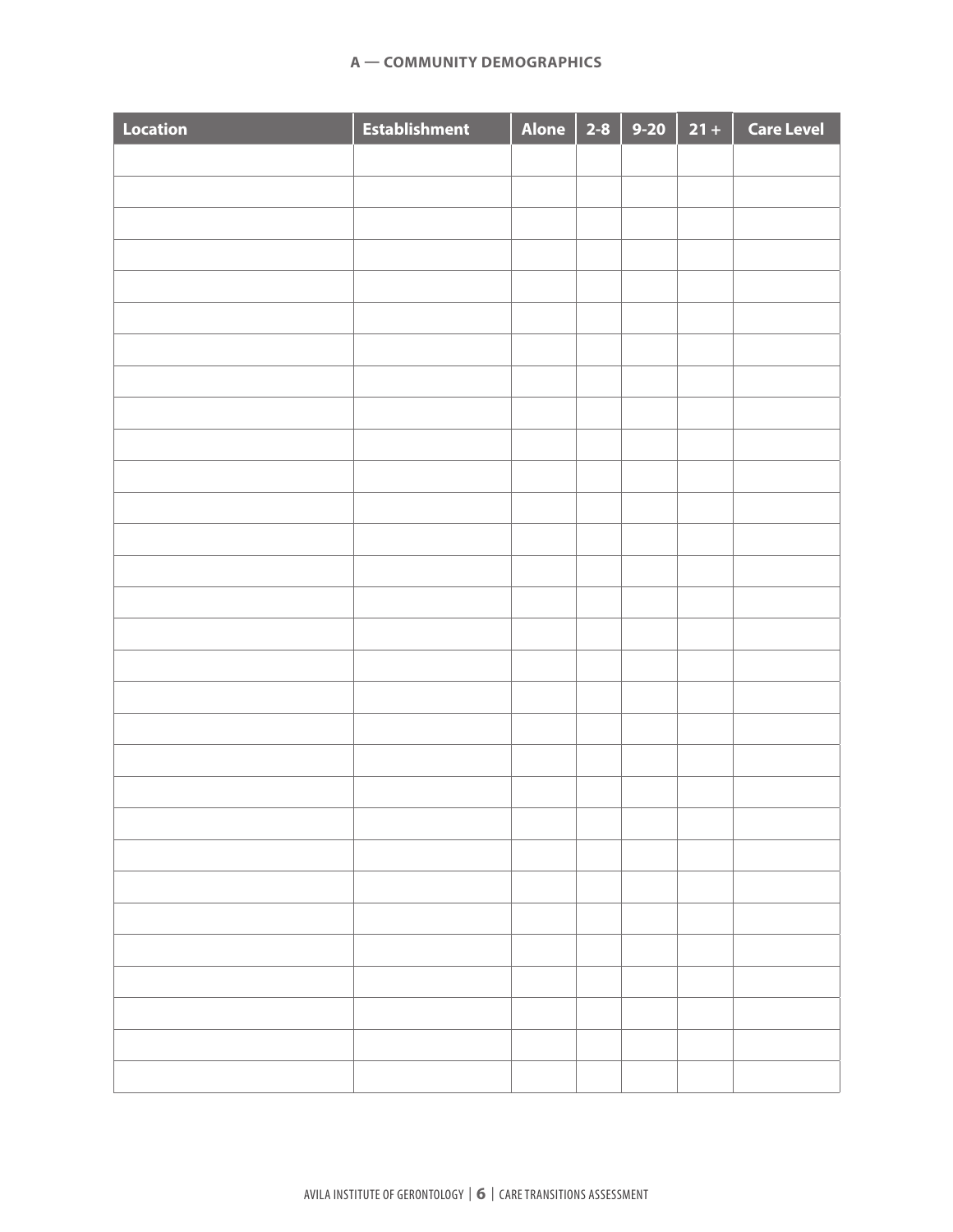# **B** Health Concerns

# **PURPOSE**

To identify information on the most pressing chronic health concerns of your community and summarize why these health concerns are a challenge to the community.

# **PART 1: Identifying Health Concerns**

Use the tables below to identify which diagnoses present the greatest challenge to your community.

**For the purpose of this worksheet, challenging is defined as that which is the most demanding within your community, or requires the most amount of care and services.**

Circle the number that corresponds to the challenge of each diagnosis.

Circle: 0 = no challenge;

- 1 = minimal challenge;
- 2 = moderate challenge;
- 3 = high challenge.

The higher the percentage indicates a diagnostic category that presents a greater challenge to your community.

| <b>Mental Illness</b> | <b>No</b><br><b>Challenge</b>                                            | <b>Minimal</b><br><b>Challenge</b> | <b>Moderate</b><br><b>Challenge</b> | <b>High</b><br><b>Challenge</b> |
|-----------------------|--------------------------------------------------------------------------|------------------------------------|-------------------------------------|---------------------------------|
| Depression            | 0                                                                        |                                    | 2                                   | 3                               |
| Anxiety disorder      | $\Omega$                                                                 |                                    | 2                                   | 3                               |
| Bipolar disease       | 0                                                                        |                                    | 2                                   | 3                               |
| Other:                | $\Omega$                                                                 |                                    | 2                                   | 3                               |
|                       |                                                                          | Total Score =                      |                                     |                                 |
|                       | Divide the total score by $12 =$                                         |                                    |                                     |                                 |
|                       | <b>Mental Illness Total Percentage =</b><br>Multiply above number by 100 |                                    |                                     |                                 |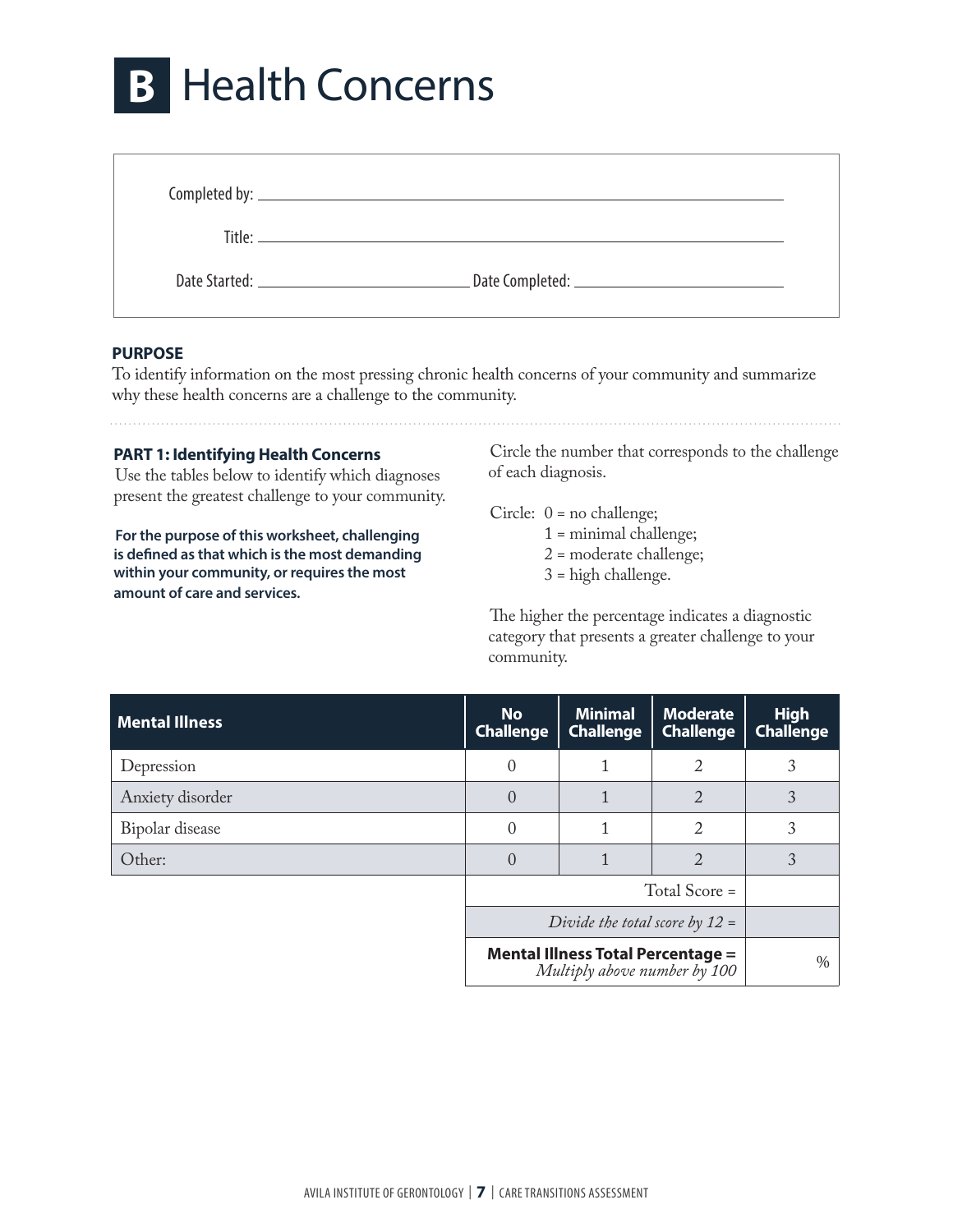| <b>Neurological</b>                                                                                                      | <b>No</b><br><b>Challenge</b>                                          | <b>Minimal</b><br><b>Challenge</b> | <b>Moderate</b><br><b>Challenge</b> | <b>High</b><br><b>Challenge</b> |
|--------------------------------------------------------------------------------------------------------------------------|------------------------------------------------------------------------|------------------------------------|-------------------------------------|---------------------------------|
| Dementia (e.g. Alzheimer's disease; dementia with<br>Lewy bodies; Vascular dementia; frontal temporal<br>dementia; etc.) | $\Omega$                                                               |                                    | 2                                   | 3                               |
| Memory loss that interferes with daily life                                                                              | $\Omega$                                                               |                                    | $\overline{2}$                      | 3                               |
| Multiple sclerosis                                                                                                       | $\Omega$                                                               |                                    | 2                                   | 3                               |
| Seizure disorder                                                                                                         | $\Omega$                                                               |                                    | $\overline{2}$                      | 3                               |
| Parkinson's disease                                                                                                      | $\Omega$                                                               |                                    | $\mathfrak{D}$                      | 3                               |
| Other:                                                                                                                   | $\Omega$                                                               |                                    | $\mathfrak{D}$                      | 3                               |
|                                                                                                                          |                                                                        | Total Score =                      |                                     |                                 |
|                                                                                                                          | Divide the total score by $18 =$                                       |                                    |                                     |                                 |
|                                                                                                                          | <b>Neurological Total Percentage =</b><br>Multiply above number by 100 | $\frac{0}{0}$                      |                                     |                                 |

| <b>Orthopedic</b> | <b>No</b><br><b>Challenge</b>                                                                            | <b>Minimal</b><br><b>Challenge</b> | <b>Moderate</b><br><b>Challenge</b> | <b>High</b><br><b>Challenge</b> |
|-------------------|----------------------------------------------------------------------------------------------------------|------------------------------------|-------------------------------------|---------------------------------|
| Arthritis         | $\Omega$                                                                                                 |                                    | 2                                   |                                 |
| Osteoporosis      | $\Omega$                                                                                                 |                                    | $\overline{2}$                      | 3                               |
| Spine issues      | $\Omega$                                                                                                 |                                    | 2                                   | 3                               |
| Other:            | $\Omega$                                                                                                 |                                    | 2                                   | 3                               |
|                   |                                                                                                          | Total Score =                      |                                     |                                 |
|                   | Divide the total score by $12 =$<br><b>Orthopedic Total Percentage =</b><br>Multiply above number by 100 |                                    |                                     |                                 |
|                   |                                                                                                          |                                    |                                     | $\%$                            |

| <b>Skin Issues/Disorders</b>            | <b>No</b><br><b>Challenge</b>                                                                     | <b>Minimal</b><br><b>Challenge</b> | <b>Moderate</b><br><b>Challenge</b> | <b>High</b><br><b>Challenge</b> |
|-----------------------------------------|---------------------------------------------------------------------------------------------------|------------------------------------|-------------------------------------|---------------------------------|
| Pressure ulcers (bed sores), Leg ulcers | 0                                                                                                 |                                    |                                     | 3                               |
| Other:                                  | $\Omega$                                                                                          |                                    |                                     |                                 |
|                                         |                                                                                                   |                                    |                                     |                                 |
|                                         | Divide the total score by $6 =$<br><b>Skin Total Percentage =</b><br>Multiply above number by 100 |                                    |                                     |                                 |
|                                         |                                                                                                   |                                    |                                     | $\%$                            |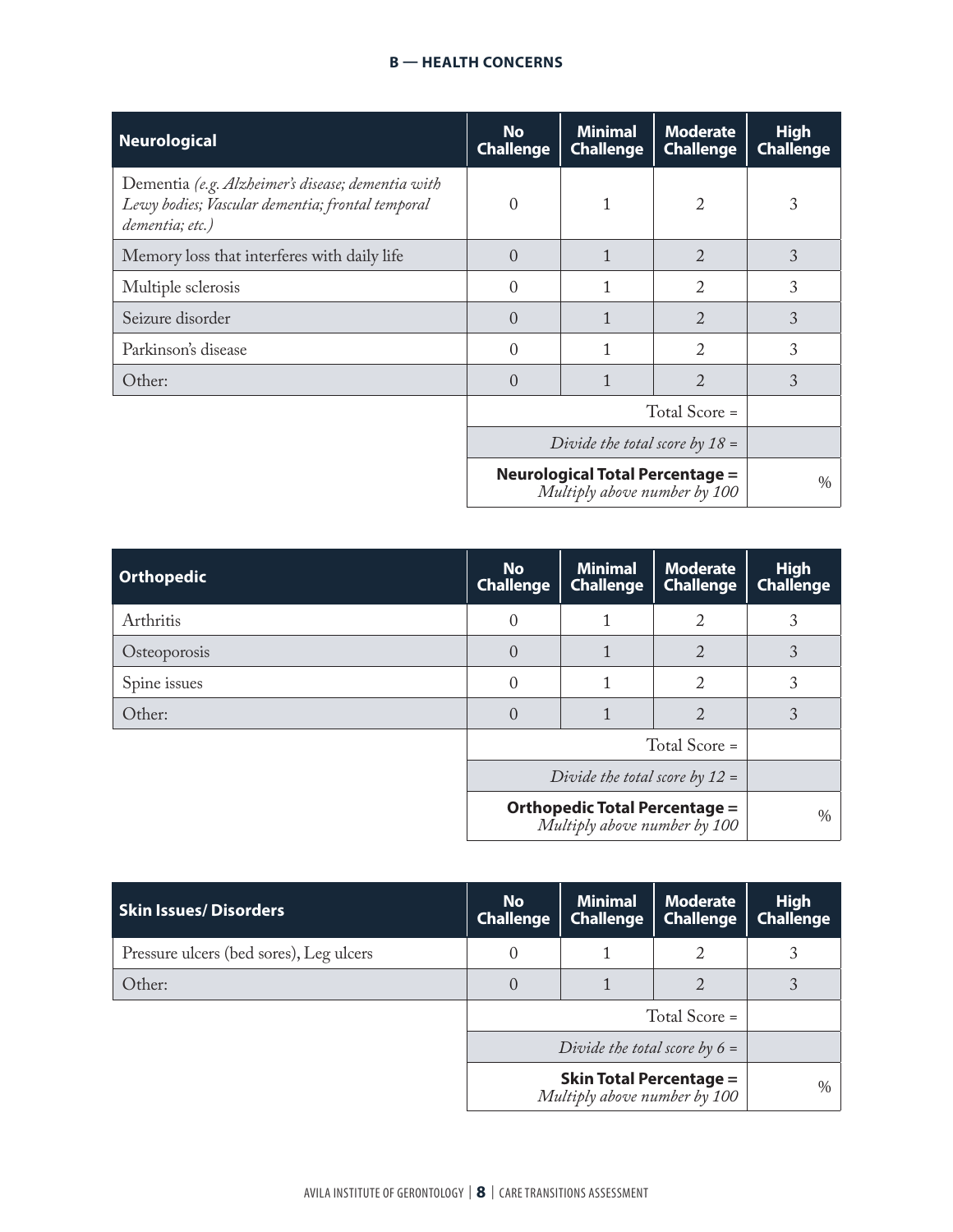| <b>Renal</b>         | <b>No</b><br><b>Challenge</b> | <b>Minimal</b><br><b>Challenge</b>                              | <b>Moderate</b><br><b>Challenge</b> | <b>High</b><br><b>Challenge</b> |
|----------------------|-------------------------------|-----------------------------------------------------------------|-------------------------------------|---------------------------------|
| Renal failure        | $\Omega$                      |                                                                 | $\overline{2}$                      |                                 |
| Urinary incontinence | 0                             |                                                                 | 2                                   | 3                               |
| Other:               | $\left( \right)$              |                                                                 | 2                                   |                                 |
|                      |                               |                                                                 | Total Score =                       |                                 |
|                      |                               | Divide the total score by $9 =$                                 |                                     |                                 |
|                      |                               | <b>Renal Total Percentage =</b><br>Multiply above number by 100 |                                     | $\%$                            |

| <b>Endocrine (Hormones)</b> | <b>No</b><br><b>Challenge</b>   | <b>Minimal</b><br><b>Challenge</b>                                  | <b>Moderate</b><br><b>Challenge</b> | <b>High</b><br><b>Challenge</b> |
|-----------------------------|---------------------------------|---------------------------------------------------------------------|-------------------------------------|---------------------------------|
| <b>Diabetes</b>             | $\Omega$                        |                                                                     | 2                                   | 3                               |
| Thyroid disease             | 0                               |                                                                     | 2                                   | 3                               |
| Other:                      | $\left( \right)$                |                                                                     | 2                                   | 3                               |
|                             |                                 |                                                                     | Total Score =                       |                                 |
|                             | Divide the total score by $9 =$ |                                                                     |                                     |                                 |
|                             |                                 | <b>Endocrine Total Percentage =</b><br>Multiply above number by 100 |                                     | $\%$                            |

| <b>Cardiovascular</b>                | <b>No</b><br><b>Challenge</b> | <b>Minimal</b><br><b>Challenge</b>                                       | <b>Moderate</b><br><b>Challenge</b> | <b>High</b><br><b>Challenge</b> |
|--------------------------------------|-------------------------------|--------------------------------------------------------------------------|-------------------------------------|---------------------------------|
| Congestive heart failure             | $\Omega$                      |                                                                          | 2                                   | 3                               |
| Coronary artery disease              | $\Omega$                      |                                                                          | 2                                   | 3                               |
| High blood pressure/high cholesterol | 0                             |                                                                          | $\overline{2}$                      | 3                               |
| Cardiac arrhythmias                  | $\Omega$                      |                                                                          | 2                                   | 3                               |
| Peripheral vascular disease          | 0                             | 1                                                                        | 2                                   | 3                               |
| Other:                               | $\Omega$                      |                                                                          | 2                                   | 3                               |
|                                      |                               |                                                                          | Total Score =                       |                                 |
|                                      |                               | Divide the total score by $18 =$                                         |                                     |                                 |
|                                      |                               | <b>Cardiovascular Total Percentage =</b><br>Multiply above number by 100 |                                     | $\frac{0}{0}$                   |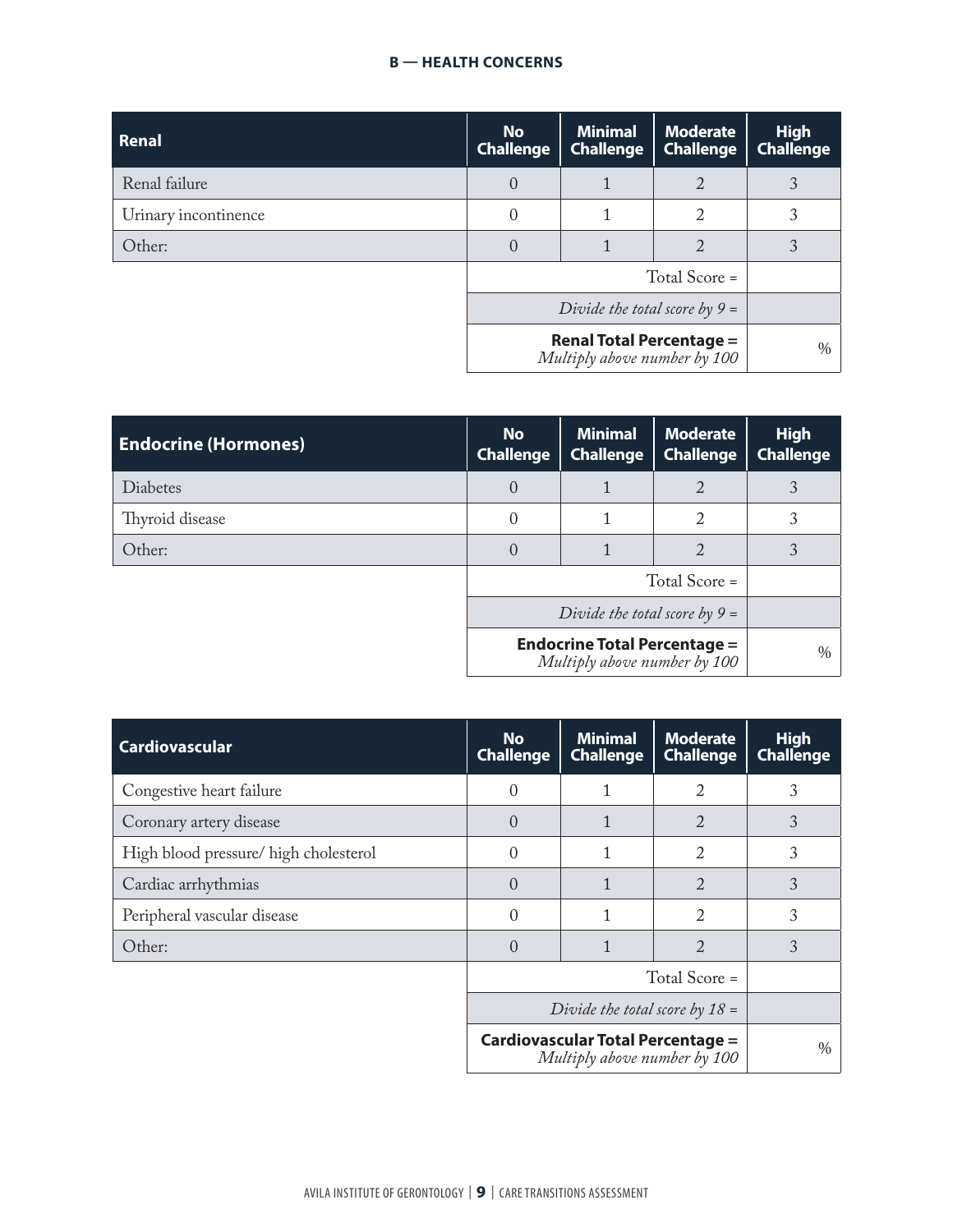| <b>Pulmonary (Lungs)</b>              | <b>No</b><br><b>Challenge</b> | <b>Minimal</b><br><b>Challenge</b>                                  | <b>Moderate</b><br><b>Challenge</b> | <b>High</b><br><b>Challenge</b> |
|---------------------------------------|-------------------------------|---------------------------------------------------------------------|-------------------------------------|---------------------------------|
| Asthma                                | 0                             |                                                                     | 2                                   | 3                               |
| Emphysema                             | $\Omega$                      |                                                                     | $\overline{2}$                      | 3                               |
| Chronic obstructive pulmonary disease | 0                             |                                                                     | 2                                   | 3                               |
| Other:                                | $\Omega$                      |                                                                     | 2                                   | 3                               |
|                                       |                               |                                                                     | Total Score =                       |                                 |
|                                       |                               | Divide the total score by $12 =$                                    |                                     |                                 |
|                                       |                               | <b>Pulmonary Total Percentage =</b><br>Multiply above number by 100 |                                     | $\%$                            |

| <b>Gastrointestinal</b>                   | <b>No</b><br><b>Challenge</b> | <b>Minimal</b><br><b>Challenge</b>                                         | <b>Moderate</b><br><b>Challenge</b> | <b>High</b><br><b>Challenge</b> |
|-------------------------------------------|-------------------------------|----------------------------------------------------------------------------|-------------------------------------|---------------------------------|
| Stomach ulcers                            | $\theta$                      | 1                                                                          | 2                                   | 3                               |
| GERD (Gastric esophageal reflux disorder) | $\Omega$                      | 1                                                                          | 2                                   | 3                               |
| Chronic constipation/Bowel incontinence   | $\left( \right)$              | 1                                                                          | 2                                   | 3                               |
| Obesity                                   | $\Omega$                      | 1                                                                          | 2                                   | 3                               |
| Malnourishment                            | 0                             | 1                                                                          | $\overline{2}$                      | 3                               |
| Inflammatory bowel disease                | 0                             | 1                                                                          | $\overline{2}$                      | 3                               |
| Other:                                    | $\Omega$                      | $\mathbf{1}$                                                               | $\mathfrak{D}$                      | 3                               |
|                                           |                               |                                                                            | Total Score =                       |                                 |
|                                           |                               | Divide the total score by $21 =$                                           |                                     |                                 |
|                                           |                               | <b>Gastrointestinal Total Percentage =</b><br>Multiply above number by 100 |                                     | $\%$                            |

| <b>Sensory Loss</b>             | <b>No</b><br><b>Challenge</b> | <b>Minimal</b><br><b>Challenge</b>                                | <b>Moderate</b><br><b>Challenge</b> | <b>High</b><br><b>Challenge</b> |
|---------------------------------|-------------------------------|-------------------------------------------------------------------|-------------------------------------|---------------------------------|
| Vision loss/Blindness           | $\Omega$                      |                                                                   | 2                                   | 3                               |
| Hearing loss/Deaf               | $\Omega$                      |                                                                   | 2                                   | 3                               |
| Other:                          |                               |                                                                   | 2                                   | 3                               |
|                                 |                               |                                                                   | Total Score =                       |                                 |
| Divide the total score by $9 =$ |                               |                                                                   |                                     |                                 |
|                                 |                               | <b>Sensory Total Percentage =</b><br>Multiply above number by 100 |                                     | $\%$                            |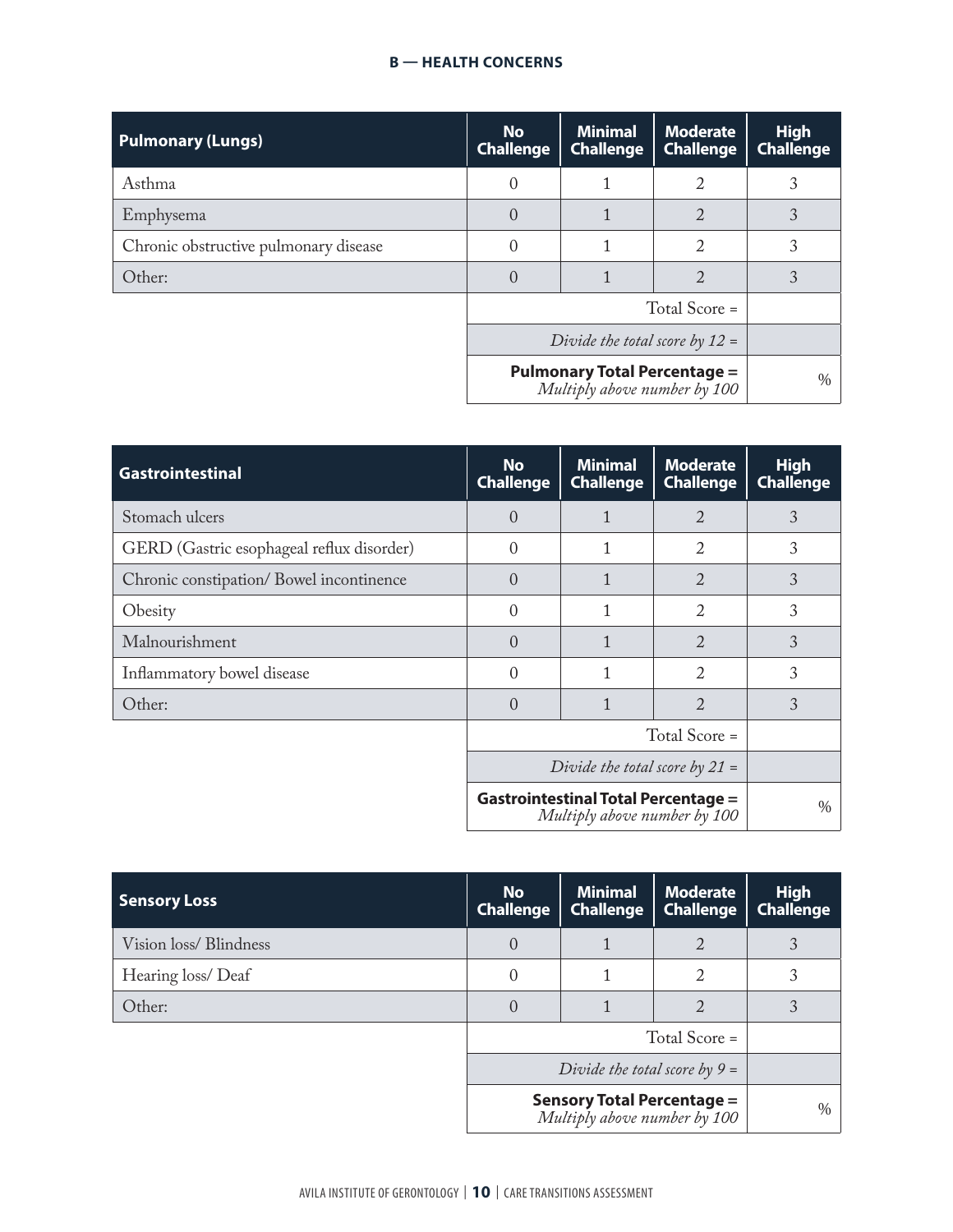| <b>Other</b>                                                    | <b>No</b><br><b>Challenge</b> | <b>Minimal</b><br><b>Challenge</b> | <b>Moderate</b><br><b>Challenge</b> | <b>High</b><br><b>Challenge</b> |
|-----------------------------------------------------------------|-------------------------------|------------------------------------|-------------------------------------|---------------------------------|
| Chronic pain                                                    | $\left( \right)$              |                                    | 2                                   | 3                               |
| Drug /Alcohol/Tobacco Use                                       | $\Omega$                      |                                    | $\mathcal{D}$                       | 3                               |
| Blood disease (HIV/AIDS)                                        | 0                             |                                    | 2                                   | 3                               |
| Other:                                                          | $\Omega$                      |                                    | 2                                   | 3                               |
|                                                                 |                               |                                    | Total Score =                       |                                 |
|                                                                 |                               | Divide the total score by $12 =$   |                                     |                                 |
| <b>Other Total Percentage =</b><br>Multiply above number by 100 |                               |                                    | $\%$                                |                                 |

Use the table below and list the results of each diagnostic category. The results listed in this table are the conditions that present challenges to your community. The higher the percentage the greater the challenge for meeting the needs of individuals within this diagnostic category.

| <b>Diagnostic Category</b> | <b>Percentage</b> | Is it a Challenge to<br>the Community? | If Yes, Why? |
|----------------------------|-------------------|----------------------------------------|--------------|
| <b>Mental Illness</b>      |                   | Yes / No                               |              |
| Neurological               |                   | Yes / No                               |              |
| Orthopedic                 |                   | Yes / No                               |              |
| Skin                       |                   | Yes / No                               |              |
| Renal                      |                   | Yes / No                               |              |
| Endocrine                  |                   | Yes / No                               |              |
| Cardiovascular             |                   | Yes / No                               |              |
| Pulmonary                  |                   | Yes / No                               |              |
| Gastrointestinal           |                   | Yes / No                               |              |
| Sensory                    |                   | Yes / No                               |              |
| Other:                     |                   | Yes / No                               |              |
| Other:                     |                   | Yes / No                               |              |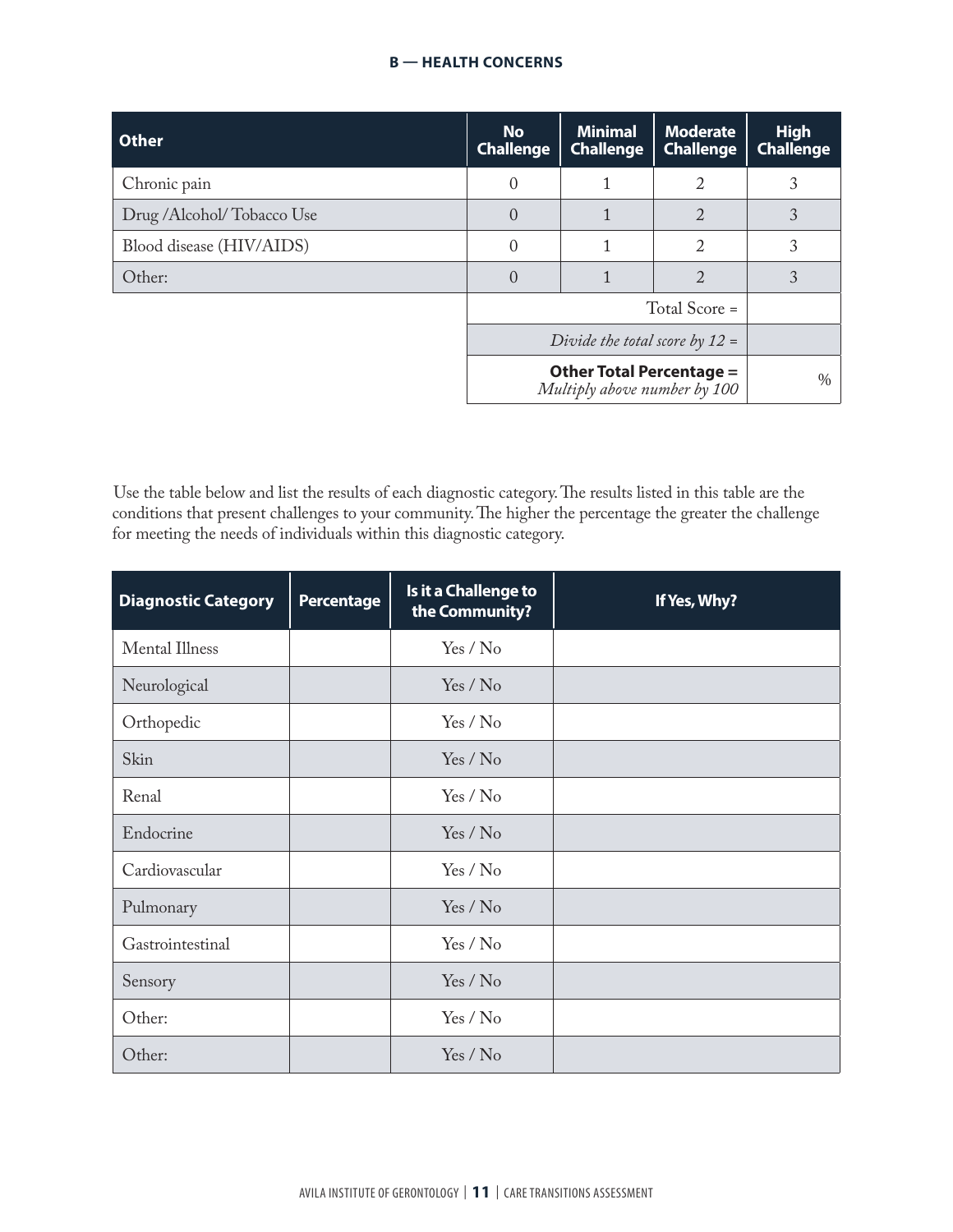# **PART 2: Defining Challenges**

Using the summary table below "Common Chronic Conditions" as a reference, circle (up to 15) the most challenging common chronic conditions within your community. For the purpose of this assessment, define challenging as that which is the most demanding within your community, or requires the most care and services.

# **HELPFUL HINT**

Sometimes a condition perceived as a challenge to the community may not be perceived as a challenge to the individual. Evaluate the condition from both perspectives.

# **Common Chronic Conditions**

- Alcohol / Drug/Tobacco misuse
- Anxiety disorder
- Arthritis
- Asthma
- Bi-polar disease
- Bowel incontinence
- Cardiac arrhythmias
- Chronic pain
- Chronic constipation
- Chronic obstructive pulmonary disease (COPD)
- Congestive heart failure
- Coronary artery disease
- Dementia (e.g. Alzheimer's disease, dementia with Lewy bodies, vascular dementia, frontal temporal dementia, etc.)
- Depression
- Diabetes
- Emphysema
- GERD (gastric esophageal reflux disorder)
- Hearing loss/ deaf
- High blood pressure/ high cholesterol
- HIV/AIDS
- Hoarding
- Inflammatory bowel disease
- **Malnutrition**
- Memory loss that affects independence
- Multiple sclerosis
- **Obesity**
- **Osteoporosis**
- Parkinson's disease
- Pressure ulcers/ bed sores
- Peripheral vascular disease
- Renal failure
- Seizure disorder
- Spine issues/ back issues
- Stomach ulcers
- Thyroid disorder
- Vision loss/ Blindness
- Urinary incontinence

# **The most common reasons why conditions are a challenge:**

- need additional help/caregivers to provide care (i.e. assistance with daily activities such as dressing, eating, bathing etc.)
- do not know enough about the disease and its symptoms to provide care (e.g. Dementia and resulting behaviors).
- do not have the funds or resources to hire additional caregivers/professional services to provide care (e.g. home health aides).
- if you cannot safely provide the care required by members with chronic conditions another living arrangement should be considered. The physical living space may need to be modified to make it accessible and safe. (Section F)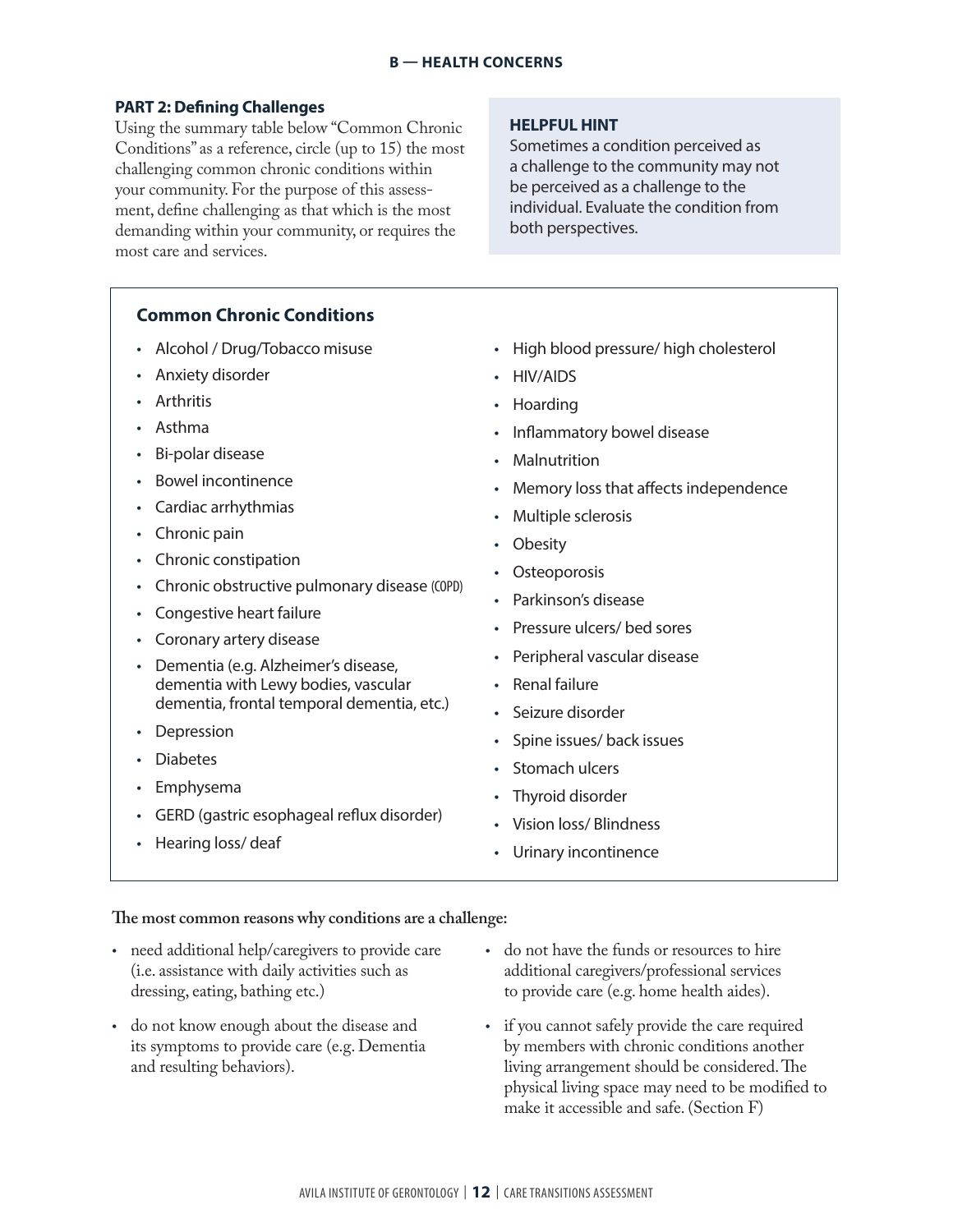When filling out the table be certain to address why you feel certain conditions are pressing challenges within your Community. Consider whether or not this is a challenge for the person as well as the Community. This is important as it identifies the beginnings of a resolution.

| <b>Most Challenging</b><br><b>Chronic Conditions</b> | Why is this condition a challenge to your community? |
|------------------------------------------------------|------------------------------------------------------|
| 1.                                                   |                                                      |
| 2.                                                   |                                                      |
| 3.                                                   |                                                      |
| 4.                                                   |                                                      |
| 5.                                                   |                                                      |
| 6.                                                   |                                                      |
| 7.                                                   |                                                      |
| 8.                                                   |                                                      |
| 9.                                                   |                                                      |
| 10.                                                  |                                                      |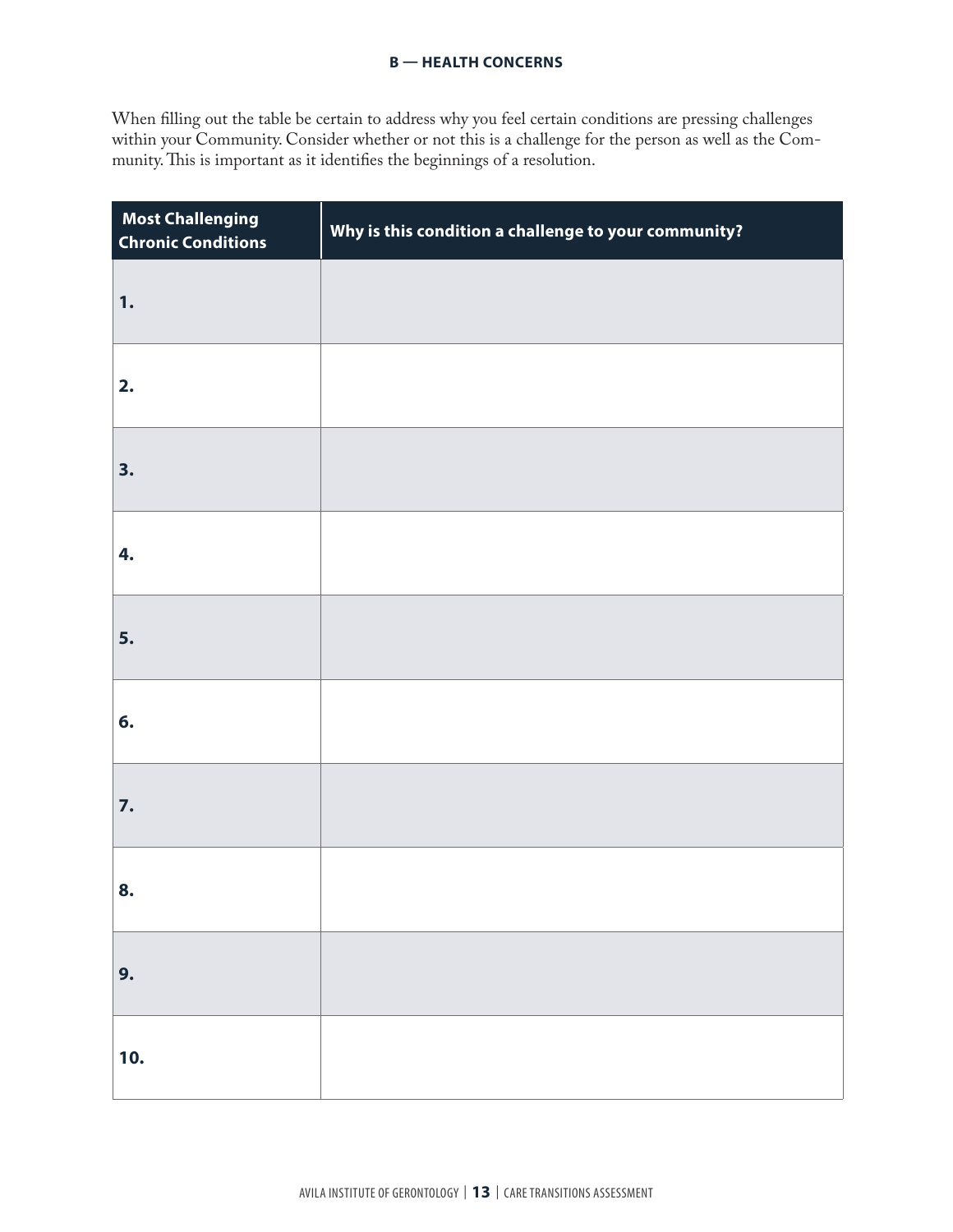| <b>Most Challenging</b><br><b>Chronic Conditions</b> | Why is this condition a challenge to your community? |
|------------------------------------------------------|------------------------------------------------------|
| 11.                                                  |                                                      |
| 12.                                                  |                                                      |
| 13.                                                  |                                                      |
| 14.                                                  |                                                      |
| 15.                                                  |                                                      |

# **INTERPRETING THE FINDINGS**

This list identifies information on the most pressing health concerns of your community and helps to explore the possible solution.

**List any common trends:**

# **NOTES/COMMENTS**

*Use the space below to identify any additional concerns not included in the assessment.*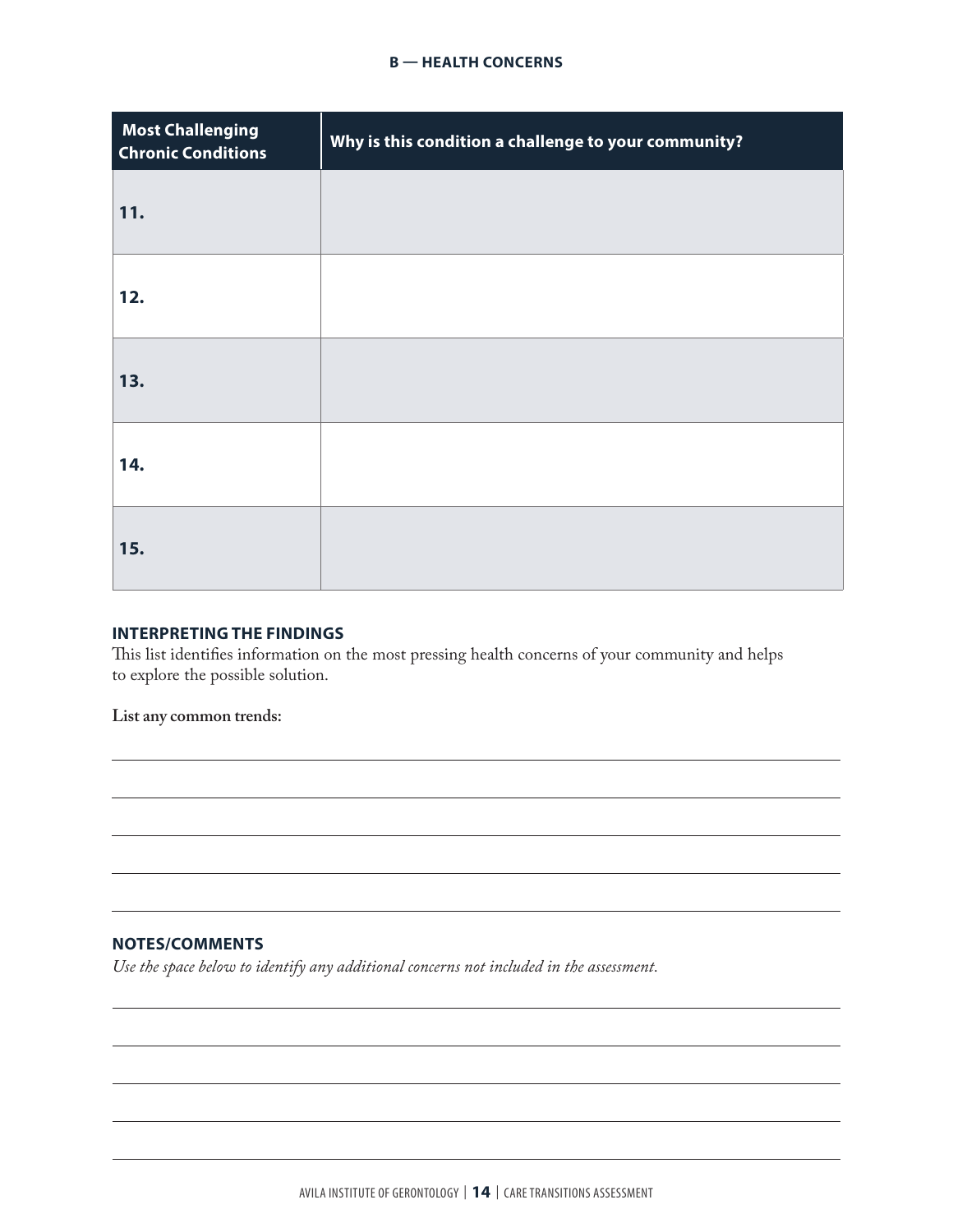

# **PURPOSE**

To evaluate one member of the community who may need additional care and assistance and to determine the optimal living arrangement for the member evaluated.

# **DIRECTIONS**

Read the scoring definition for each assessment area then score the community member based on the definition that best describes his or her ability today. Enter the score for the assessment area in the far right column.

After completing the assessment, total the score. That score will help identify an appropriate level of care needed to provide the resources to keep the person at optimal function and safety.

### **SCORING GUIDELINES**

There are four categories that members may score under. Please note that there are two options for scores between 0-18.

# **HELPFUL HINT**

Have each community member complete his/her own assessment and compare this with the information gathered by the assessment team. What may be a challenge for the community may not be for the person and vice versa.

# **DEFINITIONS**

**Instrumental Activities of Daily Living or IADLs** Include use of telephone, shopping, food preparation, housekeeping, laundry, transportation, medication administration, and personal finances

# **Activities of Daily Living or ADLs**

Include bathing, dressing, toileting, transferring, mobility (ambulation or via wheelchair), and continence.

The ability to perform IADL and ADL tasks independently or with assistance will determine the type of living arrangement that ensures the provision of resources needed to keep the individual at optimal function.

# **CODING KEY**

- **0** = Independent, no assistance, manages circumstances independently.
- **1** = Supervision or set-up only, guidance, stand-by assistance.
- **2** = Requires physical assistance, member participates.
- **3** = Total dependence or no participation.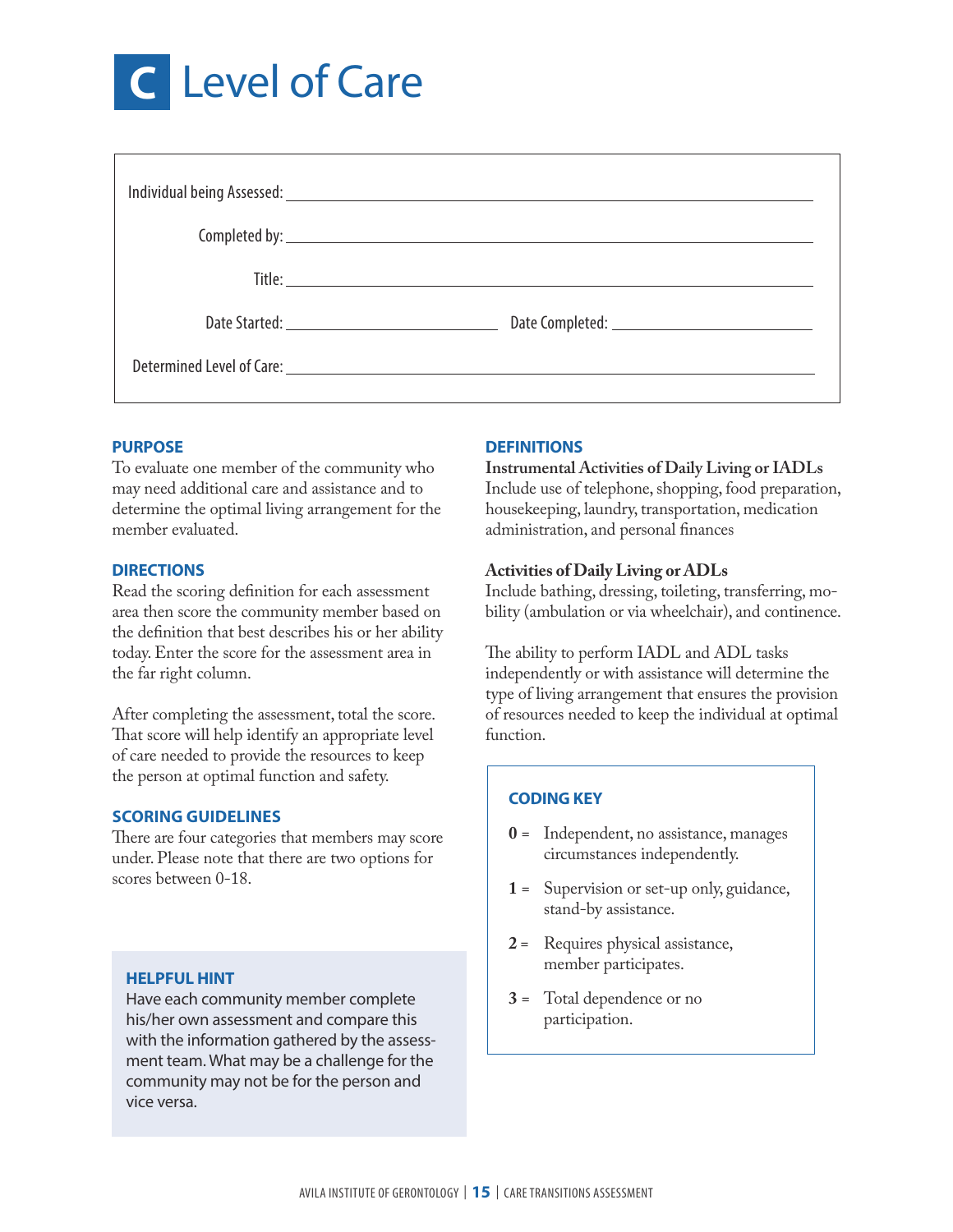| Medications being used currently: | <b>Reason for use:</b> |
|-----------------------------------|------------------------|
| 1.                                |                        |
| 2.                                |                        |
| 3.                                |                        |
| 4.                                |                        |
| 5.                                |                        |
| 6.                                |                        |
| 7.                                |                        |
| $8. \,$                           |                        |
| 9.                                |                        |
| $10.$                             |                        |
| 11.                               |                        |
| 12.                               |                        |
| 13.                               |                        |
| 14.                               |                        |
| 15.                               |                        |

# **Additional medications and uses can be attached on an additional piece of paper.**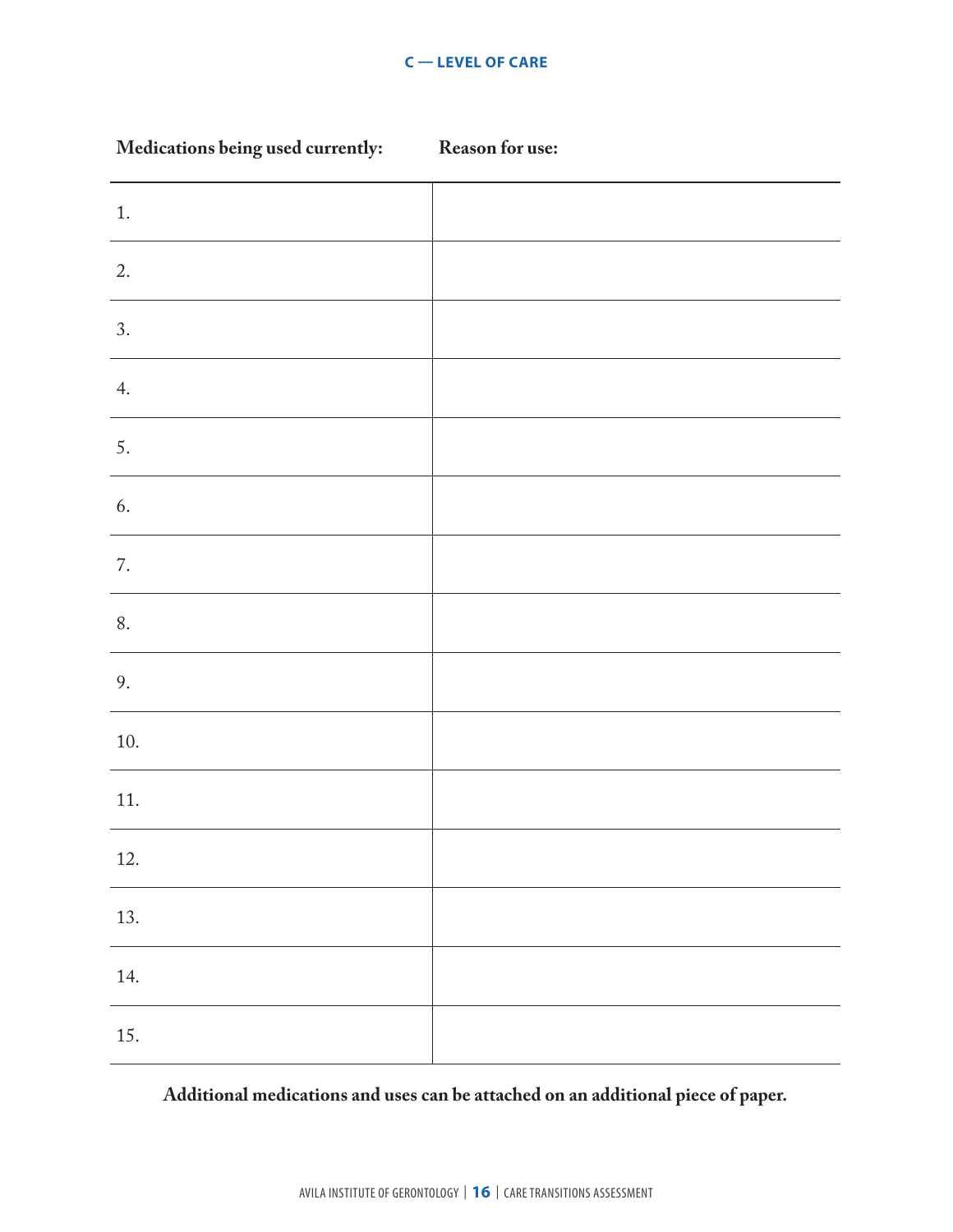| * IADL<br><b>Assessment</b><br>Area                                                           | $\mathbf 0$                                                                                           | 1                                                                                                       | $\overline{2}$                                                                                       | 3                                                                                                     | <b>Score</b> |  |  |
|-----------------------------------------------------------------------------------------------|-------------------------------------------------------------------------------------------------------|---------------------------------------------------------------------------------------------------------|------------------------------------------------------------------------------------------------------|-------------------------------------------------------------------------------------------------------|--------------|--|--|
| <b>Use of</b><br><b>Telephone</b>                                                             | Independently<br>looks up num-<br>bers, dials num-<br>bers and initiates<br>calls                     | Independently<br>dials familiar<br>numbers                                                              | Answers tele-<br>phone but can-<br>not dial                                                          | Does not use<br>telephone at all                                                                      |              |  |  |
| <b>Shopping</b>                                                                               | Independently<br>takes care of all<br>shopping needs                                                  | Independently<br>can make small<br>purchases                                                            | Needs to be<br>accompanied for<br>any shopping                                                       | Unable to shop                                                                                        |              |  |  |
| <b>Food</b><br><b>Preparation</b><br>(score 0 if not<br>applicable<br>for this<br>individual) | Independently<br>plans, prepares<br>and serves ad-<br>equate meals                                    | Prepares ad-<br>equate meals if<br>supplied with<br>ingredients                                         | Heats, serves<br>and prepares<br>meals but does<br>not maintain<br>adequate diet                     | Needs to have<br>meals prepared<br>and served to<br>maintain ad-<br>equate nutrition<br>and hydration |              |  |  |
| <b>House-</b><br>keeping                                                                      | Maintains living<br>space alone or<br>with occasional<br>assistance for<br>heavy domestic<br>work     | Performs light<br>daily tasks such<br>as dish washing<br>and bed making                                 | Performs light<br>daily tasks but<br>cannot maintain<br>acceptable level<br>of cleanliness           | Does not par-<br>ticipate in any<br>housekeeping<br>tasks                                             |              |  |  |
| <b>Laundry</b>                                                                                | Independently<br>does personal<br>laundry com-<br>pletely                                             | Independently<br>launders some<br>small items<br>such as socks or<br>underwear                          | Launders some<br>small items<br>such as socks or<br>underwear with<br>assistance                     | All laundry<br>done by others                                                                         |              |  |  |
| <b>Transpor-</b><br>tation                                                                    | Travels indepen-<br>dently on public<br>transportation or<br>drives own car                           | Arranges own<br>travel via car<br>service; travels on<br>public trans-<br>portation when<br>accompanied | Travel limited<br>to taxi, van or<br>automobile with<br>assistance of<br>another                     | Does not<br>travel at all                                                                             |              |  |  |
| <b>Medication</b><br><b>Admini-</b><br><b>stration</b>                                        | Independently<br>orders, pre-<br>pares and takes<br>medications in<br>correct dose at<br>correct time | Independently<br>takes all medi-<br>cations that<br>are set up daily<br>or weekly by<br>another         | Can self admin-<br>ister prepared<br>oral meds,<br>but assistance<br>needed all other<br>medications | Incapable to<br>taking own<br>medications                                                             |              |  |  |
| <b>Finances</b><br>(score 0 if not<br>applicable<br>for this<br>individual)                   | Independently<br>handles all per-<br>sonal finances                                                   | Manages day<br>to day finances<br>independently                                                         | Manages day to<br>day purchases<br>but needs help<br>with banking<br>and major pur-<br>chases        | Incapable of<br>handling finan-<br>cial matters                                                       |              |  |  |
| <b>Page 1 Total Score:</b>                                                                    |                                                                                                       |                                                                                                         |                                                                                                      |                                                                                                       |              |  |  |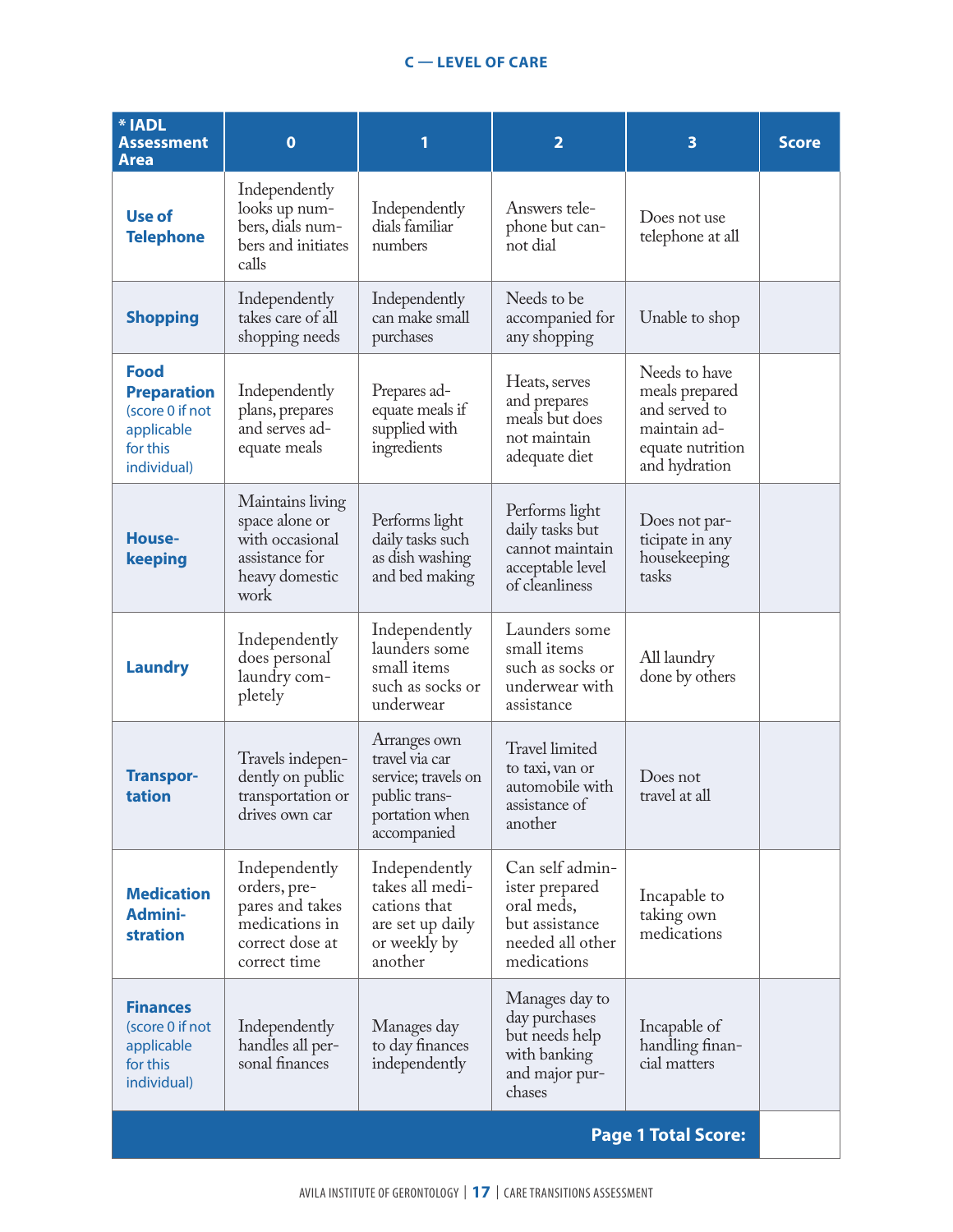| $+$ ADL<br><b>Assessment</b><br><b>Area</b>           | $\bf{0}$                                                                                                                    | 1                                                                                                                           | $\overline{2}$                                                                                          | 3                                                                                                                                         | <b>Score</b> |
|-------------------------------------------------------|-----------------------------------------------------------------------------------------------------------------------------|-----------------------------------------------------------------------------------------------------------------------------|---------------------------------------------------------------------------------------------------------|-------------------------------------------------------------------------------------------------------------------------------------------|--------------|
| <b>Bathing</b>                                        | Independently<br>bathes self<br>completely                                                                                  | Needs minimal<br>assistance with<br>single part of body<br>such as, back,<br>genital area or<br>disabled extremity          | Assistance<br>needed bathing<br>more than one<br>part of body;<br>getting in or out<br>of tub or shower | Requires total<br>assistance with<br>bathing                                                                                              |              |
| <b>Dressing</b>                                       | Independently<br>selects and ob-<br>tains and puts on<br>clothing                                                           | Assistance with<br>selecting or<br>obtaining clothes;<br>can dress self                                                     | Participates but<br>needs some as-<br>sistance remov-<br>ing and putting<br>on clothing                 | Needs to be<br>dressed by other                                                                                                           |              |
| <b>Toileting</b>                                      | Independently<br>goes to toilet;<br>gets on and off<br>toilet, adjusts<br>clothes, cleans<br>genital area<br>without help   | Requires some<br>assistance getting<br>onto or off toilet;<br>otherwise inde-<br>pendent                                    | Needs reminders<br>to toilet; needs<br>cuing to com-<br>plete toileting<br>routine                      | Dependent<br>on others to<br>transfer to<br>toilet (bedpan<br>or commode) or<br>use urinal, clean<br>genital area, and<br>adjust clothing |              |
| <b>Continence</b>                                     | Exercises com-<br>plete control over<br>urination and<br>defecation                                                         | Incontinent of<br>urination or def-<br>ecation less than<br>once a week                                                     | Incontinent of<br>urination or def-<br>ecation less than<br>once a day                                  | Totally incon-<br>tinent of bowel<br>and bladder                                                                                          |              |
| <b>Transfer-</b><br>ring                              | Independently<br>moves in and out<br>of bed or chair<br>with or without<br>assistive devices                                | Moves in and out<br>of bed or chair in-<br>dependently, but<br>there are safety<br>concerns                                 | Requires as-<br>sistance of one to<br>transfer safely in<br>and out of bed or<br>chair                  | Requires total<br>assistance to<br>transfer safely<br>in or out of bed<br>or chair                                                        |              |
| <b>Feeding</b>                                        | Independently<br>feeds self                                                                                                 | If food is cut up<br>and contain-<br>ers opened by<br>another, can get<br>food from plate<br>to mouth without<br>assistance | Some hands<br>on assistance<br>required to get<br>food to mouth<br>or cuing required                    | Requires total<br>assistance with<br>feeding or<br>requires intra-<br>venous or tube<br>feeding                                           |              |
| <b>Mobility</b><br>(ambulation<br>or wheel-<br>chair) | Independently<br>and safely can<br>mobilize self to<br>desired destina-<br>tion with or<br>without an assis-<br>tive device | Requires standby<br>assistance to as-<br>sure safe move-<br>ment from room<br>to room                                       | Requires hands<br>on assistance<br>of one to safely<br>move from room<br>to room                        | Requires assis-<br>tance of another<br>to mobilize<br>from room to<br>room                                                                |              |
|                                                       |                                                                                                                             |                                                                                                                             |                                                                                                         | <b>Page 2 Total Score:</b>                                                                                                                |              |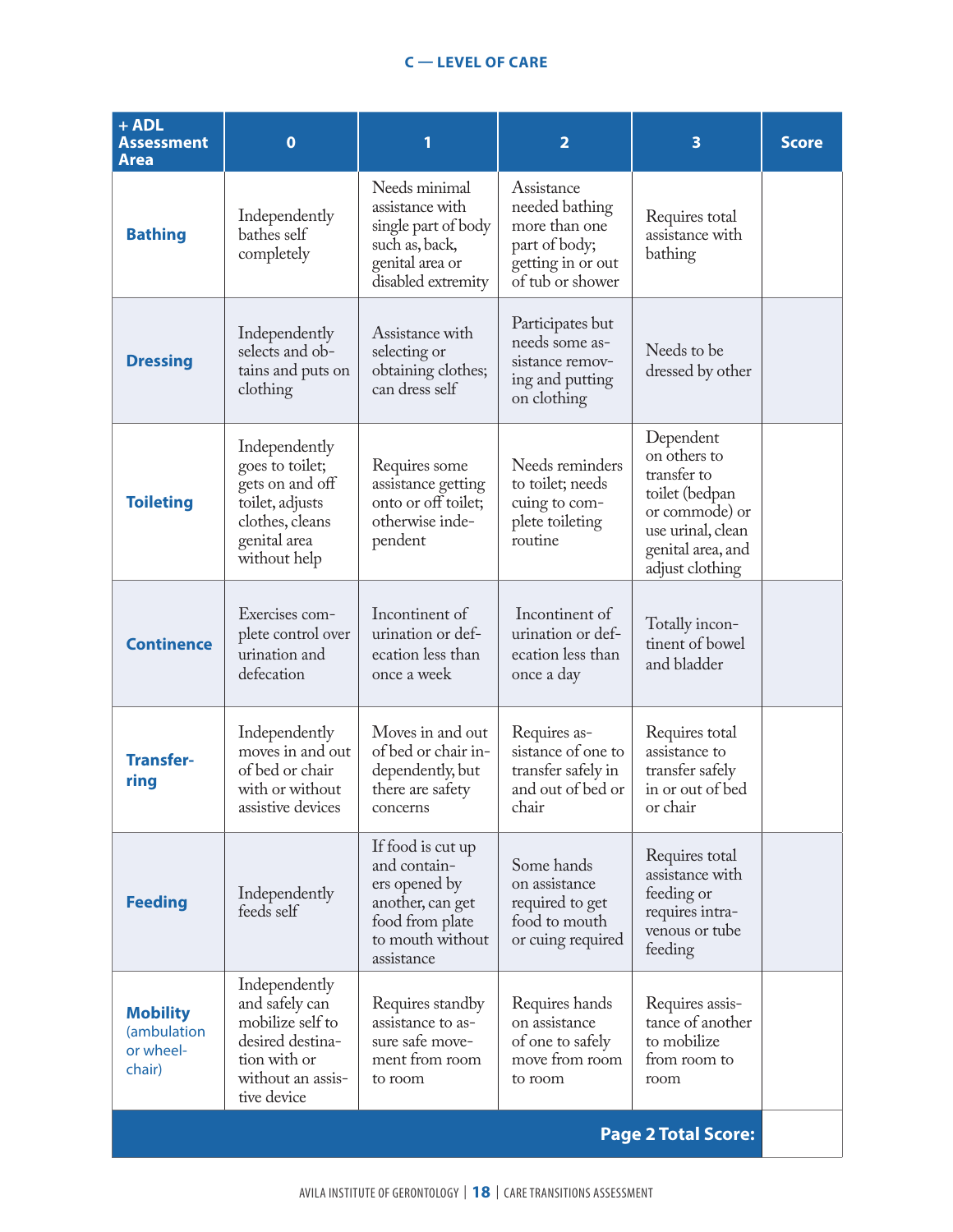| <b>Other</b><br><b>Assessment</b><br><b>Areas</b> | $\mathbf 0$                                       |                                                                                                               | $\overline{2}$                                                                                                                                                                                             | 3                                                                                                                                                                                             | <b>Score</b> |  |  |  |
|---------------------------------------------------|---------------------------------------------------|---------------------------------------------------------------------------------------------------------------|------------------------------------------------------------------------------------------------------------------------------------------------------------------------------------------------------------|-----------------------------------------------------------------------------------------------------------------------------------------------------------------------------------------------|--------------|--|--|--|
| <b>Behavior</b>                                   | Interact within<br>acceptable social<br>standards | Interacts ap-<br>propriately after<br>cued                                                                    | Unsafe without<br>supervision:<br>responds to redi-<br>rection, may be<br>resistive related<br>to disorientation,<br>hallucinations,<br>obsessive com-<br>pulsive disorder,<br>wandering, or<br>withdrawal | Unsafe without<br>supervision:<br>staff interven-<br>tion required<br>related to verbal<br>or physical abuse<br>to self or others,<br>destruction of<br>property, resistive<br>to redirection |              |  |  |  |
| <b>Case (Care)</b><br><b>Manage-</b><br>ment      | Independently<br>can manage own<br>care needs     | Nurse or case<br>manager needed<br>monthly to pro-<br>cess MD orders,<br>laboratory results<br>or assessments | Nurse or case<br>manager needed<br>weekly to process<br>MD orders,<br>laboratory results<br>or assessments                                                                                                 | Nurse needed<br>more than week-<br>ly to process MD<br>orders, lab results<br>or assessments;<br>dressing changes,<br>injections, vital<br>signs                                              |              |  |  |  |
| <b>General</b><br><b>Health</b><br><b>Status</b>  | Stable                                            | Stable condition<br>with less than<br>monthly exacer-<br>bation                                               | More than<br>monthly exacer-<br>bations                                                                                                                                                                    | Hospice or ter-<br>minal condition                                                                                                                                                            |              |  |  |  |
| <b>Page 3 Total Score:</b>                        |                                                   |                                                                                                               |                                                                                                                                                                                                            |                                                                                                                                                                                               |              |  |  |  |

# **INTERPRETING THE FINDINGS**

Add the scores from each page to find the individual's total score. Use the scoring guidelines on the next page to determine the individual's level of care.

| Page 1 Score:       | <b>Level of Care:</b> |
|---------------------|-----------------------|
| Page 2 Score:       |                       |
| Page 3 Score:       |                       |
| <b>Total Score:</b> |                       |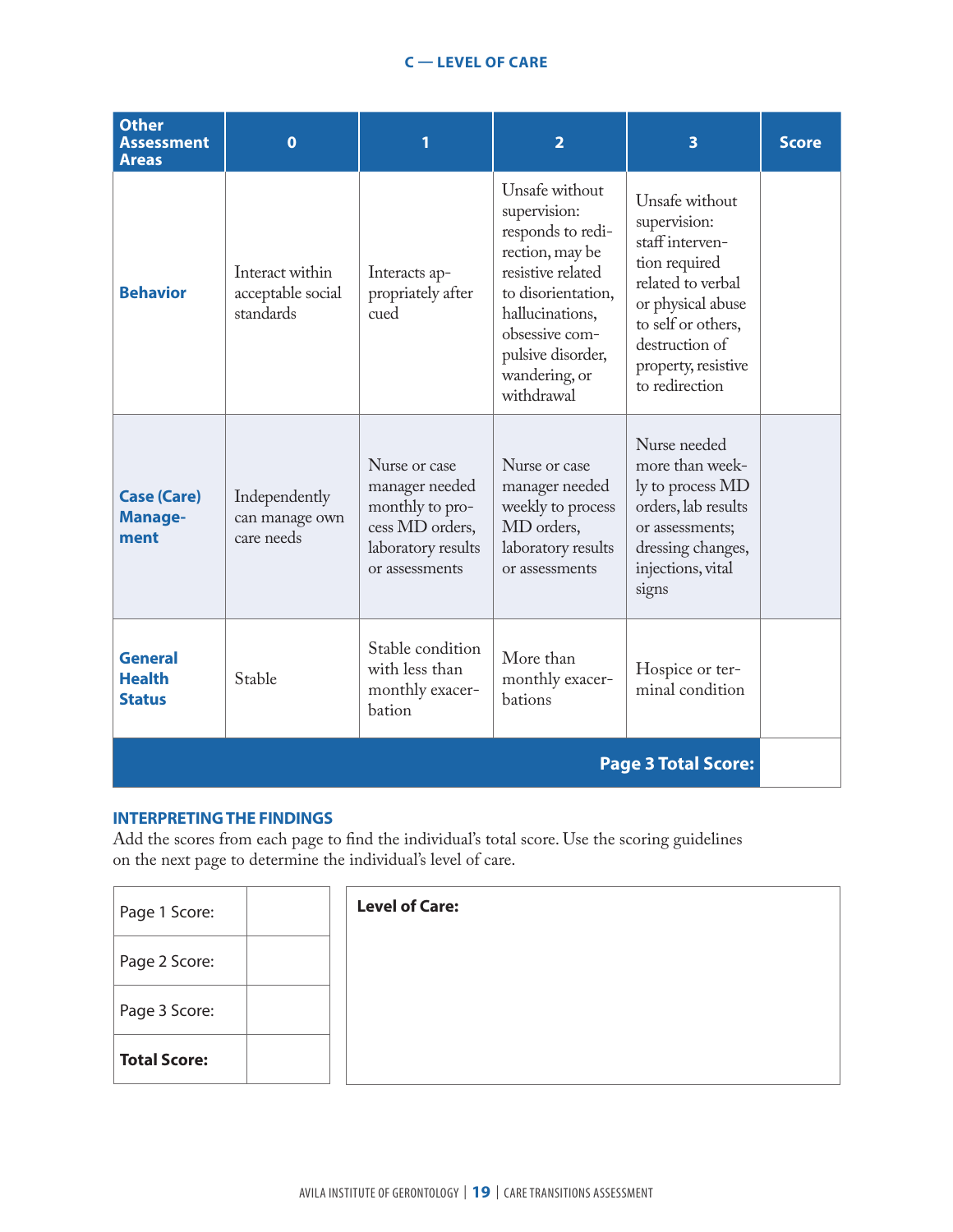# **Level of Care Scoring Guidelines**

| <b>Score</b>                | <b>Level of Care</b>                                                                                                                                                                                                                                                                                                                                                                                                                                                                                                                                   |
|-----------------------------|--------------------------------------------------------------------------------------------------------------------------------------------------------------------------------------------------------------------------------------------------------------------------------------------------------------------------------------------------------------------------------------------------------------------------------------------------------------------------------------------------------------------------------------------------------|
| <b>Between</b><br>$0 - 18$  | <b>Independent Living</b><br>These individuals are capable of taking care of their own activities of daily living,<br>are competent in decision making, and are able to carry out the normal problem-<br>solving activities of daily life.                                                                                                                                                                                                                                                                                                             |
| <b>Between</b><br>$0 - 18$  | <b>Independent with Services</b><br>These are individuals who are capable of taking care of the majority of their own<br>activities of daily living, but may require assistance with meal preparation, house-<br>keeping, laundry services, transportation, etc. Many of these individuals would be<br>likely to live with others.                                                                                                                                                                                                                     |
| <b>Between</b><br>$19 - 36$ | <b>Assisted Living</b><br>Care is provided for individuals who require some assistance in the activities<br>of daily living. Examples of assisted living services are meal preparation, house-<br>keeping and laundry services, assistance with bathing, monitoring and distributing<br>medications, and assistance with scheduling of physician appointments. Many of<br>these individuals would be likely to live in larger, congregate settings. This care level<br>may eventually lead to Skilled Care in settings where nursing care is provided. |
| Greater than<br>36          | <b>Skilled Care</b><br>Care is provided for individuals with long-term illnesses or disabilities whose<br>needs are met by appropriate health care personnel under the direction of a regis-<br>tered nurse. These individuals would normally be found in a nursing home setting.                                                                                                                                                                                                                                                                      |

# **Sources**

\* IADL Assessment adapted from the Lawton-Brody Instrumental Activities of Daily Living Scale: Source: Best Practices in Nursing Care to Older Adults, The Hartford Institute for Geriatric Nursing, New York University, College of Nursing, www.hartfordign.org.

+ ADL Assessment adapted from Katz Index for Independence in Activities of Daily Living: Source: Best Practices in Nursing Care to Older Adults, The Hartford Institute for Geriatric Nursing, New York University, College of Nursing, www.hartfordign.org.

*The Avila Institute of Gerontology, Inc. would like to thank the School Sisters of Notre Dame of Wilton, CT and the Carmelite Siters for the Aged and Infirm for allowing the use and adaptation of their Level of Care tool.* 

# **NOTES/COMMENTS**

*Use the space below to identify any additional concerns not included in the assessment. Add paper if needed.*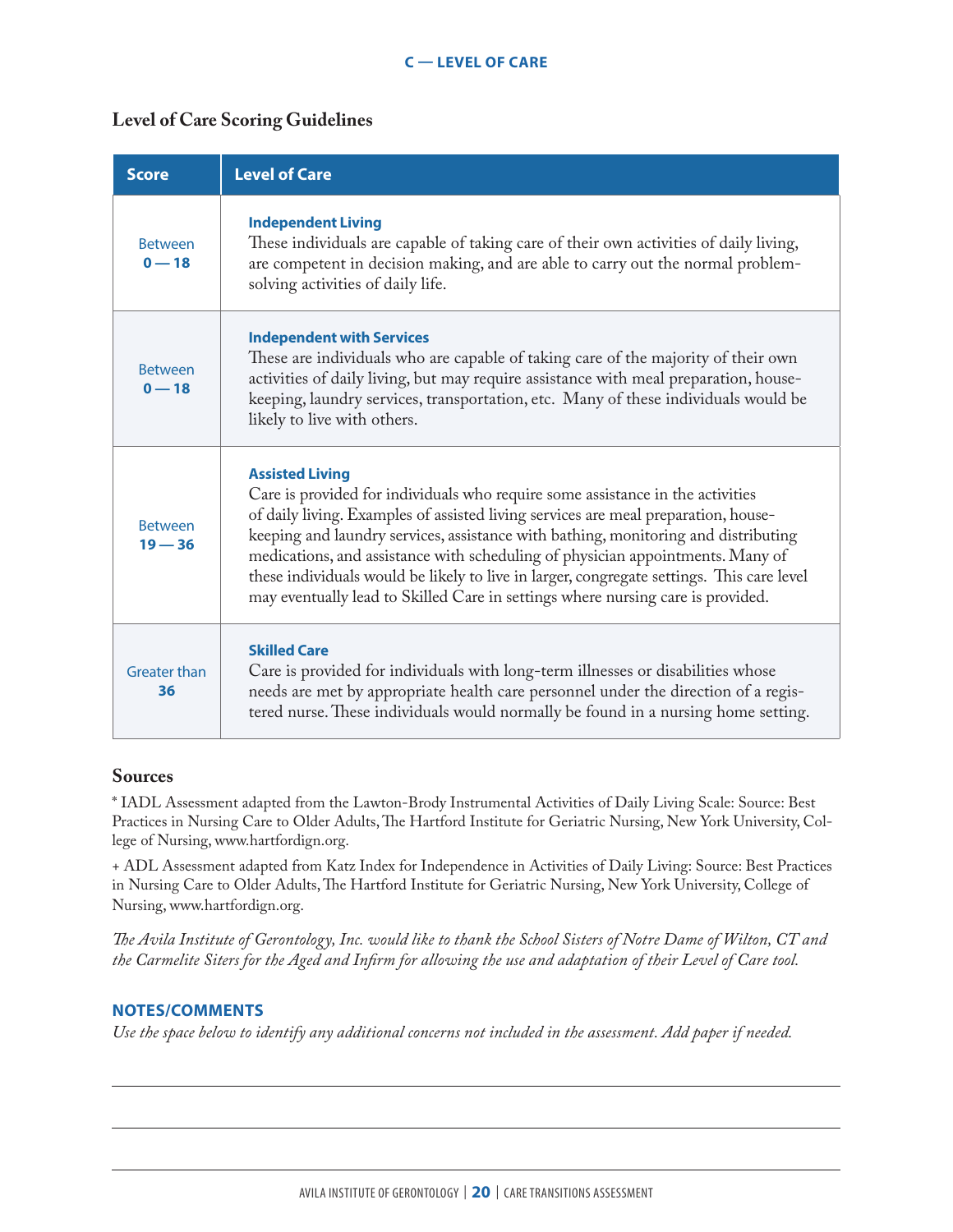# **D** Support Services

| Date Started: 2008 and 2008 and 2008 and 2008 and 2008 and 2008 and 2008 and 2008 and 2008 and 2008 and 2008 a |  |
|----------------------------------------------------------------------------------------------------------------|--|

# **PURPOSE**

 To identify the professional support services that are available within your local area.

# **DIRECTIONS**

The table below contains a list of readily available services. Indicate yes or no if you are currently utilizing any of these services. If you are not using a service or are unsure of the type of service that are available, we have included a list of services and their definitions on pages 23-24.

# **Helpful Hint**

Support services can be vital to a community that has aging members and is in need of additional caregivers. There might be services that you have not considered using such as home health aides or veterans services. Many of these services are crucial for those who do not yet need the full care of skilled nursing.

| <b>Support Services</b>                              | <b>Yes</b> | <b>No</b> | Is this a need-<br>ed service?<br>(Yes or No) | <b>How is this</b><br>service<br>provided? |
|------------------------------------------------------|------------|-----------|-----------------------------------------------|--------------------------------------------|
| Counseling                                           |            |           |                                               |                                            |
| <b>Elder Care</b>                                    |            |           |                                               |                                            |
| Home Health Aid                                      |            |           |                                               |                                            |
| Home Maker / Companion                               |            |           |                                               |                                            |
| Hospice / End of Life Care                           |            |           |                                               |                                            |
| <b>Medication Management</b>                         |            |           |                                               |                                            |
| Nursing Care                                         |            |           |                                               |                                            |
| <b>Nutritional Services</b>                          |            |           |                                               |                                            |
| PACE (Program of All-inclusive Care for the Elderly) |            |           |                                               |                                            |
| Palliative Care                                      |            |           |                                               |                                            |
| Psychiatric Services                                 |            |           |                                               |                                            |
| <b>Respite Care</b>                                  |            |           |                                               |                                            |
| <b>Senior Services</b>                               |            |           |                                               |                                            |
| Social Work                                          |            |           |                                               |                                            |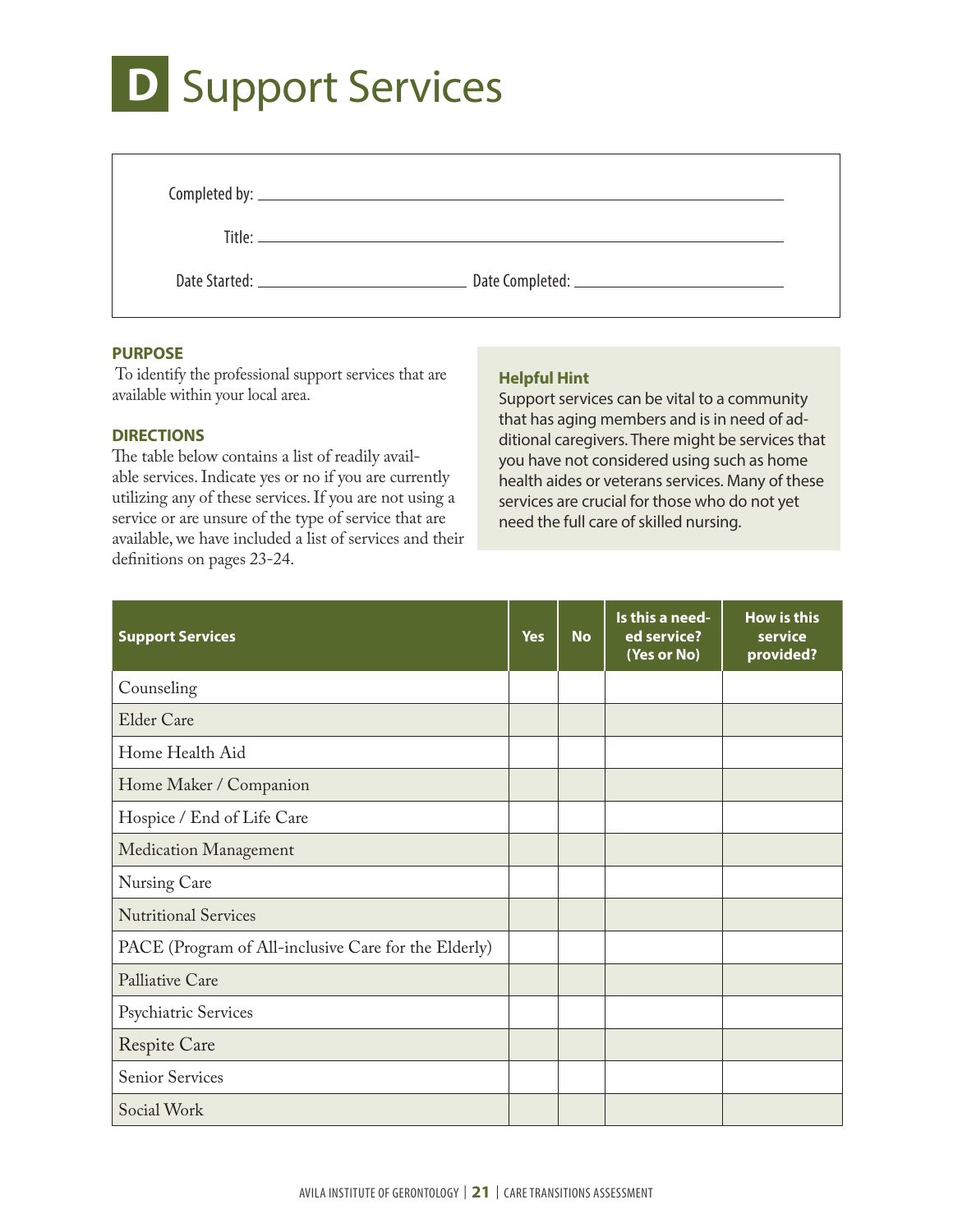# **D — SUPPORT SERVICES**

| <b>Support Services</b>                               | <b>Yes</b> | <b>No</b> | Is this a need-<br>ed service?<br>(Yes or No) | <b>How is this</b><br>service<br>provided? |
|-------------------------------------------------------|------------|-----------|-----------------------------------------------|--------------------------------------------|
| Therapy (Occupational, Physical, Speech, Respiratory) |            |           |                                               |                                            |
| Transportation                                        |            |           |                                               |                                            |
| Veteran's Affairs (VA)                                |            |           |                                               |                                            |
| <b>Volunteer Services</b>                             |            |           |                                               |                                            |
| Other:                                                |            |           |                                               |                                            |
| Other:                                                |            |           |                                               |                                            |

# **INTERPRETING THE FINDINGS**

The additional resource section of this manual includes a brief description and contact information, for each of these support services. The website **www.benefitscheckup.org** is an excellent resource to explore what services are available in your area. If you face any barriers to accessing these services and would like assistance please contact us.

# **NOTES/COMMENTS**

*Use the space below to identify any additional concerns not included in the assessment.*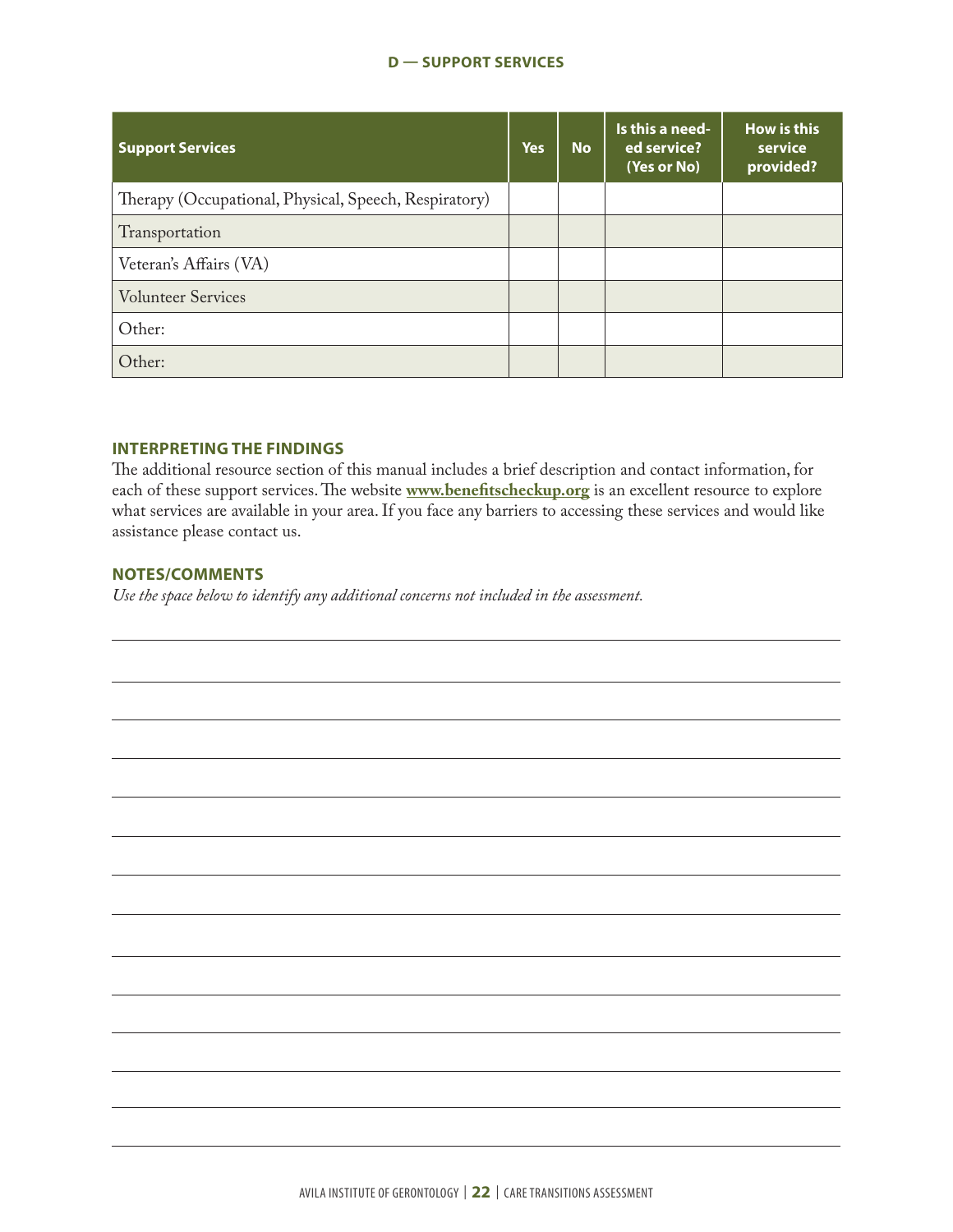## **DEFINITIONS**

**Counseling:** a professional relationship that empowers diverse individuals, families, and groups to accomplish mental health, wellness, education, and career goals (www.counseling.org, 20/20 Consensus Definition of Counseling, American Counseling Association, 2013).

**Eldercare:** care that maintains or improves wellness and quality of life for the aged; care to meet the physical, social, mental, emotional and spiritual needs of the aged.

Home Health Aid: person trained to provide individualized care in a home or healthcare setting at the direction of a healthcare professional; care includes but not limited to services provided by a homemaker/ companion, as well as personal care such as bathing, dressing, feeding, transfers from one surface to another (example bed to chair), toileting, ambulation assistance, simple dressing changes, and monitoring and reporting changes in health status.

**Home maker/ companion**: person trained to provide socialization, light housekeeping, simple but nutritious meal preparation, transportation to and from medical appointments or shopping, and help with pet care.

**Hospice care:** physical, social, mental, emotional and spiritual care provided by a team of professionals that focus on the palliation of a terminally ill or seriously ill individual's symptoms.

**Medication management**: overall management of obtaining, preparing, and taking all prescribed medications in the correct dose, via the correct route of administration and at the correct time.

**Nursing Care:** provide support services to your loved ones by assisting them in maintaining their independence and quality of life in the comfort of their own home or life care community.

**PACE:** The Program of All-Inclusive Care for the Elderly: Provides comprehensive long term services and supports to Medicaid and Medicare enrollees. An interdisciplinary team of health professionals provides individuals with coordinated care. For most participants, the comprehensive service package enables them to receive care at home rather than receive care in a nursing home.

**Palliative care:** is a philosophy of care and an organized highly structured system for delivering care.

**Psychiatric services:** a clinical program staffed by psychiatrists (physicians specializing in the diagnosis and treatment of mental health problems). Psychiatric services: services provided by a psychiatrist, psychologist, master prepared social worker, or psychiatric nurse practitioner that provide psychotherapy, research, assessment, diagnosis, treatment, and prevention of mental illnesses.

**Respite care:** temporary institutional care of a dependent elderly, ill, or handicapped individual, providing relief for the usual caregivers.

**Senior services:** a program dedicated to providing low-cost, high-quality services and programs to older adults.

**Social work:** service provided or coordinated by a social worker to an individual, family, community, or organization; services include obtaining needed resources or services, facilitating interactions among an individual or group and the living environment, and problem solving resource management.

**Therapy (Occupational, Physical, Speech, Respiratory):** literally means "curing, healing" and is the attempted remediation of a health problem, usually following a diagnosis.

**Physical Therapy:** a health profession that uses specific exercises and equipment to assess and treat individuals who have experienced physical decline due to a medical problem (such as following a stroke, congenital defect, injury), surgical intervention (such as knee replacement, hip replacement, etc), or lack of use.

**Occupational Therapy:** a health profession that uses treatments to develop, recover, or maintain the daily living and work skill of individuals with a physical, mental or developmental condition.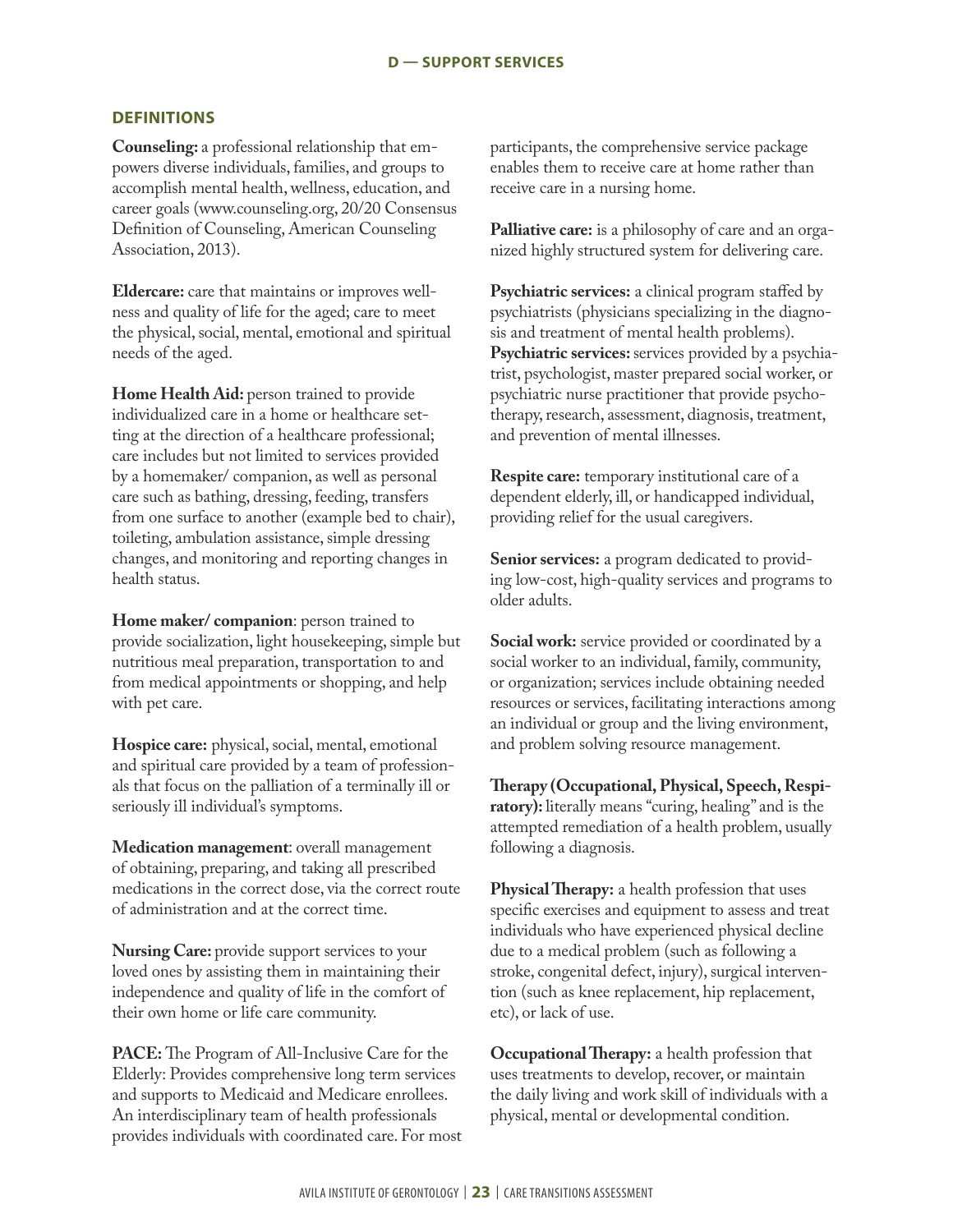**Respiratory Therapy:** the treatment or management of acute and chronic breathing disorders through the use of respirators or the administration of medication in aerosol form.

**Transportation services:** travel to or from community services and resources, health and medical care, shopping, social activities, or other activities.

**Veteran's Affairs (VA)/ US Department of Veterans Affairs:** provides patient care and federal benefits to veterans and their dependents; eligibility for most VA benefits is based upon honorable discharge from active military service; certain benefits require service during wartime.

**Volunteer services:** any type of work or service provided free of charge.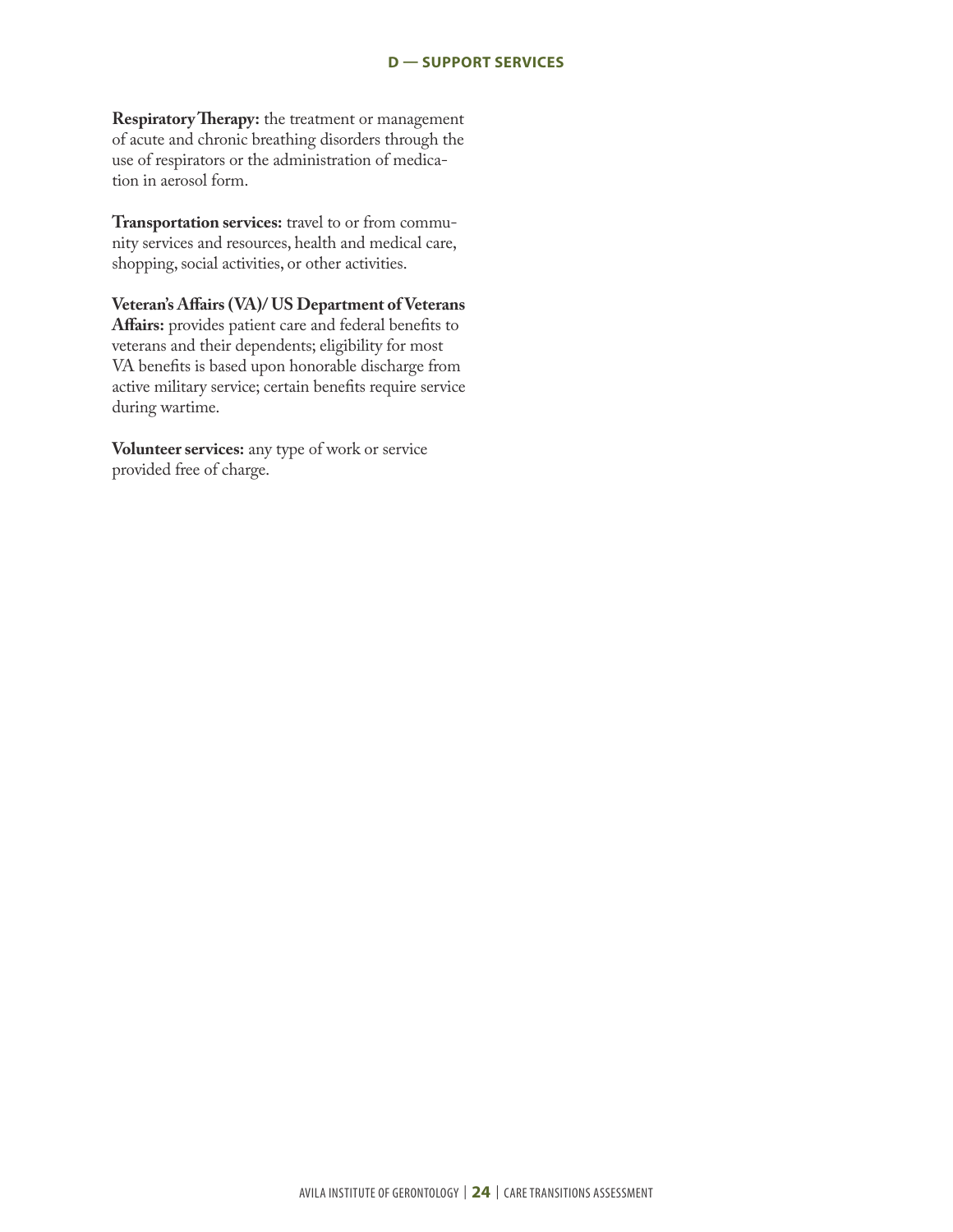# **E** Funding Concerns

| Completed by: |  |
|---------------|--|

Title:

Date Started: Date Completed:

# **PURPOSE**

To determine if there are any sources of funding that your community is not using, that might be available.

# **HELPFUL HINT**

Government and faith-based grants are available to provide supplemental funding if warranted.

# **DIRECTIONS**

In the table below, indicate which sources of funding you are using within your community. A description of each category is included below and on the next page. For the services you are not currently using, indicate if your community has tried to access some of these services.

| <b>Funding Source</b>                                                | <b>Yes</b> | <b>No</b> | Don't Know | <b>Not Applicable</b> |
|----------------------------------------------------------------------|------------|-----------|------------|-----------------------|
| Medicaid                                                             |            |           |            |                       |
| Medicare                                                             |            |           |            |                       |
| Self Insured/Private (Insurance or funding)                          |            |           |            |                       |
| Tri-Care                                                             |            |           |            |                       |
| <b>VA</b> Services                                                   |            |           |            |                       |
| Managed Medicare/Advantage plan                                      |            |           |            |                       |
| Grants (for projects or care)                                        |            |           |            |                       |
| Waiver programs (PACE)/ State based supplemental<br>programs (OPWDD) |            |           |            |                       |

**Medicaid** is a government funded insurance program for underfunded individuals and families. Medicaid is an assistance program. Medical bills are paid from federal, state and local tax funds. It serves low-income people of every age. Patients usually pay no part of costs for covered medical expenses. A small co-payment is sometimes required. Medicaid is a federal-state program. It varies from state to state. It is run by state and local governments within federal guidelines.

**Medicare** is an insurance program. Medical bills are paid from trust funds which those covered have paid into. It serves people over 65 primarily, whatever their income; and serves younger disabled people and dialysis patients. Patients pay part of costs through deductibles for hospital and other costs. Small monthly premiums are required for nonhospital coverage. Medicare is a federal program. It is basically the same everywhere in the United States and is run by the Centers for Medicare & Medicaid Services, an agency of the federal government.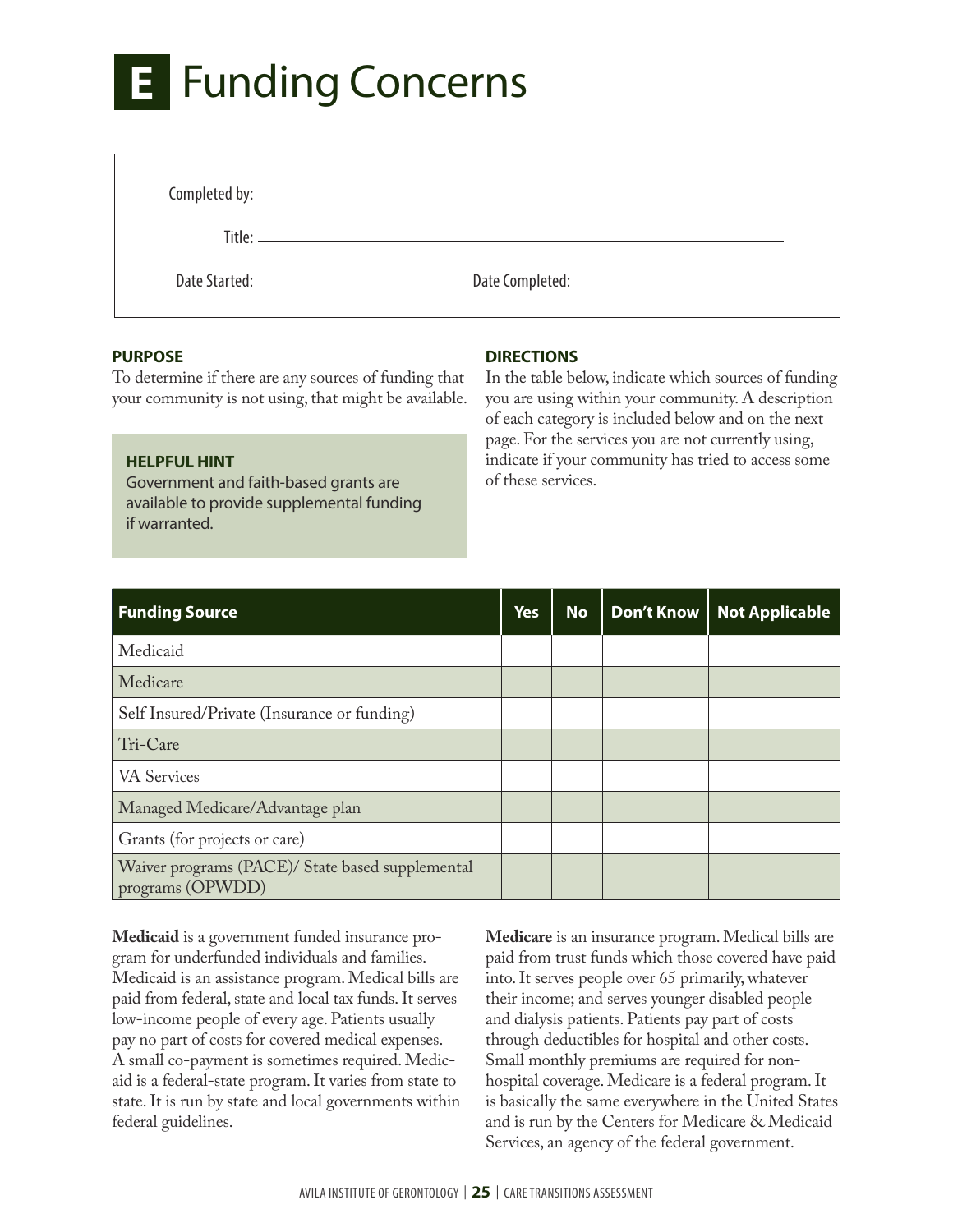**Self-insured group health plan** (or a 'self-funded' plan as it is also called) is one in which the employer assumes the financial risk for providing health care benefits to its employees. In practical terms, self-insured employers pay for each out of pocket claim as they are incurred instead of paying a fixed premium to an insurance carrier, which is known as a fullyinsured plan.

**TRICARE** is a program provided by the Department of Defense for coverage for medical services, medications, and dental care for military families and retirees and their survivors.

**Veterans of the United States** armed forces may be eligible for a broad range of programs and services provided by the Veteran's Administration (VA). Eligibility for most VA benefits is based upon discharge from active military service conditions under other than dishonorable conditions; certain benefits require service during wartime.

**Managed Medicare**, also known as Medicare Advantage, is an alternative to the traditional Medicare, which is received straight from the federal government. Medicare Advantage (MA) plans are private health plans. These private heath plans have contracted with Medicare to provide beneficiaries the benefits they need.

**Waiver services (in New York State)** operated by the Office for People With Developmental Disabilities (OPWDD) is a program of supports and services that enables adults and children with developmental disabilities to live in the community as an alternative to Intermediate Care Facilities (ICFs). OPWDD is the primary funding mechanism for supporting individuals in the community by providing a variety of services and supports that are uniquely tailored and individualized to meet each person's needs. These services can include habilitation services, respite care, service coordination, and adaptive technologies. Services are provided either by OPWDD's Developmental Disabilities Services Office (DDSO) staff or through voluntary not-for-profit agencies who have been authorized to provide waiver services by OPWDD or the New York State Department of Health (DOH).

Using the information provided above, and the resources in Appendix I, begin exploring some of the external funding options.

**Check with your state's Department of Regulation regarding Waiver Services.**

# **NOTES/COMMENTS**

*Use the space below to identify any additional concerns not included in the assessment.*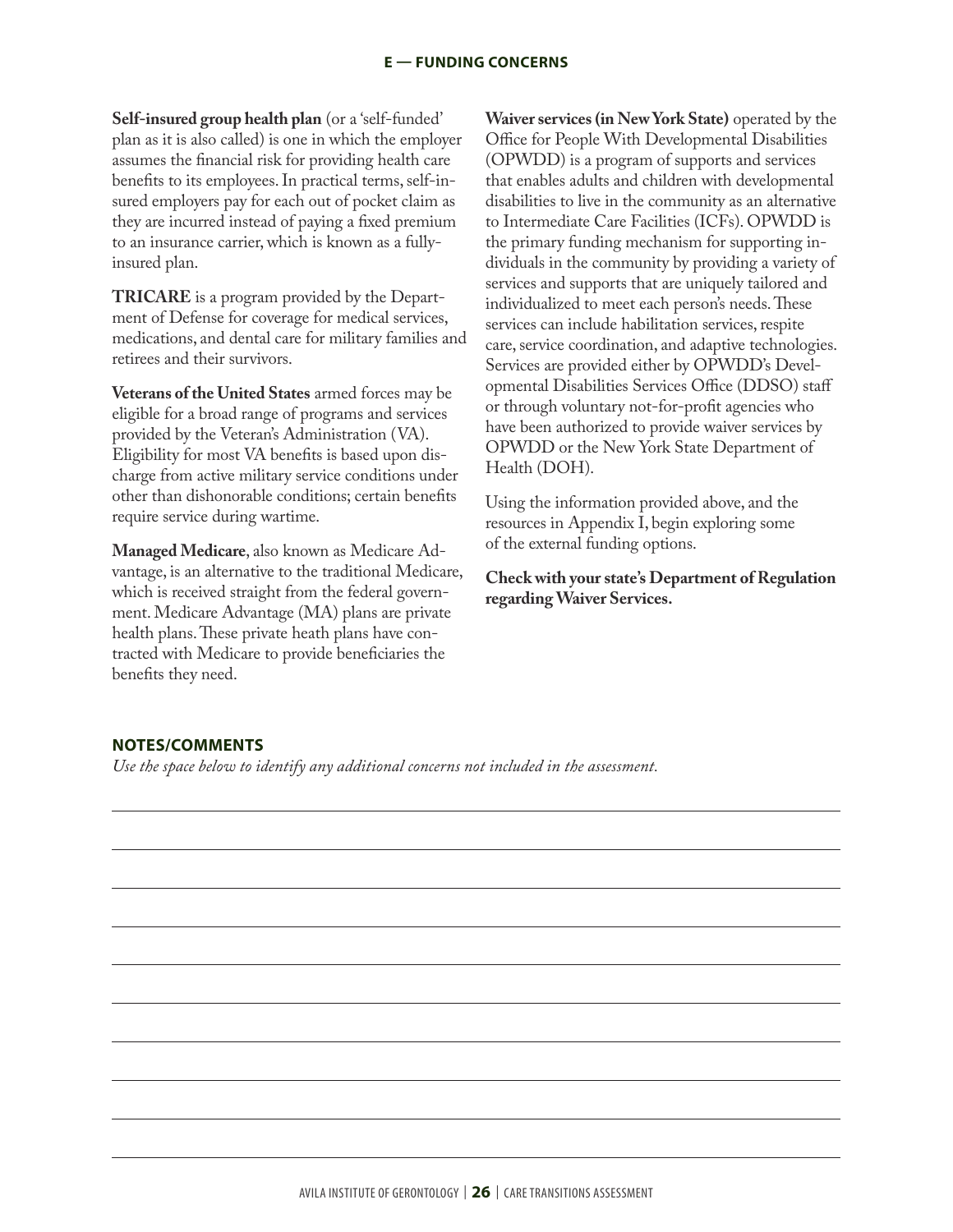# **F — PHYSICAL SPACE F** Physical Space (Accessibility Standards for Independent Living)

| Complete <b>by</b> :                            |
|-------------------------------------------------|
|                                                 |
| Date Started: National Property of the Started: |

# **PURPOSE**

To examine the living space within each community, focusing on the safety and comfort of common areas.

# **DIRECTIONS**

Check the yes column for standards that are met and the no column for standards that are not met within your community living and work space.

# **HELPFUL HINT**

Assistive devices are frequently needed in both communal spaces and private rooms. The following considerations enable elder community members to retain their independence as long as possible. These considerations pertain to the living space of all community members. These standards are applicable to work space as well as living spaces.

| <b>Common Space</b>                                                                                                            | <b>Yes</b> | <b>No</b> |
|--------------------------------------------------------------------------------------------------------------------------------|------------|-----------|
| Flooring transitions between surfaces 1/2 inch max height variance                                                             |            |           |
| Elevator between floors easily operated from wheelchair                                                                        |            |           |
| Adequate lighting (soft & non-glare)                                                                                           |            |           |
| Night-lights available and functional                                                                                          |            |           |
| Walking surfaces are flat                                                                                                      |            |           |
| No slip and trip hazards (e.g. no scatter rugs, no unattended slippery floor surfaces)                                         |            |           |
| Adequate space for those navigating with wheelchair or walker, specifically<br>at least 32" door opening and 5' turning radius |            |           |
| Rest areas (seating) if hallways are long.                                                                                     |            |           |
| Doors can be operated from a walker or wheelchair                                                                              |            |           |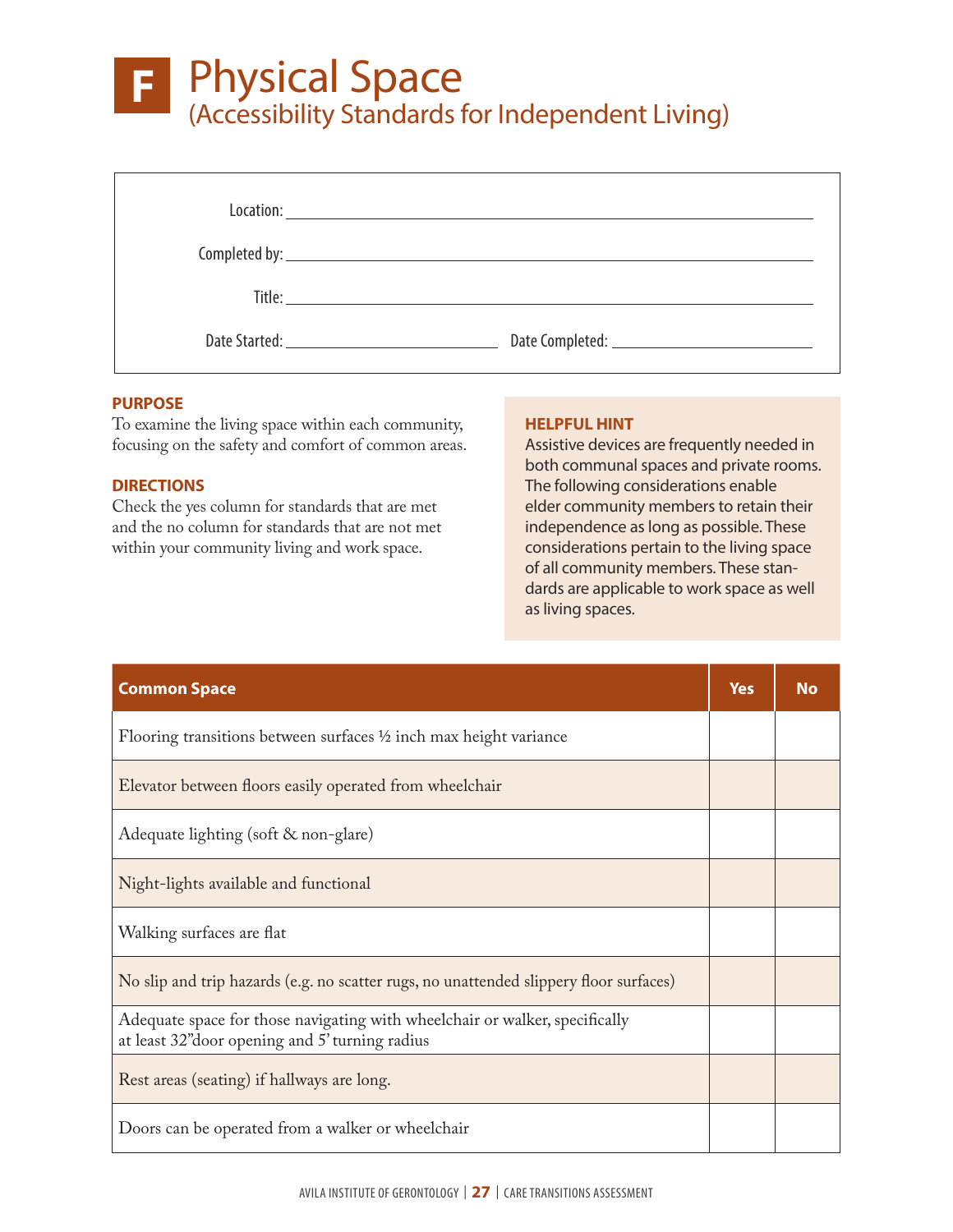# **F — PHYSICAL SPACE**

| <b>Hallways</b>                                                                 | <b>Yes</b> | N٥ |
|---------------------------------------------------------------------------------|------------|----|
| Handrails or grab bars: 33-36' above floor                                      |            |    |
| Flooring: transitions between surfaces 1/2" max height variance                 |            |    |
| No scatter rugs                                                                 |            |    |
| "Walking paths" unobstructed (no slip or trip hazards)                          |            |    |
| Ramps for transitions greater than 1/2" variance                                |            |    |
| Elevator(s) available and easily operated from wheelchair                       |            |    |
| Ramp(s) meet standards to access building and outside space                     |            |    |
| Rest areas - seating available in long halls                                    |            |    |
| Adequate lighting - soft and non-glare                                          |            |    |
| Stairs are clearly marked                                                       |            |    |
| Width of halls 32" minimum unobstructed; every 200' need 60" wide passing space |            |    |

| <b>Common Toilet Room</b>                                                            | Yes | No |
|--------------------------------------------------------------------------------------|-----|----|
| Toilet seat 17-19" from floor                                                        |     |    |
| Grab bar behind toilet                                                               |     |    |
| Grab bar on wall beside toilet                                                       |     |    |
| Sink - wall mounted 34" above the floor                                              |     |    |
| Lever handled faucets and door handles                                               |     |    |
| Insulation (lav-guards) on exposed pipe under sink                                   |     |    |
| Mirror - mounted so reflection is seen from seated position (tilt mirror works well) |     |    |
| Compartment - Minimum unobstructed turning radius 60"                                |     |    |
| Door swing out of toilet compartment if space only meets minimum size                |     |    |
| Compartment doorway opening: 32"                                                     |     |    |
| Miscellaneous - hooks, shelves, towel bars, soap dispenser mounted 40-48" from floor |     |    |
| Lighting - soft and non-glare, adequate                                              |     |    |
| Light switch 40-48" from floor                                                       |     |    |
| Emergency call light                                                                 |     |    |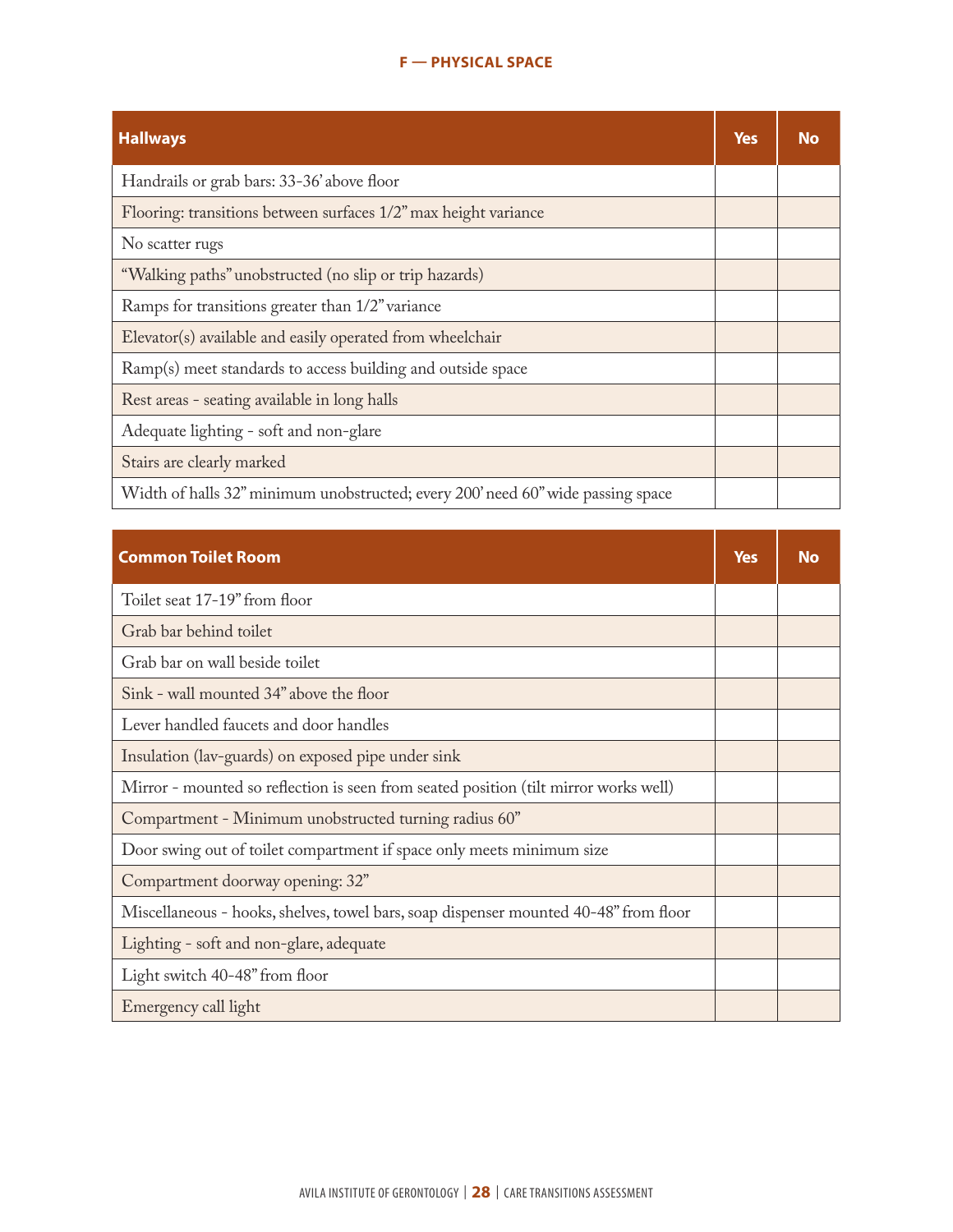# **F — PHYSICAL SPACE**

| <b>Common Room or Office</b>                                                                        | <b>Yes</b> | Nο |
|-----------------------------------------------------------------------------------------------------|------------|----|
| Compartment considerations - adequate space for those navigating<br>with wheel chair or walker      |            |    |
| "Walking paths" clear and unobstructed                                                              |            |    |
| No slip and trip hazards                                                                            |            |    |
| With self-serve-table, heights 40-48" from floor                                                    |            |    |
| Table or desk accommodates wheelchair: knee clearance 27" from floor, 25" deep, 30"<br>wide minimum |            |    |
| Lighting - soft, non-glare and adequate                                                             |            |    |
| Light switch 40-48" from floor                                                                      |            |    |
| Emergency call light                                                                                |            |    |

| <b>Ramps</b>                                                                                                                                                                                            | <b>Yes</b> | <b>No</b> |
|---------------------------------------------------------------------------------------------------------------------------------------------------------------------------------------------------------|------------|-----------|
| Changes in flooring level greater than 1/2" are ramped                                                                                                                                                  |            |           |
| Ramp width is 36" minimum                                                                                                                                                                               |            |           |
| Ramps that change direction have a 60" by 60" minimum landing                                                                                                                                           |            |           |
| Maximum slope of a ramp in new construction is 1:12 or one foot of ramp<br>for each inch of rise. For example a 20" rise ADA requires a 20' ramp                                                        |            |           |
| The maximum rise for any run is $30''$ (ramp sections may be up to $30'$ long)                                                                                                                          |            |           |
| Ramp surfaces shall be stable, firm and slip resistant                                                                                                                                                  |            |           |
| All ramps have level landings at bottom and top of each ramp and each ramp run                                                                                                                          |            |           |
| Landing is at least as wide as the ramp run leading to it.                                                                                                                                              |            |           |
| The landing length is a minimum of 5' in length $(4$ ' wide ramps require a $4$ ' x 5' landing)                                                                                                         |            |           |
| Ramps change direction at landings, the minimum landing size shall be 5'x 5'<br>(left and right turns need a 5'x 5' landing, u-turns require a 5'x 8' landing)                                          |            |           |
| Landings subject to wet conditions are designed to prevent the accumulation of water                                                                                                                    |            |           |
| Handrails - ramp run has a rise greater than 6" requiring handrails                                                                                                                                     |            |           |
| Ramps are longer than 6' have handrails on both sides                                                                                                                                                   |            |           |
| Handrails should be 34-38" in height and run the entire length of the ramp                                                                                                                              |            |           |
| Edge Protection - ramps and landings with drop-offs shall have curbs, walls, railings<br>or projecting surfaces that prevent people from slipping off the ramp. Curbs shall be<br>a minimum of 2" high. |            |           |
| The landing length is a minimum of 5' in length; 5' wide ramp requires a 5' by 5'<br>landing; 4' wide ramp requires a 4' by 5' landing                                                                  |            |           |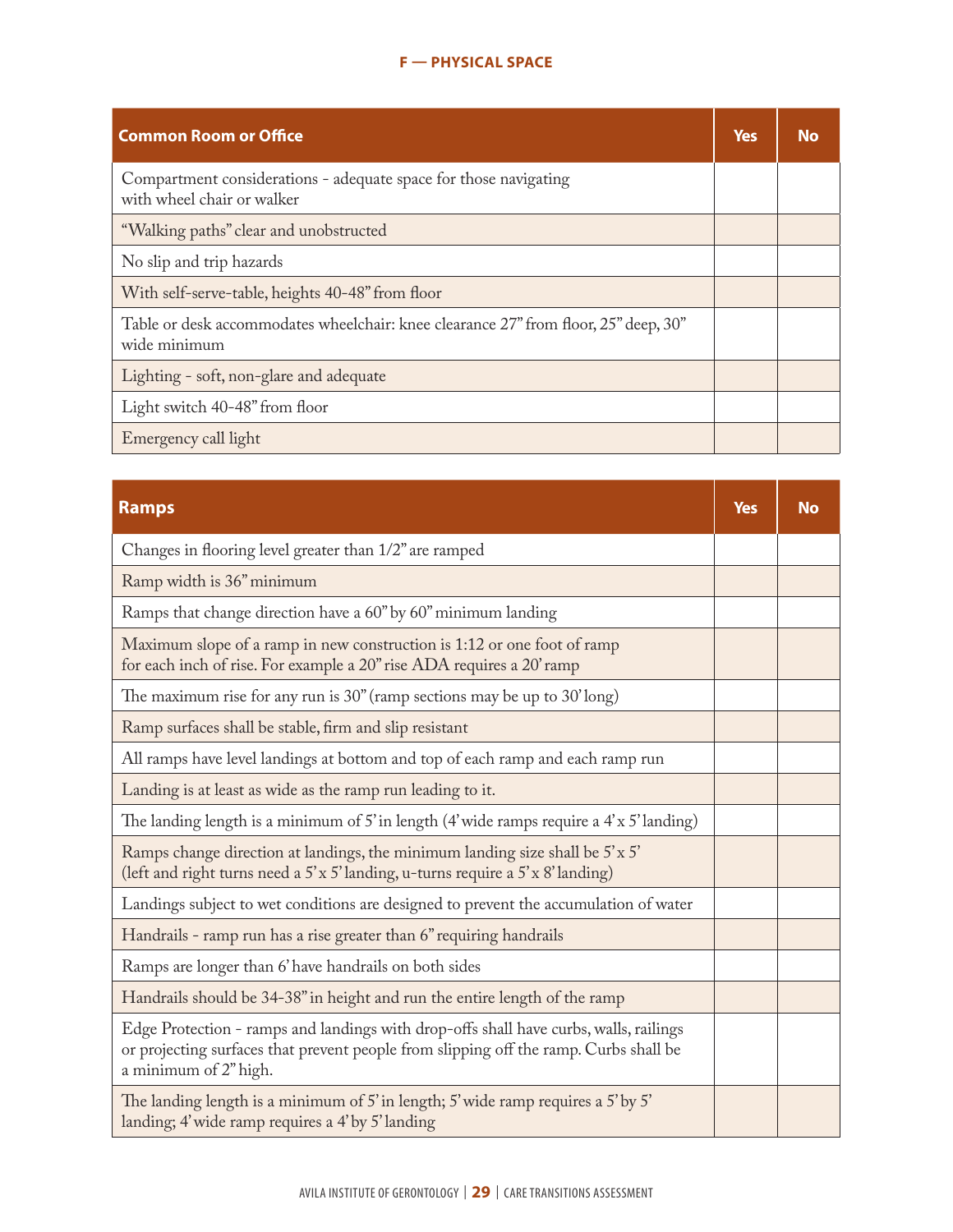# **F — PHYSICAL SPACE**

| <b>Other</b>                                                  | <b>Yes</b> | <b>No</b> |
|---------------------------------------------------------------|------------|-----------|
| Handicap accessible bedrooms                                  |            |           |
| Handicap accessible common areas                              |            |           |
| Dining room handicap accessible (wheelchair fits under table) |            |           |
| Kitchen handicap accessible (if needed)                       |            |           |
| Sitting room/library handicap accessible                      |            |           |
| Outside space accessible with a walker or wheelchair          |            |           |
| Adaptive equipment available (reachers/walkers/wheelchairs)   |            |           |
| Handrails secure and available in all hallways                |            |           |

| For community members with memory loss, poor vision or poor safety awareness                           | <b>Yes</b> | <b>No</b> |
|--------------------------------------------------------------------------------------------------------|------------|-----------|
| The following items are stored in a secure area and inaccessible to unsupervised<br>community members: |            |           |
| • Cleaning supplies (i.e. bleach, disinfectants etc.)                                                  |            |           |
| • Prescription and over the counter medications                                                        |            |           |
| • Treatment supplies                                                                                   |            |           |
| • Kitchen appliances                                                                                   |            |           |
| • Sharp utensils (knives)                                                                              |            |           |
| · Maintenance supplies (fertilizers, herbicides etc.)                                                  |            |           |
| · Poisonous personal care item (i.e. denture cleaning tablets)                                         |            |           |
| Doors and windows are secured to prevent elopement, independent exits and injury                       |            |           |
| Stairwells are secured to prevent independent elopement and injury                                     |            |           |
| Bedroom doors easily identified by community member                                                    |            |           |
| Alarm system in place if community member wanders away from secure area<br>unsupervised                |            |           |
| Stairways, elevators and exit doors are not freely accessible to unsupervised<br>community members     |            |           |

# **Information on accessibility compliance standards are available at: www.ada.gov/regs/2010/2010adastandards/pdf**

# **INTERPRETING THE FINDINGS**

This tool is meant to be used as a reference for determining whether making changes to your environment will help promote the independence of your members who wish to live within the community as long as possible.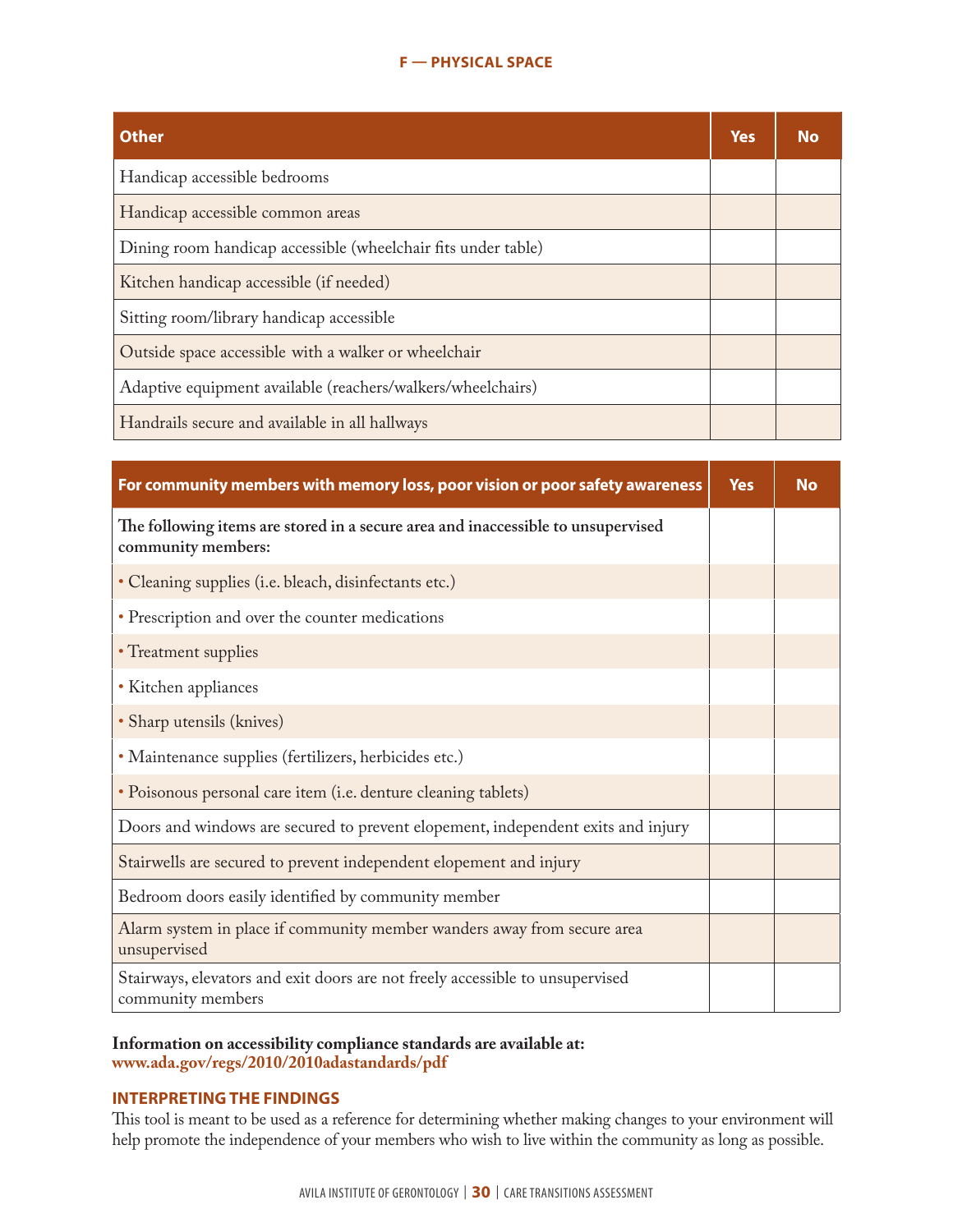# **G** Emergency Procedures

| Date Started: <u>New York: New York: New York: New York: New York: New York: New York: New York: New York: New York: New York: New York: New York: New York: New York: New York: New York: New York: New York: New York: New Yor</u><br>Date Completed: <u>_______________________________</u> |
|------------------------------------------------------------------------------------------------------------------------------------------------------------------------------------------------------------------------------------------------------------------------------------------------|

# **PURPOSE**

To assess if the appropriate emergency procedures are in place.

# **DIRECTIONS**

Check the "yes" column if effective emergency procedures are in place and the "no" column if effective emergency procedures are not in place for the following situations. Check the "Drill Completed" column if a drill has been completed (within the past 12 months) for the specified situation.

| <b>Situation</b>                                                                             | <b>Yes</b> | <b>No</b> | <b>Drill</b><br><b>Completed</b> |
|----------------------------------------------------------------------------------------------|------------|-----------|----------------------------------|
| Fire                                                                                         |            |           |                                  |
| Power failure - Hot weather                                                                  |            |           |                                  |
| Power failure - Cold weather                                                                 |            |           |                                  |
| Flooding                                                                                     |            |           |                                  |
| Hurricane                                                                                    |            |           |                                  |
| Tornado                                                                                      |            |           |                                  |
| Earthquake                                                                                   |            |           |                                  |
| Snowstorm                                                                                    |            |           |                                  |
| Response for multiple scenarios (flooding and power failure/<br>fire, communication failure) |            |           |                                  |
| Evacuation                                                                                   |            |           |                                  |
| Transportation failure (lack of public transportation/roads closed/<br>lack of fuel etc.)    |            |           |                                  |
| Community member transferred elsewhere during an emergent event                              |            |           |                                  |
| Accepting outside community members during an emergency                                      |            |           |                                  |
| Lock down/Armed invasion                                                                     |            |           |                                  |
| Medical emergency                                                                            |            |           |                                  |
| Elopement/Lost member                                                                        |            |           |                                  |
| Other:                                                                                       |            |           |                                  |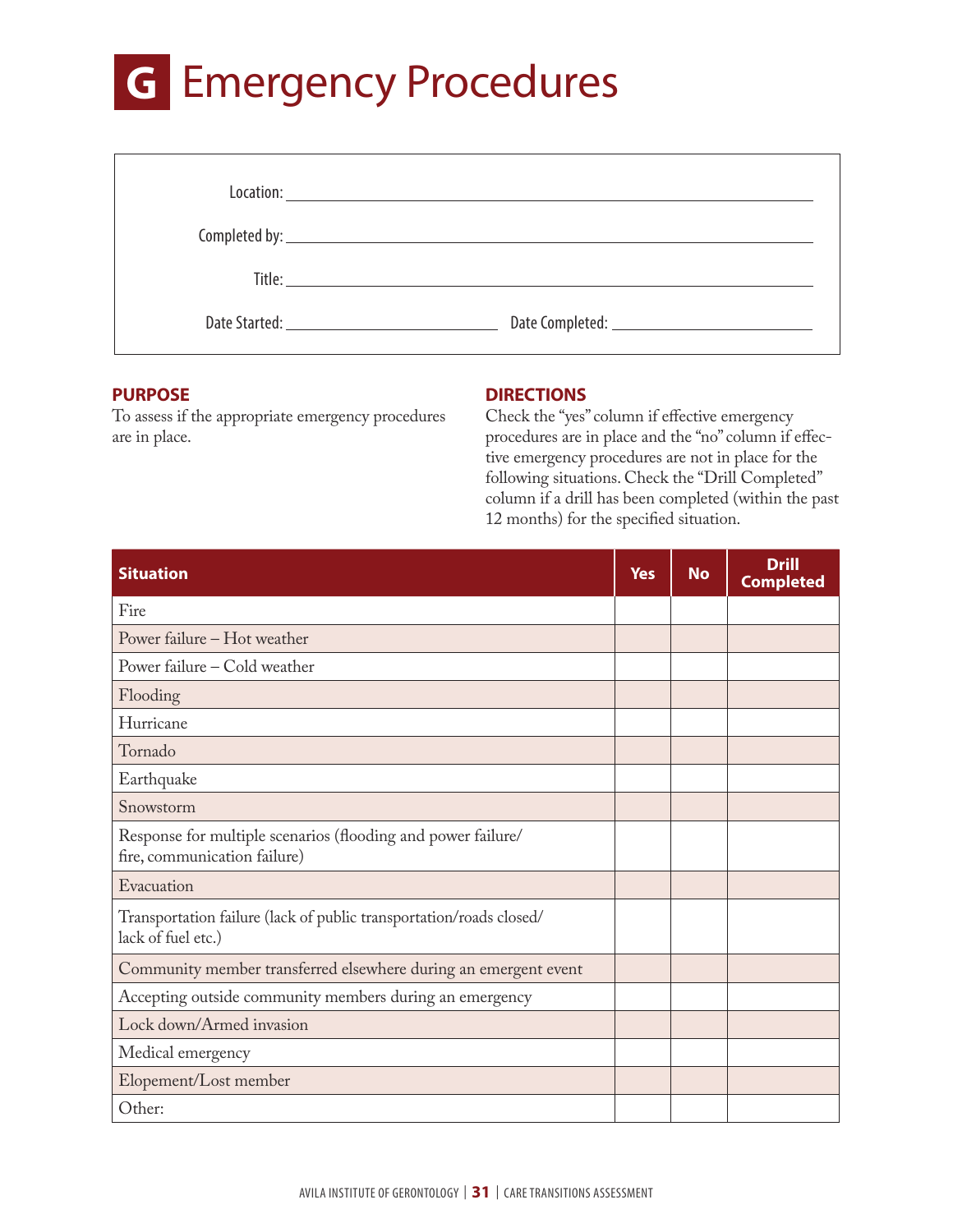# **CRITERIA**

**At a minimum, your emergency action plan must include the following:**

- A preferred method for reporting fires and other emergencies;
- An evacuation policy and procedure;
- Emergency escape procedures and route assignments, such as floor plans, workplace maps, and safe or refuge areas.

### **Your emergency action plan should include:**

- Names, titles, departments, and telephone numbers of individuals both within and outside your community to contact for additional information or explanation of duties and responsibilities under the emergency plan;
- Procedures for community members and staff who remain to perform or shut down critical plant operations, operate fire extinguishers,

or perform other essential services that cannot be shut down for every emergency alarm before evacuating; and

• Rescue and medical duties for any members designated to perform them.

You also may want to consider designating an assembly location and procedures to account for all community members after an evacuation.

*These criteria have been adapted from materials provided to the Avila Institute of Gerontology from Russell Phillips & Associates. Inc.*

# **HELPFUL HINTS**

Guidelines to consider when developing or evaluating an emergency protocol:

- train all members to participate in the Fire Safety Plan,
- medical equipment is available for use, functioning properly, and tested regularly,
- an alternative power supply is maintained and tested on a regular basis,
- a plan is in place should building evacuation be necessary.

Periodic inspections of the living areas to check for potential hazards, (e.g. sharp and broken furniture that could injure, locations where there is no escape from fire) along with emergency drills are essential to maintaining safety and emergency procedures. These periodic inspections should be documented and will help Leadership to plan and carry out improvements and to plan for longer-term building upgrading or replacement. By understanding the risks present in the community's physical facility, Leadership can develop a proactive plan to reduce these risks for community members.

# **NOTES/COMMENTS**

*Use the space below to identify any additional concerns not included in the assessment.*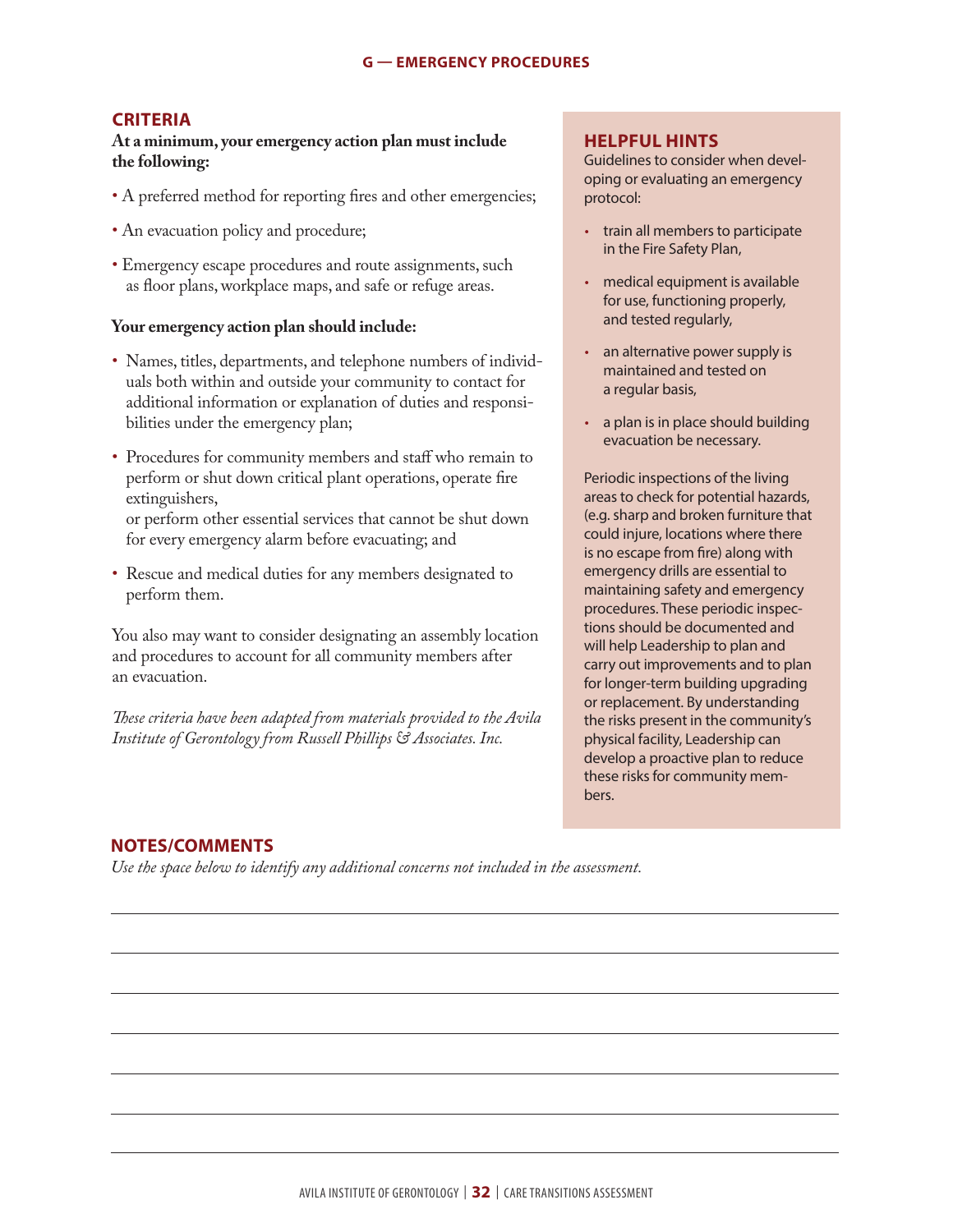

### **PURPOSE**

To determine the educational needs of your community.

# **DIRECTIONS**

Please indicate in the table below any educational topics that would be helpful to your community. Select the boxes based on your priority or most pressing concerns within your community.

- **Circle:** 0 = not needed; 1 = low priority; 2 = moderate priority;
	- 3 = high priority

| <b>Topics</b>                                                                                             | <b>Not</b><br><b>Needed</b> | Low          | <b>Moderate</b> | <b>High</b> |
|-----------------------------------------------------------------------------------------------------------|-----------------------------|--------------|-----------------|-------------|
| Aging Issues/ Assessing Needs of the Elderly                                                              | $\Omega$                    | 1            | $\overline{2}$  | 3           |
| Cost effective environmental changes                                                                      | $\Omega$                    | $\mathbf{1}$ | $\mathfrak{D}$  | 3           |
| Dementia Care/ Memory Loss/ Behavior Management                                                           | $\Omega$                    | 1            | $\overline{2}$  | 3           |
| Drug/Alcohol/Tobacco misuse/Addictions                                                                    | $\Omega$                    | $\mathbf{1}$ | $\mathfrak{D}$  | 3           |
| <b>Emergency Planning</b>                                                                                 | $\theta$                    | 1            | $\overline{2}$  | 3           |
| <b>Ethical Concerns</b>                                                                                   | $\Omega$                    | 1            | $\mathfrak{D}$  | 3           |
| Human Resources/ Staff Orientation                                                                        | $\Omega$                    | 1            | $\mathfrak{D}$  | 3           |
| Financial Planning                                                                                        | $\Omega$                    | $\mathbf{1}$ | $\mathfrak{D}$  | 3           |
| <b>Managing Medications</b>                                                                               | $\Omega$                    | 1            | $\overline{2}$  | 3           |
| Medical/Clinical (i.e. cardiovascular disease, orthopedic<br>etc.) List specifics on lines provided below | $\Omega$                    | $\mathbf{1}$ | $\mathfrak{D}$  | 3           |
| Mental illness (anxiety/bipolar disorders/depression)                                                     | $\theta$                    | 1            | $\overline{2}$  | 3           |
| Palliative Care/ End of Life/ Comfort Care/<br>Grieving & Loss/Theology of Suffering                      | $\Omega$                    | $\mathbf{1}$ | $\overline{2}$  | 3           |
| Planning for future care needs                                                                            | $\Omega$                    | 1            | $\mathfrak{D}$  | 3           |
| Spirituality                                                                                              | $\Omega$                    | $\mathbf{1}$ | $\overline{2}$  | 3           |
| State and Federal Regulation for licensure                                                                | $\Omega$                    | 1            | $\overline{2}$  | 3           |
| Transitions (Independent to dependent living,<br>change of home/ members on restriction etc)              | $\overline{0}$              | 1            | $\overline{2}$  | 3           |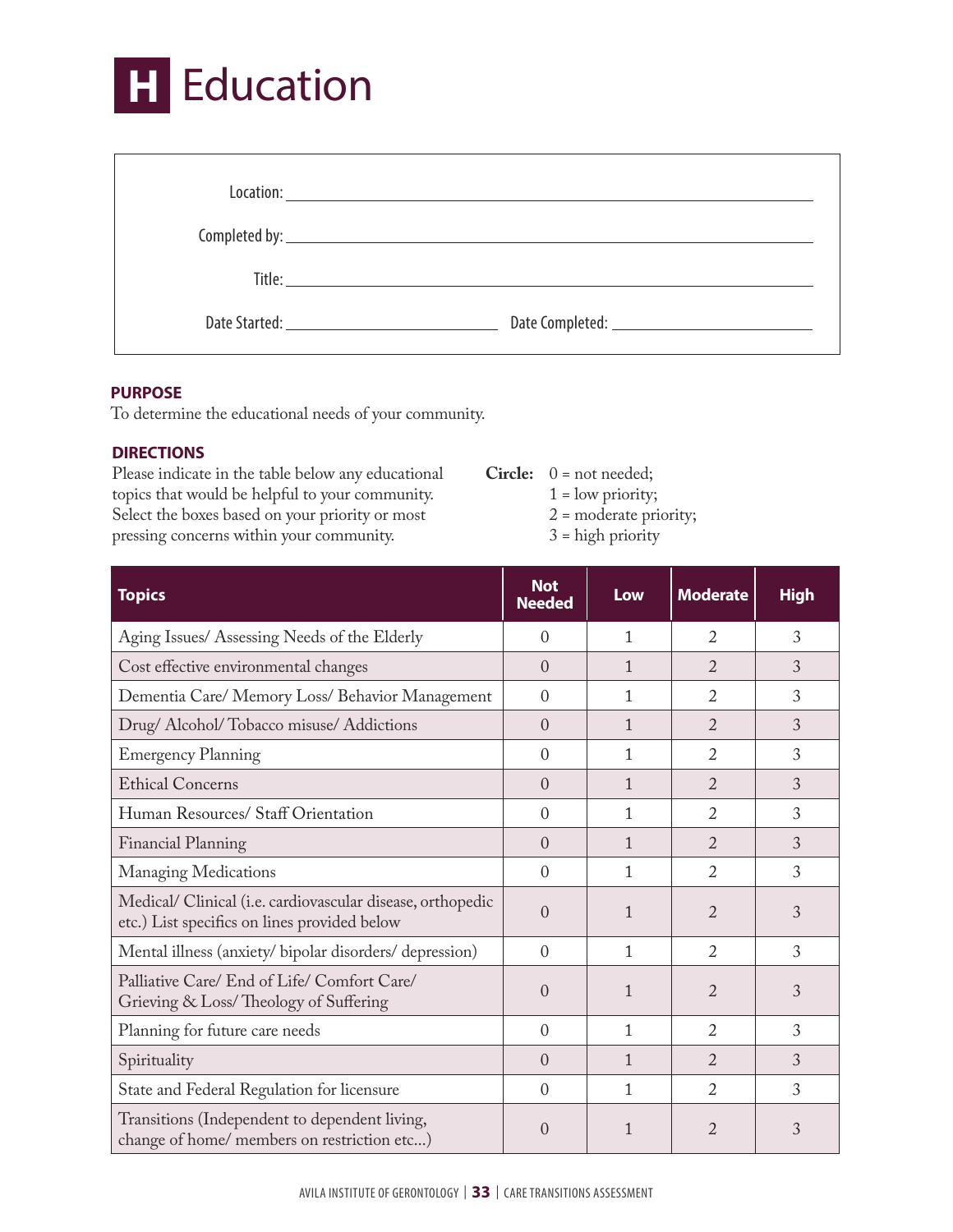# **INTERPRETING THE FINDINGS**

Appendix I contains a list of recommended Education Resources and Geriatric Healthcare Educational Resources. These resources will be vital to your community and will aid in your caring for your aging community members.

# **NOTES/COMMENTS**

*Use the space below to identify any additional concerns not included in the assessment.*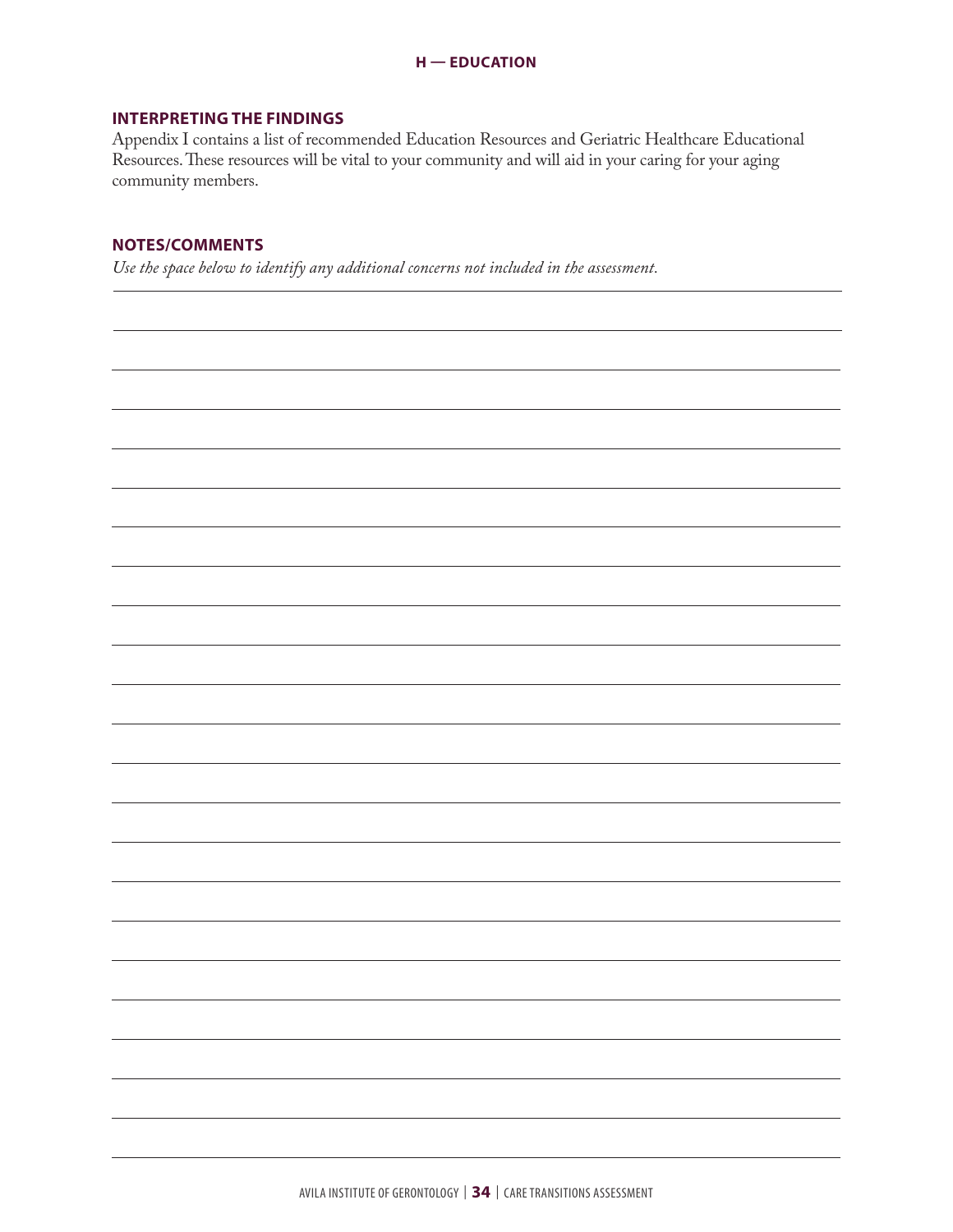# **I — SUMMARY & NEXT STEPS I** Summary & Next Steps

| Completed by: |  |
|---------------|--|
|               |  |

Title:

Date Started: Date Completed:

# **PURPOSE**

After completing the Care Transitions Assessment complete the following table to help assist in creating an action plan.

# **DIRECTIONS**

The following tables are meant to help consolidate the data gathered in each individual assessment. It provides an overview or snapshot of the pressing health and care concerns within your community. It is designed to allow the assessment team to designate the priority level for each concern. The summary table includes space to indicate action to be taken to resolve the concerns identified in each section of the assessment.

# **HELPFUL HINTS A good action plan should include:**

- **Who needs the information?** List all the individuals or groups that need the information, e.g. Leadership, clinical staff, risk management team, etc.
- **• What information is needed?** Each group has a different need for the information. For example: the dietary department needs to know that certain members are diabetic and how to prepare meals, where as the activities department only know that they are diabetic in the event of a medical emergency.

**THE NEXT STEPS**

The first step toward addressing concerns is to develop an action plan. In some cases, this can be very straightforward. Other solutions may be less clear and you may need to collect more information in order to fully understand the needs and concerns.

Some issues that arise may be difficult to resolve and require a specialist or a consultant (altering living space to meet needs of those with dementia). In other instances, there may well be internal resistance to change (e.g. relating to new policies or working practices such as behavior intervention protocols) and will require sustained Leadership support.

- **• How will the information be delivered?** The method that best suits the target group should be used. A simple/brief report may be given to the activities department, but dietary may need more detailed information in the form of a formal/clinical report.
- **• Who will convey the information?** The person selected for delivering the information must be an appropriate authoriative figure (e.g. member of Leadership).
- **• When will the information be given?** Specific dates need to be assigned so the program can be monitored.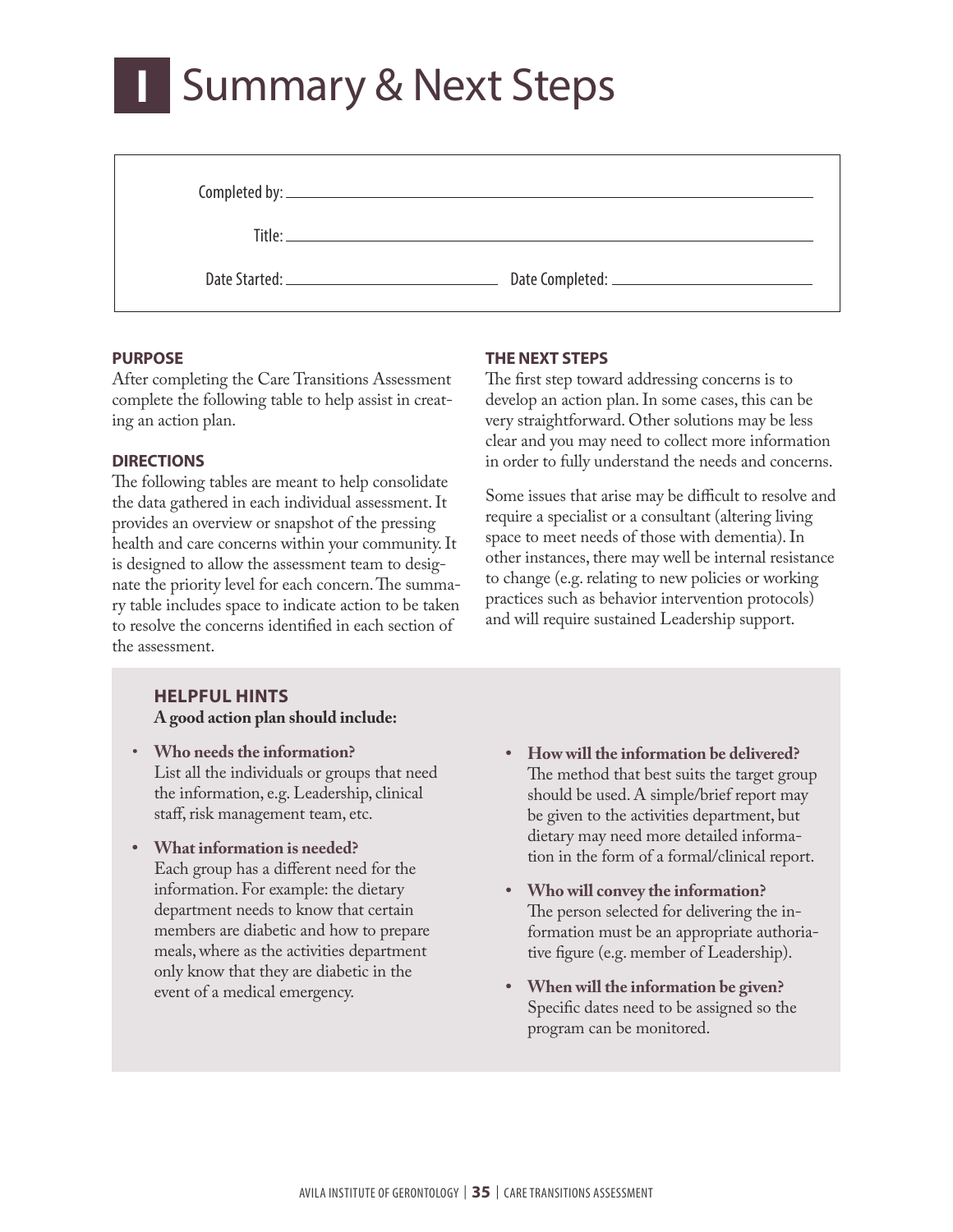## **I — SUMMARY & NEXT STEPS**

| <b>Primary Concern</b><br>identified in |             | <b>What is the Priority Level</b><br>of each concern |                |             | <b>Ideal Solution</b>                                                       | <b>Appendix I</b><br><b>Additional</b> |  |
|-----------------------------------------|-------------|------------------------------------------------------|----------------|-------------|-----------------------------------------------------------------------------|----------------------------------------|--|
| <b>Sections A - H</b>                   | <b>High</b> | Mod                                                  | Low            | <b>None</b> |                                                                             | <b>Resources</b>                       |  |
| A Demo-<br>graphics                     |             |                                                      | X              |             |                                                                             |                                        |  |
| <b>B</b> Health<br>Concerns             | X           |                                                      |                |             | Renovate bathrooms so they<br>are more accessible for those<br>with walkers |                                        |  |
| C Level of<br>Care                      | X           |                                                      |                |             | Toileting and mobility a challenge                                          |                                        |  |
| D Support<br>Services                   |             |                                                      | X              |             |                                                                             |                                        |  |
| E Funding<br>Concerns                   |             |                                                      | $\overline{X}$ |             |                                                                             |                                        |  |
| F Physical<br>Space                     | X           |                                                      |                |             | Renovate bathrooms to be more<br>accessible                                 |                                        |  |
| G Emergency<br>Procedures               |             | X                                                    |                |             | Develop an emergency response<br>plan                                       |                                        |  |
| H Education                             |             |                                                      | X              |             |                                                                             |                                        |  |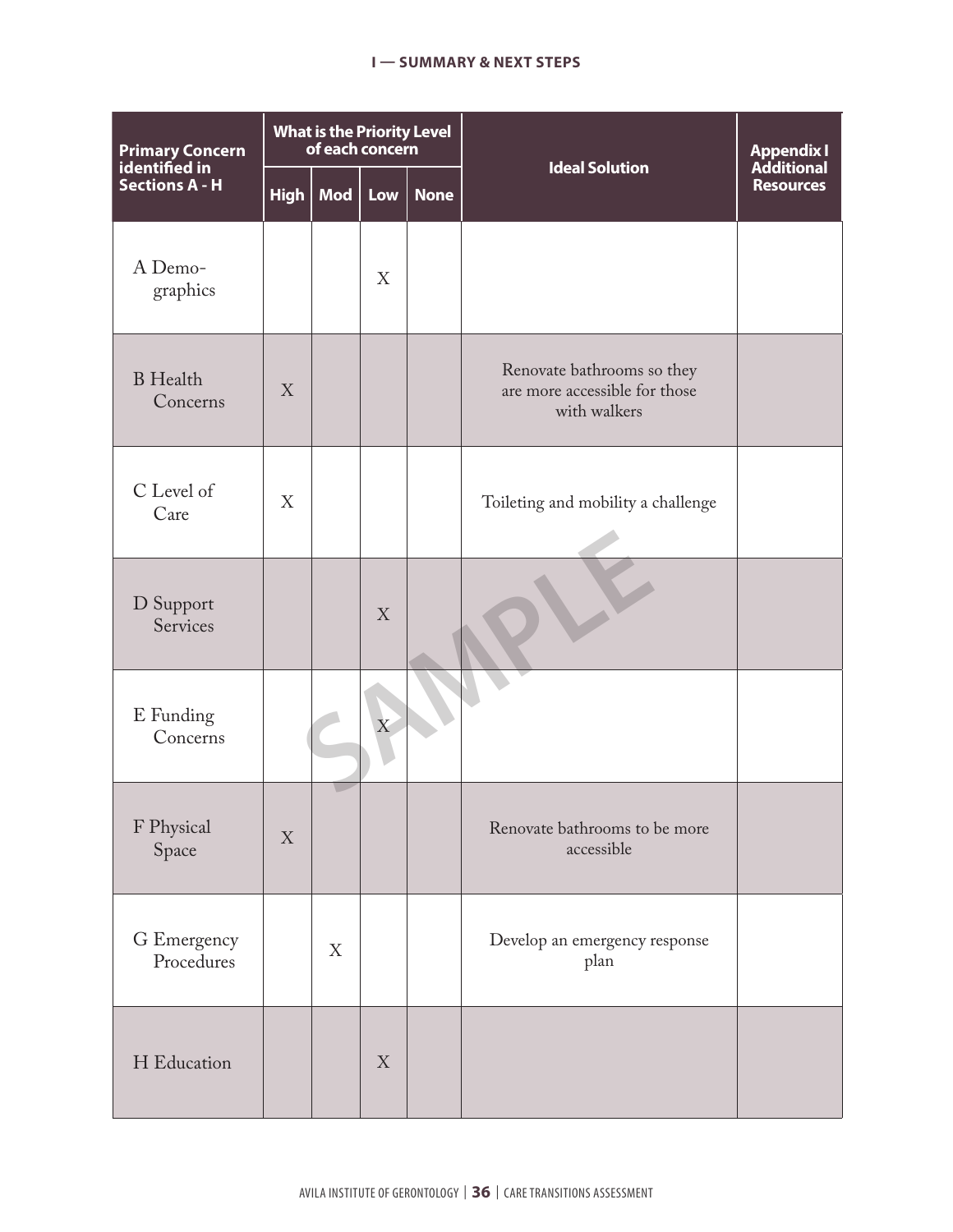### **I — SUMMARY & NEXT STEPS**

| Primary Concern<br>identified in<br>Sections A - H | What is the Priority Level<br>of each concern |     |         |             | <b>Ideal Solution</b> | <b>Appendix I</b><br><b>Additional</b> |
|----------------------------------------------------|-----------------------------------------------|-----|---------|-------------|-----------------------|----------------------------------------|
|                                                    | High                                          | Mod | $ $ Low | <b>None</b> |                       | <b>Resources</b>                       |
| A Demo-<br>graphics                                |                                               |     |         |             |                       |                                        |
| <b>B</b> Health<br>Concerns                        |                                               |     |         |             |                       |                                        |
| C Level of<br>Care                                 |                                               |     |         |             |                       |                                        |
| D Support<br>Services                              |                                               |     |         |             |                       |                                        |
| ${\bf E}$ Funding<br>Concerns                      |                                               |     |         |             |                       |                                        |
| F Physical<br>Space                                |                                               |     |         |             |                       |                                        |
| G Emergency<br>Procedures                          |                                               |     |         |             |                       |                                        |
| H Education                                        |                                               |     |         |             |                       |                                        |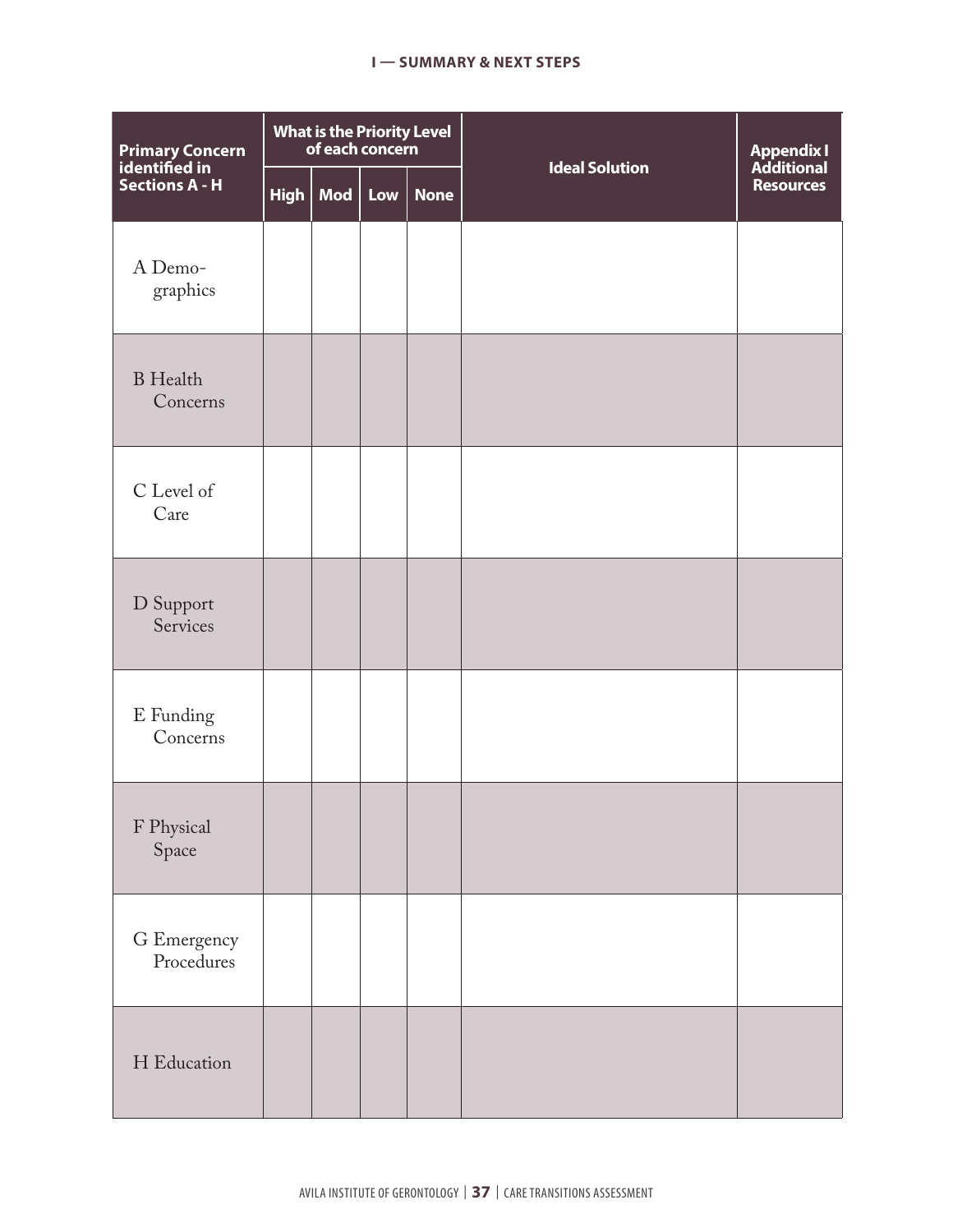# Action Plan Sample Forms

# **DIRECTIONS**

Use these samples as-is or modify to create your own Action Plan.

# **SAMPLE 1**

| <b>Areas for</b><br>Improvement | <b>Proposed Actions</b><br>to be Taken | <b>Resources</b><br><b>Required</b> | <b>Target Date of</b><br><b>Implementation</b> | <b>Desired</b><br><b>Outcomes</b>                        |
|---------------------------------|----------------------------------------|-------------------------------------|------------------------------------------------|----------------------------------------------------------|
| Bathroom                        | Install grab bars<br>Change faucets    | Materials<br>Contractor             | March 20                                       | Safer bathroom<br>more indepen-<br>dance for Sr.<br>Mary |
|                                 |                                        |                                     |                                                |                                                          |
|                                 |                                        |                                     |                                                |                                                          |

# **SAMPLE 2**

| <b>Goals</b><br>(what needs to be<br>done) | <b>Tasks</b><br>(to be completed to<br>achieve goal) | <b>Assigned to</b><br>(who will work on<br>task?) | <b>Time Frame</b><br>(date to complete task) | <b>Resources</b><br>(resources needed<br>for each task)                             |
|--------------------------------------------|------------------------------------------------------|---------------------------------------------------|----------------------------------------------|-------------------------------------------------------------------------------------|
| Make Bathroom<br>safe                      | Purchase<br>materials<br>Hire Contractor             | Sr. Mark<br>Sr. Therese                           | April 28th                                   | fundraise /get<br>donations for<br>materials<br>construction loan<br>for contractor |
|                                            |                                                      |                                                   |                                              |                                                                                     |
|                                            |                                                      |                                                   |                                              |                                                                                     |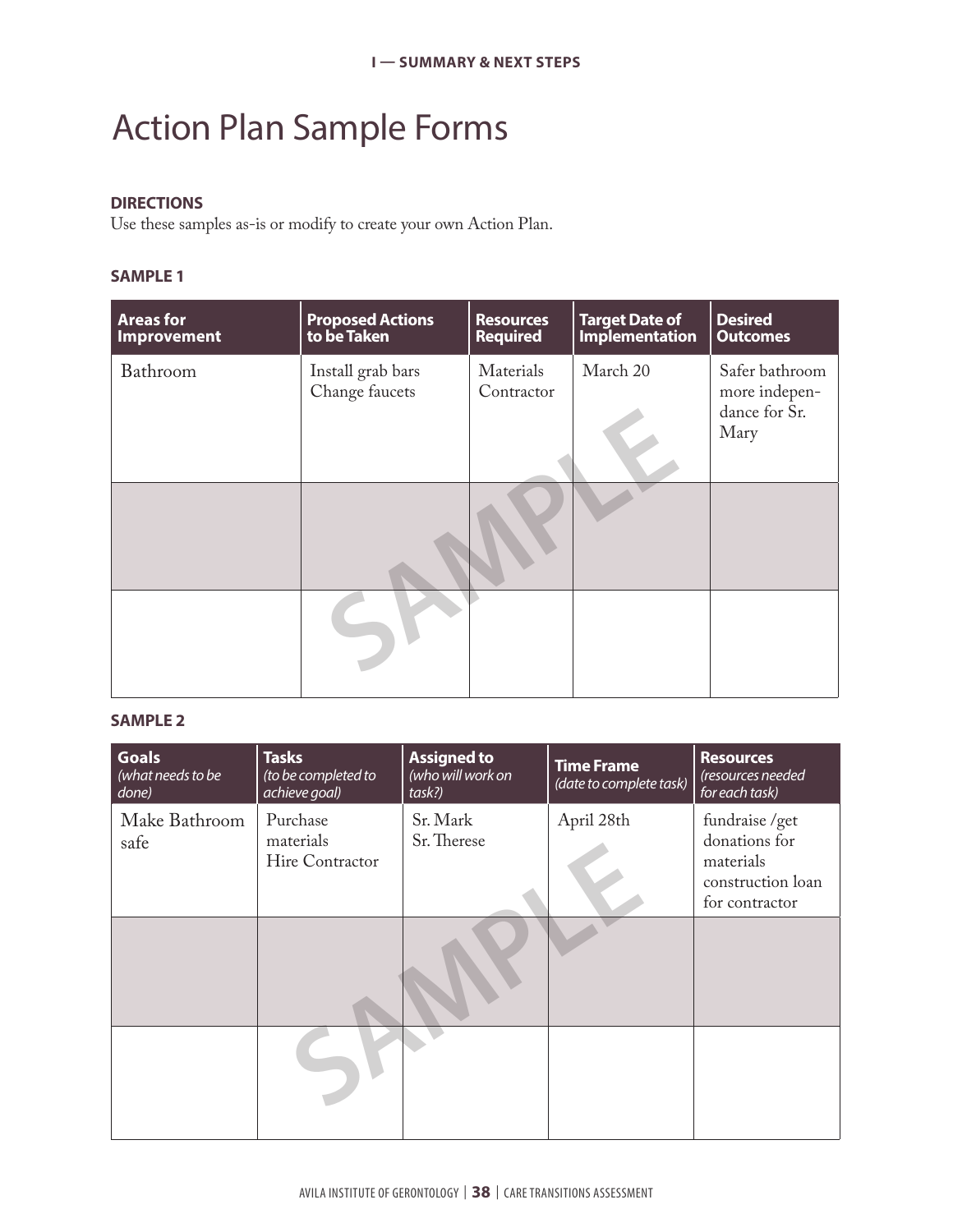## **SAMPLE 3**

# **Goal #1: Adapt first floor bathroom- make it safer & accessible with walker**

| Task/activity needed to meet goal       | Person(s)                            | <b>Due Date</b> |
|-----------------------------------------|--------------------------------------|-----------------|
| 1. Change sink faucet handles to levers | Maintenance to<br>purchase & install | Jan 15          |
| 2. Install grab bars in shower          | Maintenance to<br>purchase & install | Jan 30          |
|                                         |                                      |                 |

# **Goal #2: Partner with local Nursing home for Skilled Care**

| 3.                                                        | $\mathbf{r}$                    |                 |
|-----------------------------------------------------------|---------------------------------|-----------------|
|                                                           |                                 |                 |
| Goal #2: Partner with local Nursing home for Skilled Care |                                 |                 |
| Task/activity needed to meet goal                         | Person(s)<br><b>Responsible</b> | <b>Due Date</b> |
| 1. Review local nursing homes via internet                | Sr. Therese                     | Feb 5           |
| 2. Check and compare ratings on www. Medicare.gov         | Mary                            | Feb 20          |
| 3. Schedule tour at selected nursing home                 | Mary                            | March 1         |
|                                                           |                                 |                 |
|                                                           |                                 |                 |

# **Goal #3: Establish Emergency Preparedness Plan**

| Task/activity needed to meet goal         | Person(s)<br>Responsible | <b>Due Date</b> |
|-------------------------------------------|--------------------------|-----------------|
| 1. Review current policies and procedures | Br. Hank                 | April 26        |
| 2. Determine needs for plan               | Br. John                 | May 4           |
| 3. Establish schedule for drills          | Br. Mark                 | May 15          |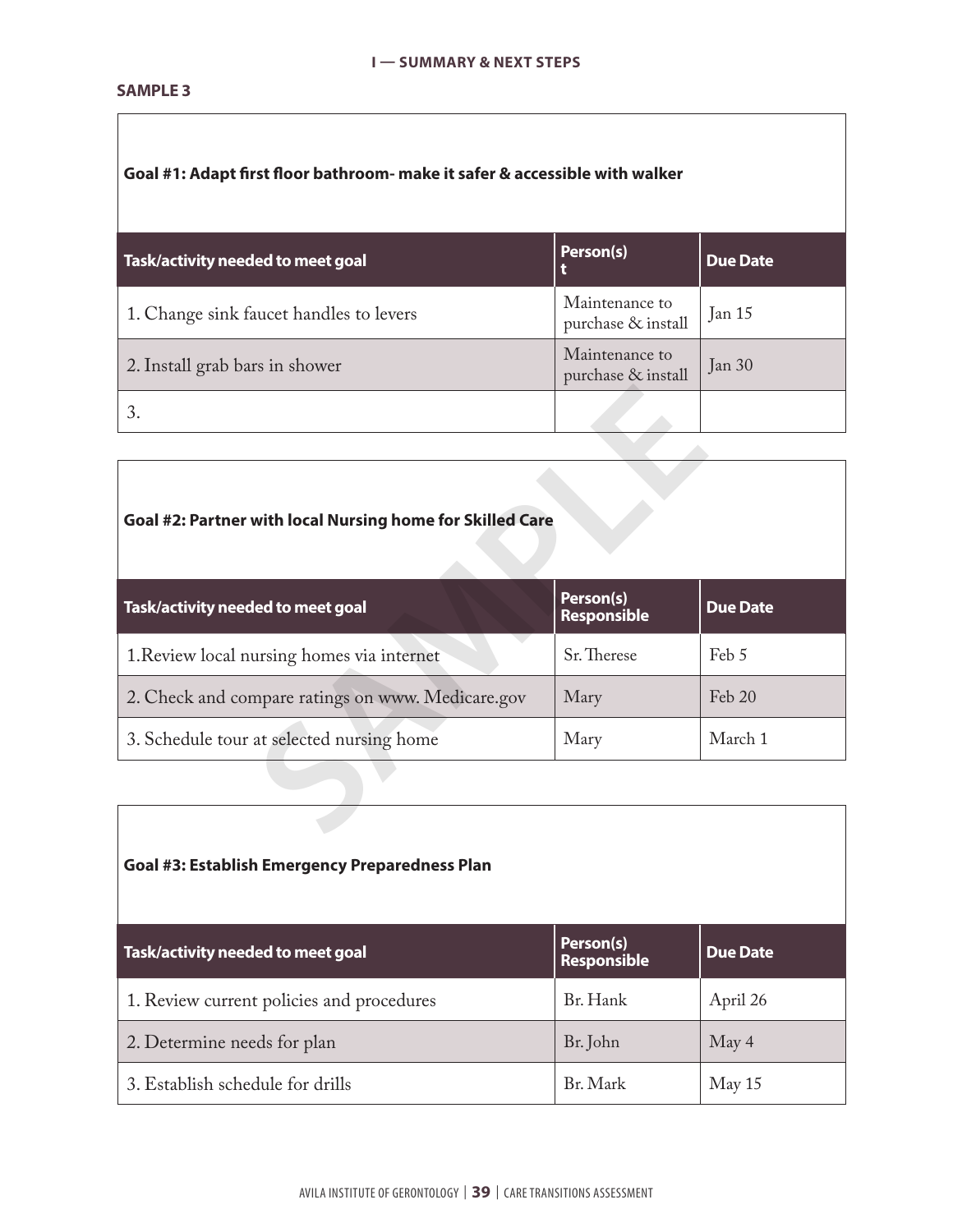| Task/activity needed to meet goal | Person(s)<br>Responsible | <b>Due Date</b> |
|-----------------------------------|--------------------------|-----------------|
|                                   |                          |                 |
|                                   |                          |                 |
|                                   |                          |                 |

| <b>Goal #2:</b>                   |                          |                 |
|-----------------------------------|--------------------------|-----------------|
| Task/activity needed to meet goal | Person(s)<br>Responsible | <b>Due Date</b> |
|                                   |                          |                 |
|                                   |                          |                 |
|                                   |                          |                 |

| Goal #3:                          |                          |                 |
|-----------------------------------|--------------------------|-----------------|
| Task/activity needed to meet goal | Person(s)<br>Responsible | <b>Due Date</b> |
|                                   |                          |                 |
|                                   |                          |                 |
|                                   |                          |                 |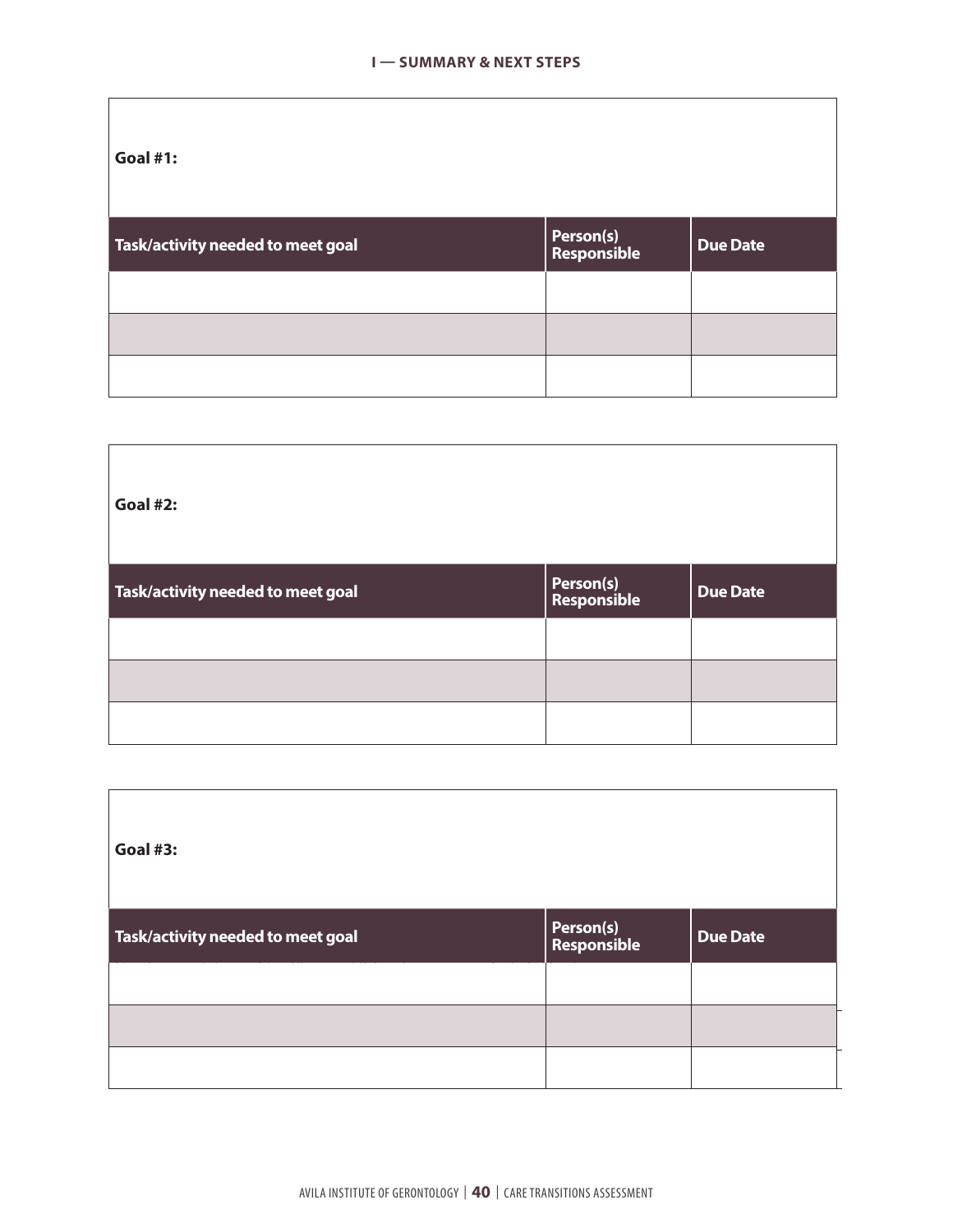# Appendix I: Additional Resources

# **ADVOCACY**

### **AARP**

Political position papers, member discounts, demographic research, online versions of its bulletin, and magazine and consumer advice. www.aarp.org

# **Center for Medicare Advocacy**

Detailed information about what Medicare covers, how to enroll and, if necessary, appeal denial of claims. www. medicareadvocacy.org

# **Medicare Rights Center**

A similar tutorial on how this government health care program for the elderly works. A link to the Kaiser Family Foundation's "Medicare 101" and a hotline for questions and complaints. www.medicarerights.org

# **National Association of Area Agencies on Aging**

Articles on caregiving, policy reports, and links to eldercare service agencies.www.n4a.org

# **The National Council on Aging (NCOA)**

A nonprofit service and advocacy organization headquartered in Washington, DC. We are a national voice for older Americans and the community organizations that serve them. We bring together nonprofit organizations, businesses, and government to develop creative solutions that improve the lives of all older adults. www.ncoa.org/about-ncoa

# **CAREGIVING**

# **Family Caregiver Alliance**

Offers tips on a wide range of topics, including how to hire help, hold a family meeting, balance work and caregiving, find important papers, and decide whether parents should move in with an adult child. www.caregiver.org

# **National Family Caregiver Support Program**

The National Family Caregiver Support Program (NFCSP), established in 2000, provides grants to States and Territories, based on their share of the population aged 70 and over, to fund a range of supports that assist family and informal caregivers to care for their loved ones at home for as long as possible. www.aoa.gov/AoA\_ programs/HCLTC/Caregiver/index.aspx

# **Family Caregiving 101**

A separate "how-to" site by the NFCA with advice on time management, asking for help, navigating the health care maze and commun-icating with insurance companies and hospitals. www.familycaregiving101.org

# **Strength for Caring**

A site for family caregivers from Johnson and Johnson with original articles written by experts and how-to materials. www.strengthforcareing.com

# **COUNSELING SERVICES**

# **The Caregiver Resource Center**

Caregiver Counseling focuses on the needs of the elder's loved ones, as they process the changes in their lives, as a result of an elder aging. These services may include issues related to loved ones: understanding the aging process, coming to terms with the status of the elder, healing difficult relationships or unfinished business and working through the stress and guilt related to necessary care decisions (e.g. placement in a nursing home).

www.caregiverresourcecenter.com

# **EDUCATION SERVICES**

# **The Avila Institute of Gerontology**

The educational arm of the Carmelite Sisters for the Aged and Infirm provides quality education programs on gerontology. www.avilainstitute.org

# **The Pioneer Network**

Pioneer Network advocates for culture change in eldercare models from long-term nursing home care to short-term transitional care to community-based care to create homes that are consumer-driven and resident-directed. www.pioneernetwork.net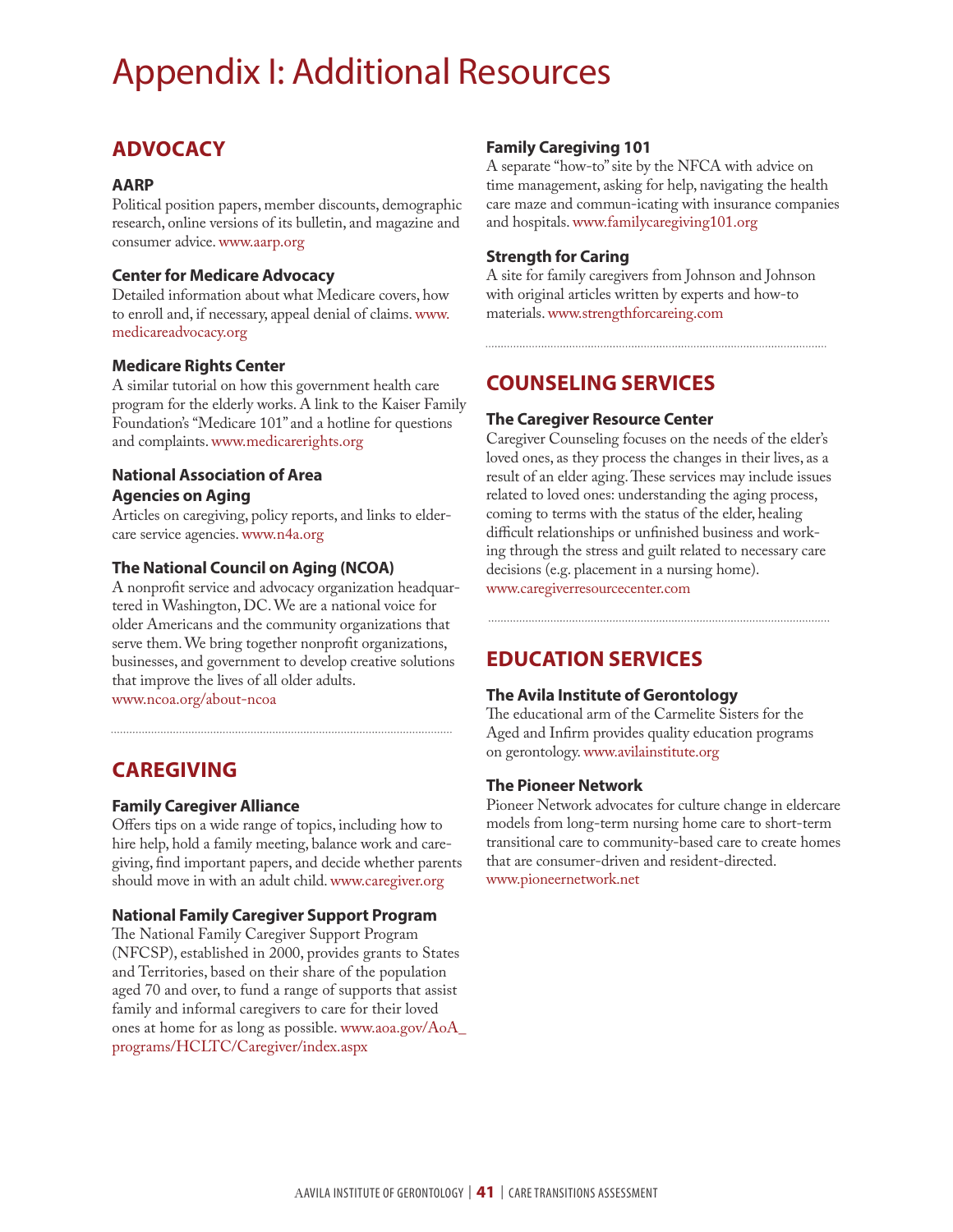# **EMERGENCY OPERATIONS**

## **Russell Phillips & Associates**

Russell Phillips & Associates provides fire and emergency management consultation, services and technology solutions to over 1,300 healthcare facilities, representing more than 2,200 locations, throughout North America. www.phillipsllc.com

### **Examples of emergency operations manuals can be found at the websites listed below:**

California Public Health www.emsa.ca.gov/Media/ Default/PDF/EOM712011%282%29.pdf

Florida Health Association www.mymanatee.org/ emergency-management/healthcare./Disaster

# **END OF LIFE**

# **The National Hospice and Palliative Care Organization**

An excellent search tool for finding a hospice, as well as guides on issues related to palliative care, including Medicare coverage and techniques for communicating end-oflife wishes. www.nhpco.org/templates/1/homepage

# **Hospice Foundation of America**

Information on end-of-life issues, such as pain management. One section called "Caregivers Corner" has links, reading lists and a self-assessment tool for caregivers to analyze their own strengths and weaknesses. www.hospicefoundation.org

# **FUNDING SERVICES**

### **Medicaid**

A government funded insurance program for underfunded individuals and families. Medicaid is an assistance program.www.medicaid.gov

### **Medicare**

An insurance program. Medical bills are paid from trust funds which those covered have paid into. **www.medicare.gov**

### **Managed Medicare**

Also known as Medicare Advantage, is an alternative to the traditional Medicare, which is received straight from the federal government. Medicare Advantage (MA) plans are private health plans. These private health plans have contracted with Medicare to provide beneficiaries the benefits they need. www.medicare.gov

# **TRICARE**

A program provided by the Department of Defense for coverage for medical services, medications, and dental care for military families and retirees and their and survivors. www.tricare.mil

## **Veterans of the United States Services**

Veterans of the United States armed forces may be eligible for a broad range of programs and services provided by the (VA). Eligibility for most VA benefits is based upon discharge from active military service under conditions other than dishonorable, and certain benefits require service during wartime. www.va.gov/landing2\_vetsrv.htm

# **Waiver Services**

A program of supports and services that enables adults and children with developmental disabilities to live in the community as an alternative to Intermediate Care Facilities (ICFs). Waiver Services is operated by the Office for People With Developmental Disabilities (OPWDD). OPWDD's primary funding mechanism for supporting individuals in the community by providing a variety of services and supports that are uniquely tailored and individualized to meet each person's needs.

### www.opwdd.ny.gov

*Check with your state's Department of Regulation regarding Waiver Services.* 

# **GERIATRIC HEALTH CARE EDUCATIONAL RESOURCES**

# **Alzheimer's Foundation of America (AFA)**

Provides care and support to individuals with Alzheimer's disease and related dementias, and their caregivers. AFA's breadth of services and programs, through our headquarters and our member organizations across the country, reflect the philosophy that individuals with Alzheimer's disease and related illnesses have the right to maintain their dignity, and that knowledge and support will ease the burden of this heartbreaking brain disorder on individuals with the disease and their families. www.alzfdn.org

# **Avila Institute of Gerontology**

The Avila Institute of Gerontology, a not for profit organization provides high quality, affordable educational programs on Gerontology. Regional seminars throughout the United States and Ireland bring experts speakers to present self-improvement, innovative programs and the latest studies in the geriatric field. www.avilainstitute.org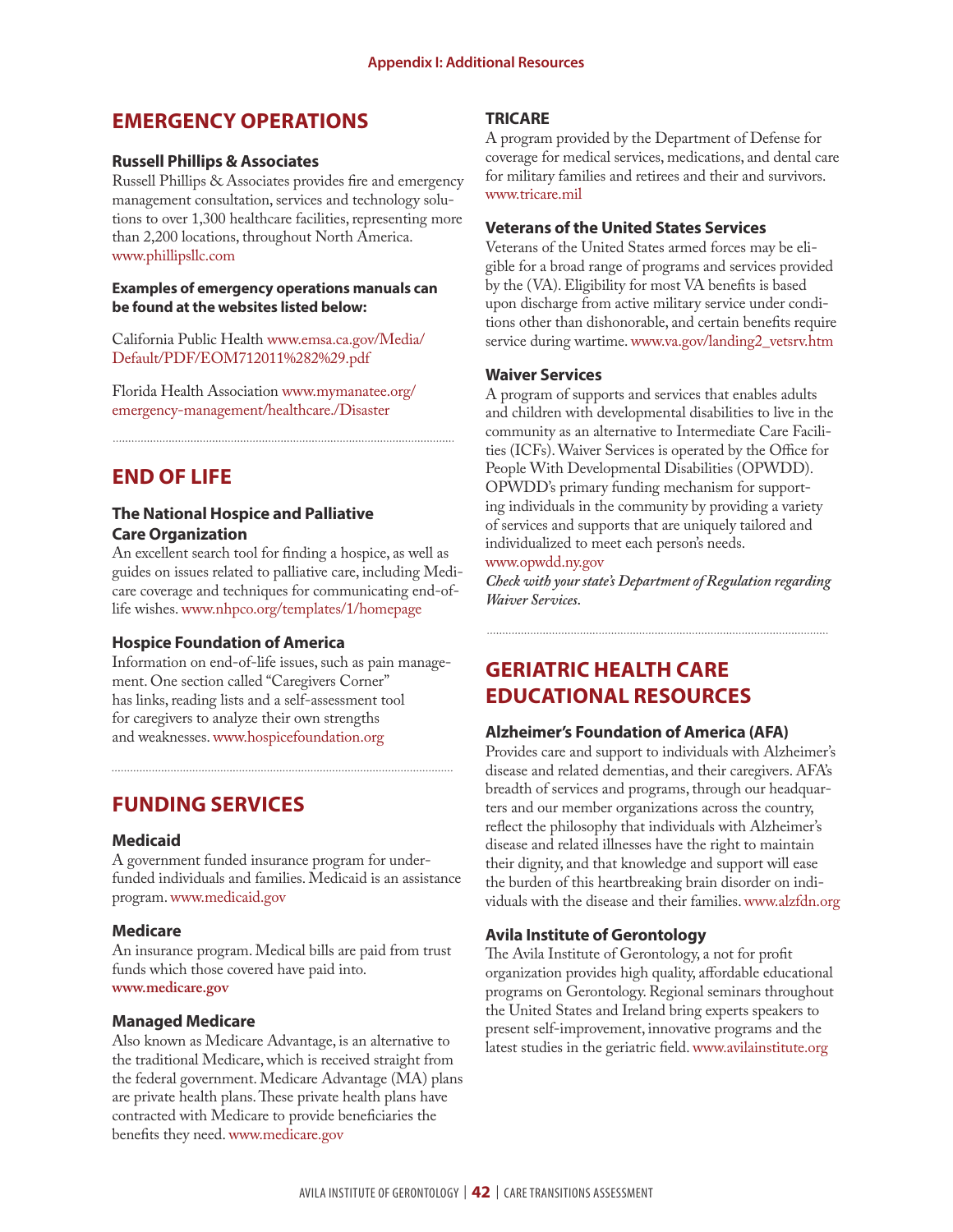### **Catholic Health Association of America**

Meeting individual's needs through all the seasons of life is part of the mission of Catholic health care. Serving the elderly and those who are chronically ill is an essential part of our ministry. Catholic-sponsored health organizations provide a broad spectrum of professional services, including acute and primary care, nursing home, medical and social day care, home health, senior housing and assisted living, counseling and case management. www.chausa.org

### **LeadingAge**

is an association of 6,000 not-for-profit organizations dedicated to making America a better place to grow old. We advance policies, conduct research, and promote practices that support, enable and empower people to live fully as they age. Our promise: Inspire. Serve. Advocate. www.leadingage.org

### **National Association of Catholic Chaplains**

advocates for the profession of spiritual care and educates, certifies, and supports chaplains, clinical pastoral educators, and all members who continue the healing ministry of Jesus in the name of the Church. www.nacc.org/ aboutnacc/default.aspx

### **National Religious Retirement Office (NRRO)**

The annual national appeal for the Retirement Fund for Religious and distributes financial assistance for retirement needs to eligible religious institutes. NRRO presents workshops for various groups, including families of religious institutes, regions of the Conferences of Religious Treasurers or Major Superiors and (arch) diocesan gatherings of religious. www.usccb.org/about/national-religiousretirement-office/index.cfm

### **Pioneer Network**

is a center for all stakeholders in the field of aging and long term care whose focus is on providing home and community for elders. We believe that the quality of life and living for America's elders is rooted in a supportive community and cemented by relationships that respect each of us as individuals regardless of age, medical condition or limitations. www.pioneernetwork.net

# **HOUSING AND SERVICES**

### **Eldercare**

Throughout the country, States and Territories receive grants through the National Family Caregiver Support Program (NFCSP) to fund services that assist family and informal caregivers to care for their loved ones at home for as long as possible.

www.eldercare.gov

# **ElderCarelink**

Has established a nationwide network of carefully screened eldercare providers for both in-home and community-based care as well as facility-based care. This referral service is free of charge, depending on your loved one's needs. www.aging-parents-and-elder-care.com

### **Framing Hope- Home Depot & Good360**

In-kind product donations are handled through our Framing Hope program in partnership with Good360. Please visit the program's Web site to find out how your nonprofit organization could be matched to receive donations from a local Home Depot store. https://thd. giftsinkind.org/homedepot/default.aspx

# **Hopkins ElderPlus (also called PACE: Program of All-inclusive Care for the Elderly)**

Older adults can continue to live in their homes while receiving medical care and quality of life services from the Johns Hopkins Division of Geriatric Medicine and Gerontology. www.hopkinsmedicine.org

### **Home Health Care**

Home health care is a wide range of health care services that can be given in your home. Home health care is usually less expensive, more convenient, and just as effective as care you get in a hospital or skilled nursing facility. This service is provided through a branch of Medicare. www.medicare.gov/homehealthcompare

### **National Adult Day Services Association**

A part of the National Council on the Aging, this organization focuses on adult day care. Its Web site includes a Guide to Selecting an Adult Day Center and a partial directory of centers through the United States. www.nadsa.org

### **Shepherd's Centers of America**

Begun in Kansas City in 1972, more than 90 Shepherd's Centers have been established so far in 26 states. These community senior centers enable people of all faiths to work together to enrich their later years. They offer seniors opportunities for personal growth such as an Adventures in Education program, volunteer work, self-expression and close friendships. An equally important goal is to help older adults remain independent in their own living situation as long as they choose. www.shepherdcenters.org

### **Team Depot - Home Depot**

Team Depot, our associate volunteer force, uses the time and talents of our associates to meet community needs through hands-on service. Team Depot Captains at our retail locations actively seek great nonprofit partners to work with throughout the year. Visit our page on The Home Depot Foundation's Web site for further information. www.homedepotfoundation.org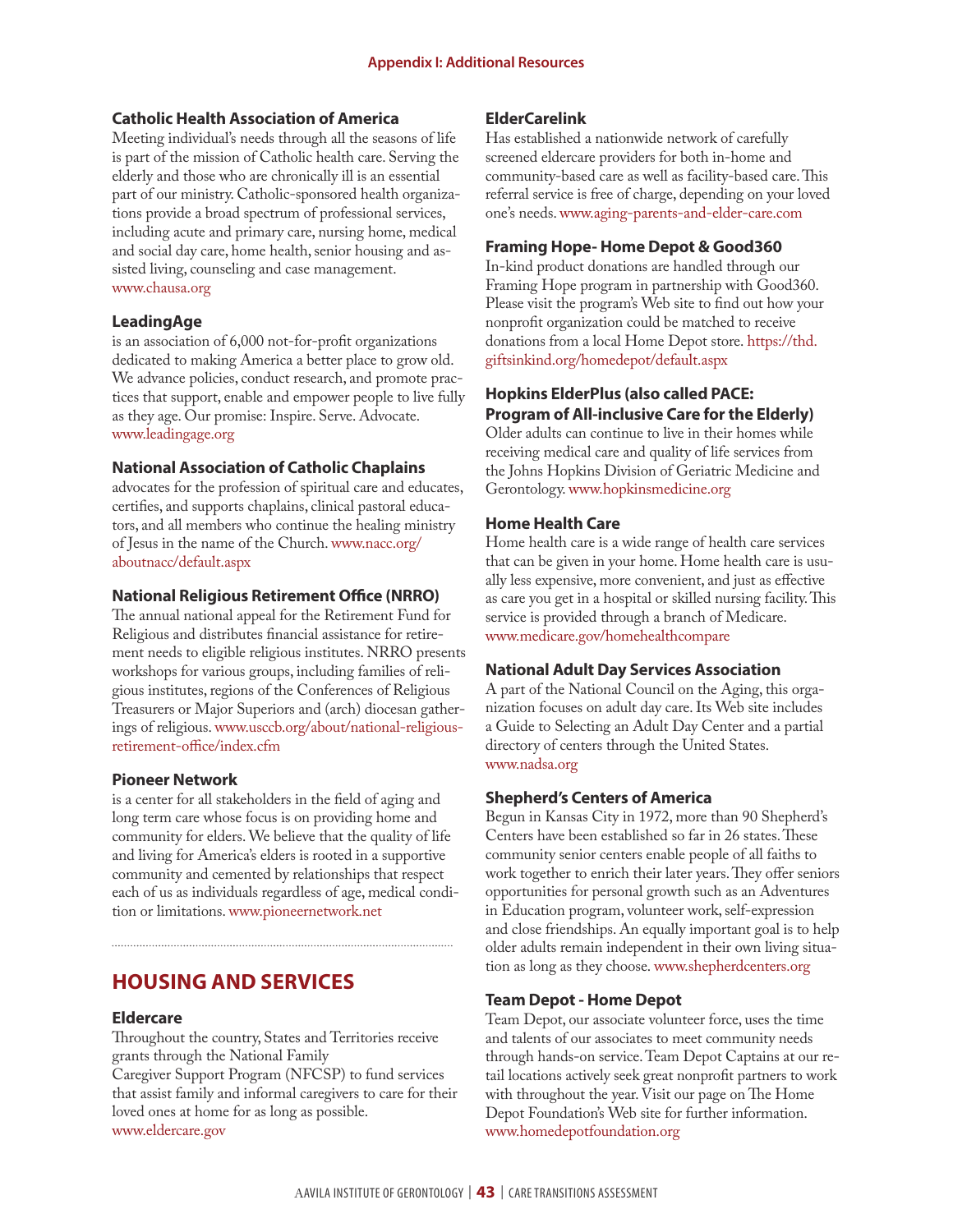# **National Institutes of Health and the National Library of Medicine**

Provides authoritative information on all diseases and disorders of old age. Each section is available in both large-type and audio versions. www.NIHSeniorHealth.gov

# **American Association of Home and Services for the Aging**

Consumer information on senior housing from an association of non-profit nursing homes, assisted living centers, continuing care retirement communities, adult day care centers and the like. www.leadingage.org

# **Assisted Living Federation of America**

Among other resources, offers a database of assisted living facilities searchable by location or parent company. www.alfa.org

# **National Center for Assisted Living**

Provides a more elaborate "facility finder" that factors in cost, method of payment, mobility, dietary needs, activities and amenities. www.ahcancal.org

# **National Association of Professional Geriatric Care Managers**

Search for a geriatric care manager by location. www.caremanager.org

# **Visiting Nurse Associations of America**

Search for home health services nationwide. Includes suggested questions to ask service providers. www.vnaa.org

### **Getcare.com**

A sleek, three-step process to assess long-term care options, learn about each type, and then search by location for a variety of services, including Alzheimer's day care, grief support or respite for a caregiver. www.getcare.com

# **HOSPICE**

# **National Hospice & Palliative Care Organization**

NHPCO is a membership organization dedicated to promoting and maintaining quality care for the terminally ill and their families, and to promoting hospice as an integral part of the U.S. health care system. www.nhpco.org

# **American Academy of Hospice and Palliative**

Medicine is a palliative care physician membership organization that hosts conferences and provides guidance to assist health care professionals in treating patients. www.aahpm.org

# **Caring Connections, a program of the National Hospice and Palliative Care Organization (NHPCO)**

A national consumer and community engagement initiative to improve care at the end of life. www.caringinfo.org

# **Center to Advance Palliative Care**

A national organization dedicated to increasing the availability of quality palliative care services for people facing serious, complex illness. The website provides health care professionals with tools, training and technical assistance to start and maintain palliative care programs. www.capc.org

### **Get Palliative Care**

An educational website designed to define and promote palliative care, and to provide a nationwide directory of palliative care programs. www.getpalliativecare.org

### **Hospice and Palliative Nurses Association**

A membership organization for nurses working in the fields of hospice and palliative medicine. www.hpna.org

# **Hospice Foundation of America**

HFA creates programs for professional development, public education and information, promotes research, produces publications and monitors health policy issues. www.hospicefoundation.org

# **Hospice Net**

Provides information and support to patients and families facing life-threatening illnesses. www.hospicenet.org

# **International Association for Hospice and Palliative Care**

The mission of IAHPC is to advance hospice and palliative care programs, education, research, and policies around the world. www.hospicecare.com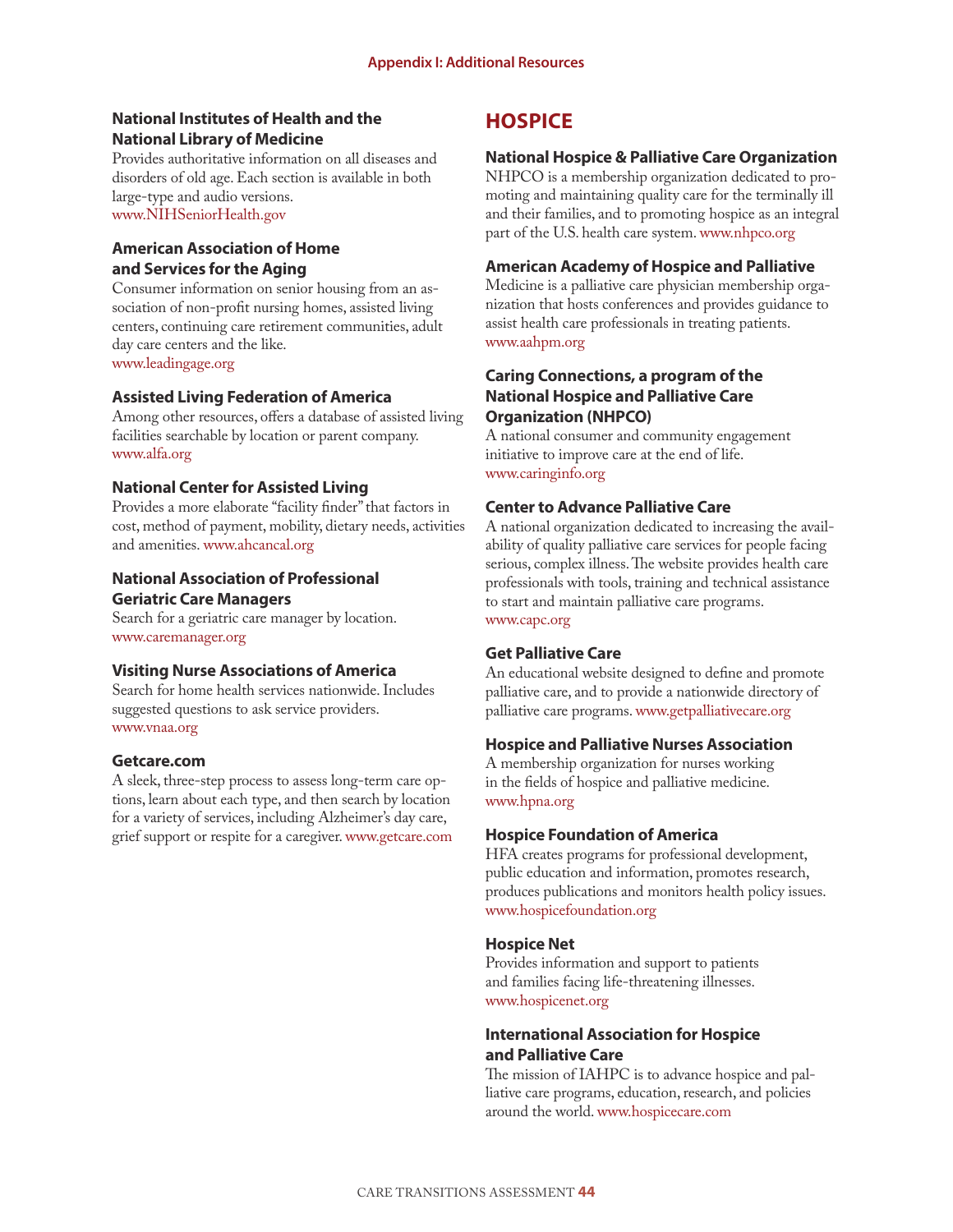# **LEGAL AND FINANCIAL**

## **Benefits checkup.org**

Helps you find state, federal, and private benefits programs available where you live. These benefits programs can help pay for prescriptions, health care, food, utilities, and more. You can also get help with tax relief, transportation, legal issues, or finding work. www.benefitscheckup.org

## **Senior Law (New York State)**

Advice from a New York law firm on the legal and financial issues facing the elderly. State forms for powers of attorney, health care proxies and living wills. www.seniorlaw. com *Check online for local law firms that specialize in elder care.*

# **American Bar Association Aging Tool Kit**

Offers a 10-step process for making end-of-life decisions with worksheets, suggestions and links. www.americanbar.org/groups/law\_aging

# **The National Senior Citizens Law Center**

A non-profit organization whose principal mission is to protect the rights of low-income older adults. Through advocacy, litigation, and the education and counseling of local advocates, we seek to ensure the health and economic security of those with limited income and resources, and access to the courts for all. www.nsclc.org

# **Administration on Aging (AOA)**

Each year, Congress appropriates funds for use by AoA and the other Federal Agencies in carrying out their mission. AoA provides grant funding to States and territories, recognized Native American Tribes and Hawaiian Americans, as well as nonprofit organizations, including faith-based and academic institutions. Individuals are not eligible to apply for AoA funding. For those new to the AoA grants management environment, the Overview section on website provides a brief profile of the types of grant instruments we use to fund our programs, the procedures applicants must follow in applying for these grants and the reporting which is required of recipients. www.aoa.gov/AoARoot/Grants/Funding/index.aspx

# **LICENSED BEDS**

Some communities have considered changing care areas to licensed beds. Licensed beds are categorized by the type of care a resident needs, and are eligible for reimbursement. This process is lengthy and costly. A list of the types of beds available is included below should you wish to explore this option.

Adult home: (Adult care /advanced adult care homes) residence for aged and disabled adults who may require 24 hour supervision and assistance with personal care needs.

**Assisted living/ Intermediate living:** a level of care provided in a residential setting for an individual who is fairly independent but needs some assistance in completing the instrumental activities of daily living and/or activities of daily living; does not provide 24/7 on site nursing care that a nursing home or skilled nursing facility would provide.

**Board / Care:** small family home in a residential neighborhood licensed to provide care to four to six individuals providing custodial care, meals, and activities by live-in staff.

**Chronic disease hospital:** long-term care hospital having facilities, medical staff and all necessary personnel for the diagnosis, care and treatment of a wide range of chronic diseases.

**Congregate living:** provides individual with a private living accommodation, common dining area, and area for social and recreational activities; furnishes at least one daily meal, housekeeping services and a variety of social and recreational activities included in the monthly fee.

**Care center:** a residential setting that provides care 24/7, meals, and assistance with instrumental activities of daily living and activities of daily living, as well as social and recreational offerings; generally individuals living in a care center require 24/7 assistance to maintain well being.

**Nursing facility/ nursing home:** a residential setting that provides skilled nursing care 24/7, meals, and assistance with instrumental activities of daily living and activities of daily living, as well as social and recreational offerings; generally individuals living in a nursing home require 24/7 assistance to maintain well being; 24/7 short term skilled nursing care provided to those rehabilitating following an illness or surgery; certified to participate in, and be reimbursed by Medicare; all services supervised by a licensed nurse.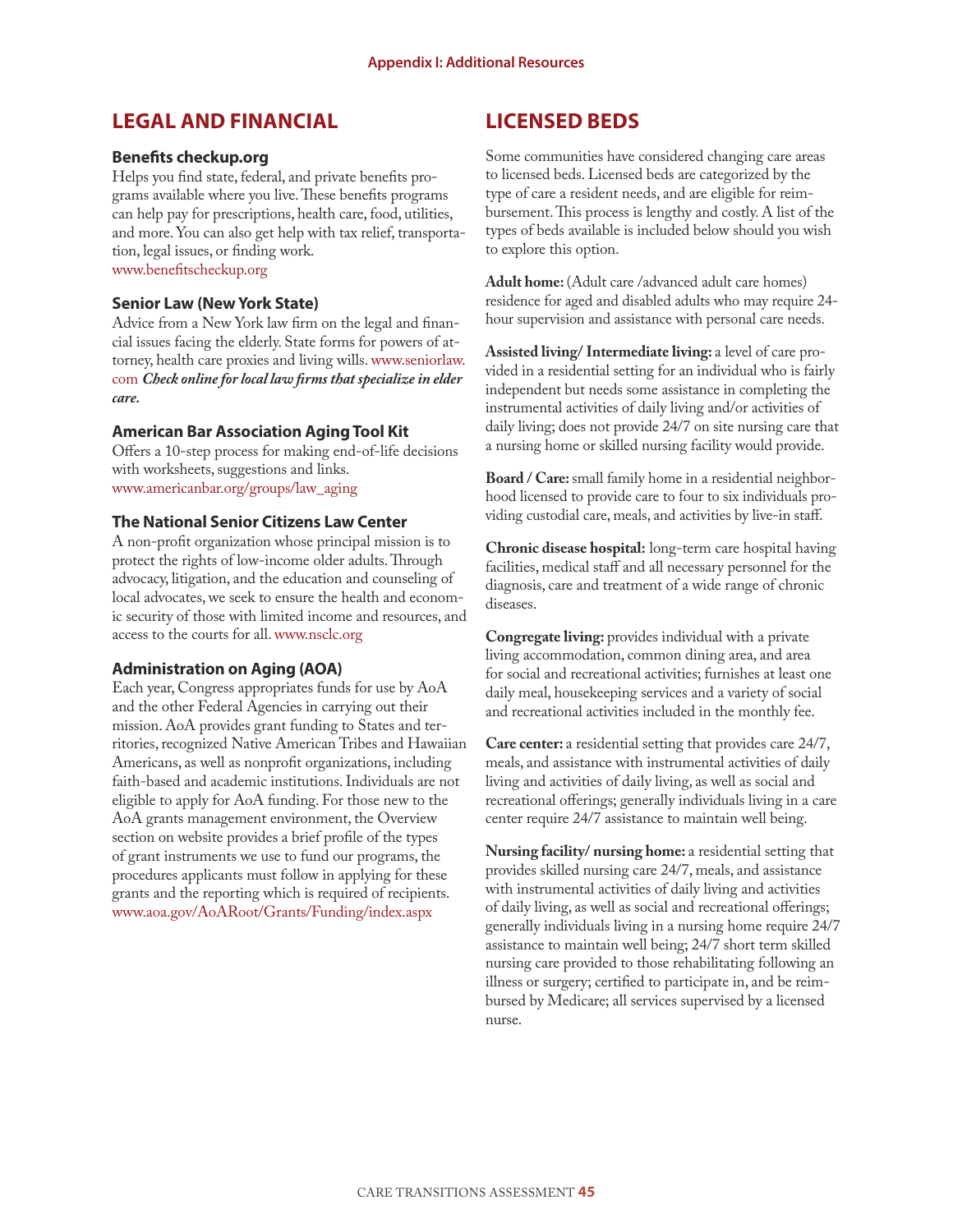# **MEDICATION MANAGEMENT**

### **Medication Management for Older Adult**

The goal of this site is to provide educational and clinical resources for healthcare practitioners and allied health providers as well as students on medication management for older adults.

www.medmanagement.umaryland.edu

### **Fingertip Formulary: Fingertip Formulary®**

A simple-to-use tool that allows you to determine formulary drug status for health plans in your area. We offer formulary information on the most commonly prescribed drugs. Simply select a drug and health plan and formulary results will be displayed.

www.fingertipformulary.com/Home

# **NUTRITIONAL SERVICES**

## **Meals on Wheels Association of America**

Organization that represents and supports member Meals on Wheels programs with training and professional development, publications, grants and more. Some programs serve meals at congregate locations like senior centers, some programs deliver meals directly to the homes of seniors whose mobility is limited, and many programs provide both services.www.mowaa.org

# **National Association of Nutrition and Aging Services Programs**

Is a National membership organization for persons across the country working to provide older adults healthful food and nutrition through community-based services. www.nanasp.org

### **American Dietetic Association**

Established in 1975, Dietetics in Health Care Communities (DHCC), formerly CD-HCF, represents nearly 3,800 members of the Academy of Nutrition and Dietetics working in wide-ranging areas of the health care arena. www.dhccdpg.org/about-dhcc

# **TRANSPORTATION SERVICES**

### **Transportation Services**

Our mission is to increase transportation options for older adults and enhance their ability to live more independently within their communities throughout the United States.www.seniortransportation.easterseals.com/site/ PageServer?pagename=NCST2\_transit\_seniorsupport

# **Care Pathways**

Transportation services vary in communities depending upon where you live. Types of transportation that may be available for the elderly, is individual door-to-door service, fixed route with scheduled services, or ride sharing with volunteer drivers.

www.carepathways.com/TRANSx.cfm

# **BEAS Transportation Services (New Hampshire only)**

The Bureau of Elderly and Adult Services funds transportation programs for seniors and disabled adults in some areas of the State. Call Service Link toll-free at (866) 634- 9412 to locate these programs.

www.dhhs.nh.gov/dcbcs/beas/

*Check online for local transportation services.*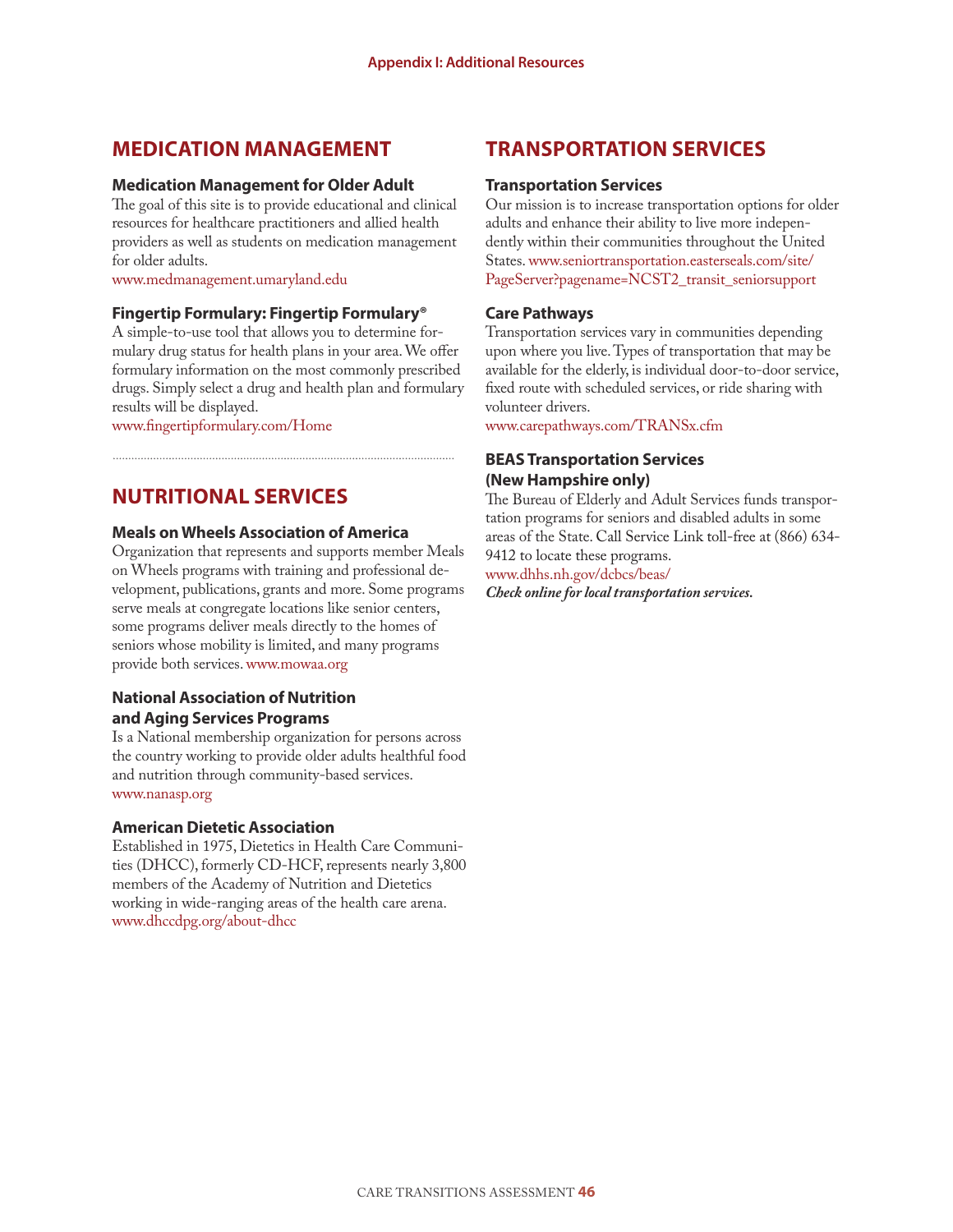# Appendix II: Glossary of Terms

**Adult Home:** (Adult care /advanced adult care homes) are residences for aged and disabled adults who may require 24-hour supervision and assistance with personal care needs.

**Aging in place:** is a senior living philosophy that values the elderly person's opportunity to remain in his preferred environment, with increasing support services or adaptations, until the end of his life.

**Ambulate:** to move from place to place; to walk about.

**Anxiety disorder:** a blanket term covering several different forms of a type of common psychiatric disorder characterized by excessive rumination, worrying, uneasiness, apprehension and fear about future uncertainties either based on real or imagined events, which may affect both physical and psychological health.

**Arthritis:** is inflammation of one or more joints. A joint is the area where two bones meet. There are over 100 different types of arthritis.

**Assessment:** a systematic set of procedures undertaken for the purpose of setting priorities and making decisions about community or organizational improvement and the allocation of resources.

**Assisted Living:** Assisted living facilities are establishments that provide permanent housing to senior citizens who need some help with activities of daily living, but that do not need the round-the-clock nursing care provided in a nursing home.

**Assistive Devices:** are tools, products or types of equipment that help you perform tasks and activities. They may help you move around, see, communicate, eat or get dressed. Some are high-tech tools, such as computers. Others are much simpler, like a "reacher" a tool that helps you grab an object you can't reach.

**Asthma:** is a disorder that causes the airways of the lungs to swell and narrow, leading to wheezing, shortness of breath, chest tightness, and coughing.

**Auditory:** An adjective used to describe the process of hearing, or the organs responsible for hearing.

**Automated external defibrillators:** An automated external defibrillator is used in cases of life threatening cardiac arrhythmias which lead to cardiac arrest.

**Barriers:** anything that obstructs pathways or progress.

**Bipolar disease:** Bipolar disorder or bipolar affective disorder (historically known as manic–depressive disorder or manic depression) is a psychiatric diagnosis for a mood disorder in which people experience disruptive mood swings.

**Bowel incontinence:** is the loss of bowel control, leading to an involuntary passage of stool.

**Cancer:** a term used for diseases in which abnormal cells divide without control and are able to invade other tissues. Cancer cells can spread to other parts of the body through the blood and lymph systems.

**Cardiac Arrhythmias:** is the condition in which the heart's normal rhythm is disrupted.

**Cardiovascular:** is a class of diseases that involve the heart or blood vessels (arteries and veins).

**Catheterize:** introduce a catheter into a body cavity,

**Challenging:** (for this manual) that which is the most demanding within your community, or requires the most care and services.

**Chronic condition:** is a human health condition or disease that is persistent or otherwise long-lasting in its effect.

**Chronic Disease Hospital:** long-term hospital having facilities, medical staff and all necessary personnel for the diagnosis, care and treatment of a wide range of chronic diseases.

**Chronic obstructive pulmonary disease (COPD):** is one of the most common lung diseases. It makes it difficult to breathe.

**Congestive heart failure:** is a condition in which the heart cannot pump enough blood to the rest of the body.

**Cognitive Impairment:** refers to any loss of cognitive ability beyond what is expected as a part of the regular aging process. Dementia and Alzheimer's disease are common causes of cognitive impairment in the aging population.

**Congregate Living:** provides residents with private living accommodations, moderate supportive services, common areas of dining, and social and recreational activities. These communities furnish at least one daily meal, which is usually included in the monthly fee, housekeeping services and a variety of social and recreational activities.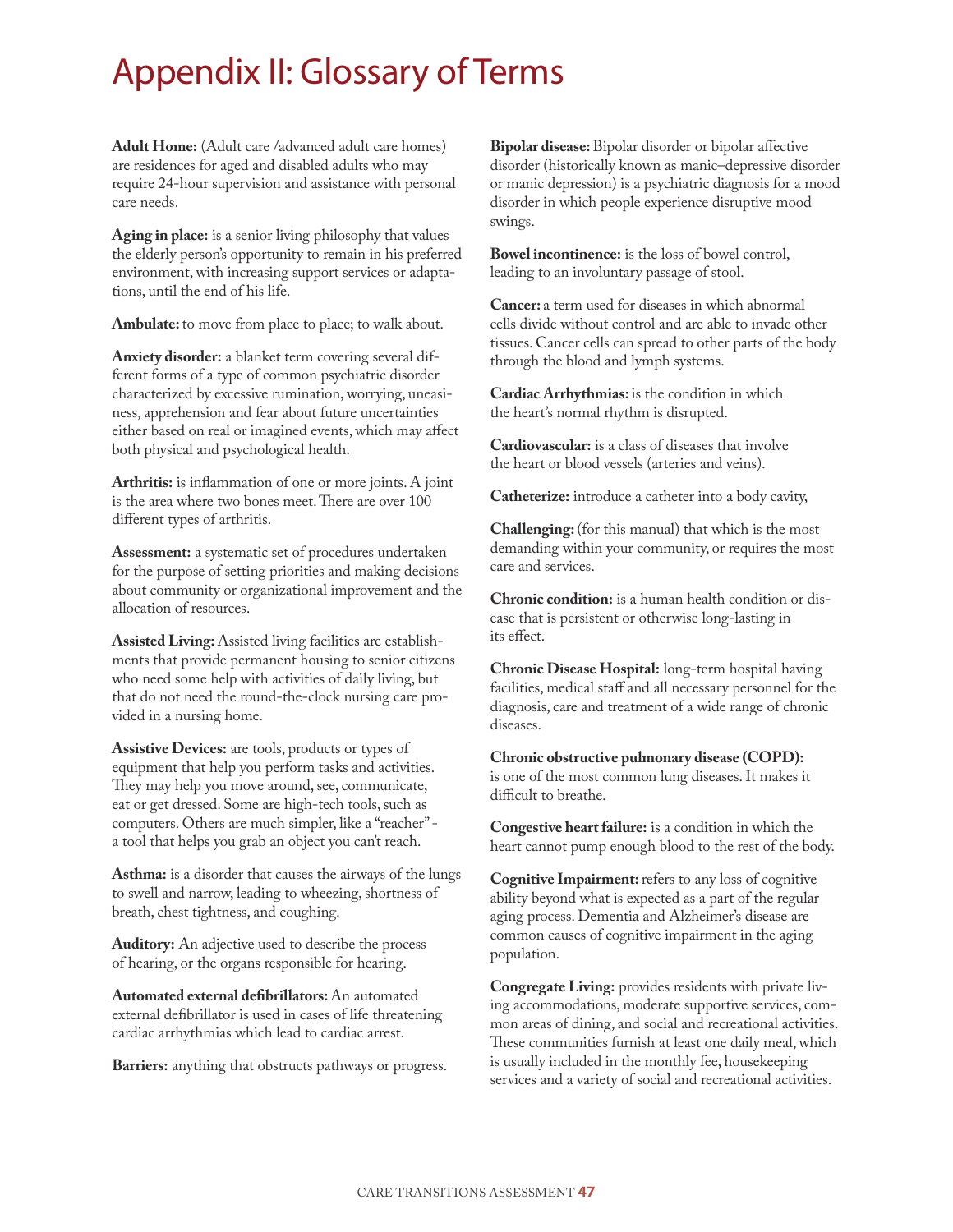**Coronary artery disease (CHD):** is a narrowing of the small blood vessels that supply blood and oxygen to the heart. CHD is also called coronary artery disease.

**Dementia:** a loss of brain function that occurs with certain diseases. It affects memory, thinking, language, judgment, and behavior.

**Demographics:** are current statistical characteristics of a population or group.

**Dependent Care:** Healthcare provided for person, particularly elderly individuals, who are dependent on others for all or part of the activities of daily living.

**Depression:** may be described as feeling sad, blue, unhappy, miserable, or down in the dumps. Most of us feel this way at one time or another for short periods. True clinical depression is a mood disorder in which feelings of sadness, loss, anger, or frustration interfere with everyday life for weeks or longer.

**Diabetes:** is usually a lifelong (chronic) disease in which there are high levels of sugar in the blood.

**Disorientation:** to cause to lose the sense of time, place, or identity.

**Elder Care:** is the fulfillment of the special needs and requirements that are unique to senior citizens. This broad term encompasses such services as assisted living, adult day care, long term care, nursing homes, hospice care, and home care.

**Elopement:** merely means to leave and to not come back to the point of origination. For elders with memory impairment it can mean that they left and don't know how to return. Unattended wandering that goes out of bounds.

**Emphysema:** is a long-term, progressive disease of the lungs that primarily causes shortness of breath.

**Endocrine:** is the system of glands, each of which secretes a type of hormone directly into the bloodstream to regulate the body.

**Endowments:** is a transfer of money and/or property donated to an institution.

**Exacerbation:** to make more violent, bitter, or severe.

**Flooring Transition:** space or junction where flooring types change or meet, such as doorways, halls, elevators etc.).

**Gastrointestinal:** is the stomach and intestine.

**GERD (gastric esophageal reflux disorder):** is a chronic digestive disease that occurs when stomach acid or, occasionally, bile flows back (refluxes) into your food pipe (esophagus).

**HIV/AIDS:** Human immunodeficiency virus infection / acquired immunodeficiency syndrome is a disease of the human immune system caused by the human immunodeficiency virus (HIV).

**Holistic: r**elating to or concerned with wholes or with the complete system.

**Home Health Aid:** Provide routine individualized healthcare such as changing bandages and dressing wounds, and applying topical medications to the elderly, convalescents, or persons with disabilities at the patient's home or in a care facility. Monitor or report changes in health status. May also provide personal care such as bathing, dressing and grooming.

Home Maker/ Companion: provide a trusted companion to help with a broad range of activities. These tasks can be as simple as visiting with your loved one and providing some companionship, to housekeeping and cooking meals. Companions can take your loved ones to doctor's appointments and shopping. They can even help with pet care.

**Hospice:** is a type of care and a philosophy of care that focuses on the palliation of a terminally ill or seriously ill patient's symptoms.

**Independent Care:** This type of care allows members to be mostly independent but provides some assistance with Activities of Daily Living (ADLs) such as laundry, cooking, cleaning, etc.

**Infirmary:** a house or portion of a building where care for the sick or injured is provided. Care in an infirmary can be minimal or independent care through dependent care.

**Inflammatory bowel disease:** is a group of inflammatory conditions of the colon and small intestine (e.g. Crohn's disease and Ulcerative colitis).

**Interpersonal:** describing participants who are dependent upon one another. This association or dependence may be based on inference, love, solidarity, regular business interactions, or some other type of social commitment.

**Intermediate Living:** is a level of senior care that is often provided at nursing homes, but does not utilize all of the help available in these medical environments.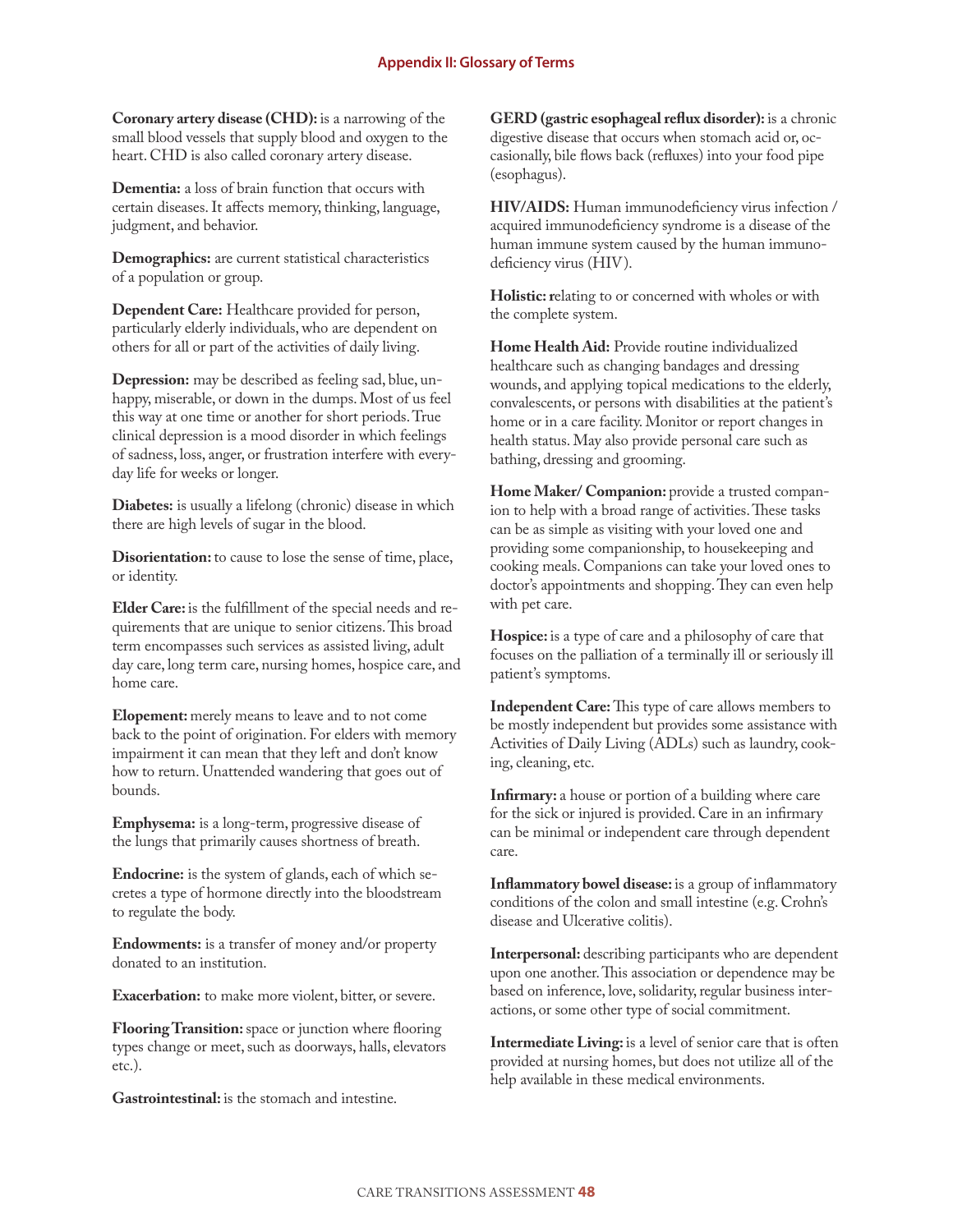**Licensed Bed:** licensure or classification given to beds within a care facility (Nursing, hospital etc.) types of licensing effects the amount of government funding a care facility is able to receive.

**Malnutrition:** is the condition that occurs when your body does not get enough nutrients.

**Managed Medicare:** also known as Medicare Advantage, is an alternative to the traditional Medicare, which is received straight from the federal government.

**Medicaid:** is a government funded insurance program for underfunded individuals and families. Medicaid is an assistance program.

**Medicare:** is an insurance program. Medical bills are paid from trust funds which those covered have paid into.

**Medication Management:** is monitoring the medications patients take to make sure they are taking the medication properly.

**Memory impairment:** defined as inability to remember bits of information or behavioral skills.

**Mental illness:** are medical conditions that disrupt a person's thinking, feeling, mood, ability to relate to others and daily functioning.

**Multiple Sclerosis:** is an autoimmune disease that affects the brain and spinal cord (central nervous system).

**Neurological:** any disorder of the body's nervous system. Structural, biochemical or electrical abnormalities in the brain, spinal cord or other nerves can result in a range of symptoms.

**Nursing Care:** provide support services to your loved ones by assisting them in maintaining their independence and quality of life in the comfort of their own home or life care community.

**Nursing Facility:** A nursing facility or nursing home is residence facility that provides a room, meals, and help with activities of daily living and recreation. Generally, nursing home residents have physical or mental problems that keep them from living on their own. They usually require daily assistance. The distinction is based primarily on whether skilled medical or nursing care or rehabilitation is required.

**Obesity:** means having too much body fat. It is not the same as being overweight, which means weighing too much. A person may be overweight from extra muscle, bone, or water, as well as from having too much fat.

**Olfactory:** is the sensory system used for olfaction, or the sense of smell.

**Orthopedic:** conditions involving the musculoskeletal system.

**Osteoporosis:** is a disease of bones that leads to an increased risk of fracture.

**Oversight:** a group or process of regulatory supervision.

**PACE:** The Program of All-Inclusive Care for the Elderly: Provides comprehensive long term services and supports to Medicaid and Medicare enrollees. An interdisciplinary team of health professionals provides individuals with coordinated care. For most participants, the comprehensive service package enables them to receive care at home rather than receive care in a nursing home.

**Palliative care:** is a philosophy of care and an organized highly structural system for delivering care.

**Parkinson's disease:** is a disorder of the brain that leads to shaking (tremors) and difficulty with walking, movement and coordination.

Pedi-care: care for the feet including muscular, skeletal and dermis.

**Peripheral Vascular disease:** is a condition of the blood vessels that leads to narrowing and hardening of the arteries that supply the legs and feet.

**Pressure Ulcers/ bed sores:** are injuries to skin and underlying tissues that result from prolonged pressure on the skin. Bedsores most often develop on skin that covers bony areas of the body, such as the heel, ankles, hips or buttocks.

**Protocol:** a detailed plan of a scientific or medical experiment, treatment, or procedure.

Provision of care: policies and process for providing care within a healthcare facility in accordance to mandated regulations.

**Psychiatric services:** a clinical program staffed by psychiatrists (physicians specializing in the diagnosis and treatment of mental health problems).

**Pulmonary:** includes the lungs and the muscles of breathing, such as the diaphragm, which pump air into and out of the lungs.

**Redirection:** to change the course or direction of.

**Renal:** consists of all the organs involved in the formation and release of urine. It includes the kidneys, ureters, bladder and urethra.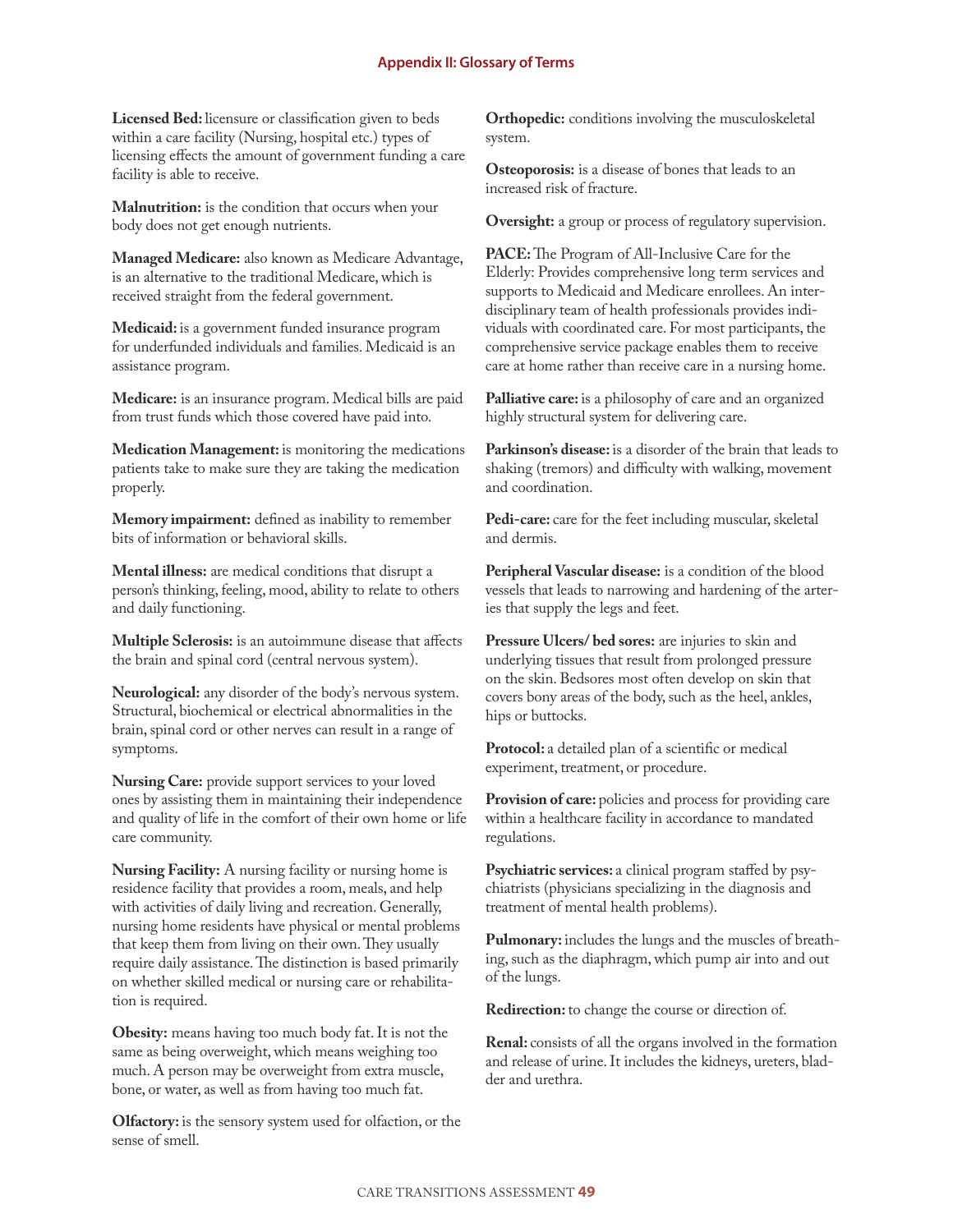**Renal Failure:** is the rapid loss your kidneys' ability to remove waste and help balance fluids and electrolytes in your body.

**Self-insured group health plan (or a 'self-funded' plan as it is also called):** is one in which the employer assumes the financial risk for providing health care benefits to its employees.

**Seizure disorder:** is a brain disorder in which a person has repeated seizures (convulsions) over time.

**Senior Services:** is a program dedicated to providing low-cost, high-quality services and programs to older adults and the aging.

**Skilled Nursing:** Skilled Nursing care includes rehabilitation and various medical or nursing procedures. Services such as IV fluids, medication, dressings, etc. are provided by a registered nurse.

**Skilled Nursing Facility (SNF):** is a nursing home certified to participate in, and be reimbursed by Medicare. All services are supervised by a licensed nurse.

**Social Work:** is a professional and academic discipline that seeks to improve the quality of life and wellbeing of an individual, group or community.

**Stomach ulcers:** ulcer (also called a peptic ulcer or a gastric ulcer) is a small erosion (hole) in the gastrointestinal tract.

**Therapy (Occupational, Physical, Speech, Respiratory):** literally means "curing, healing" and is the attempted remediation of a health problem, usually following a diagnosis.

**Thyroid disorder:** includes hyperthyroidism (abnormally increased activity), hypothyroidism abnormally decreased activity) and thyroid nodules, which are generally benign thyroid neoplasms, but may be thyroid cancers.

**Transitions:** the period of time during a change from one situation to another.

**TRICARE:** is a program provided by the Department of Defense for coverage for medical services, medications, and dental care for military families and retirees and their and survivors.

**Urinary incontinence:** involuntary urination, or enuresis is any involuntary leakage of urine.

**Veteran's Affairs (VA):** Eligibility for most VA benefits is based upon discharge from active military service under conditions other than dishonorable, and certain benefits require service during wartime.

**Waiver services operated by the Office for People with Developmental Disabilities (OPWDD)** is a program of supports and services that enables adults and children with developmental disabilities to live in the community.

**Wandering:** moving from place to place without a fixed plan due to forgetfulness, and a need for stimulation.

# **List of Acronyms**

ADA: Americans with Disabilities Act

AED: Automated external defibrillators

ADL's: Activities of Daily Living

AIG: The Avila Institute of Gerontology

CEU: Continuing Education Credit.

IADL's: Instrumental Activities of Daily Living.

IL: Independent Living

MDS: Minimum Data Set

OCD: Obsessive Compulsive Disorder

OTC: Over the Counter

SNF: Skilled Nursing Facility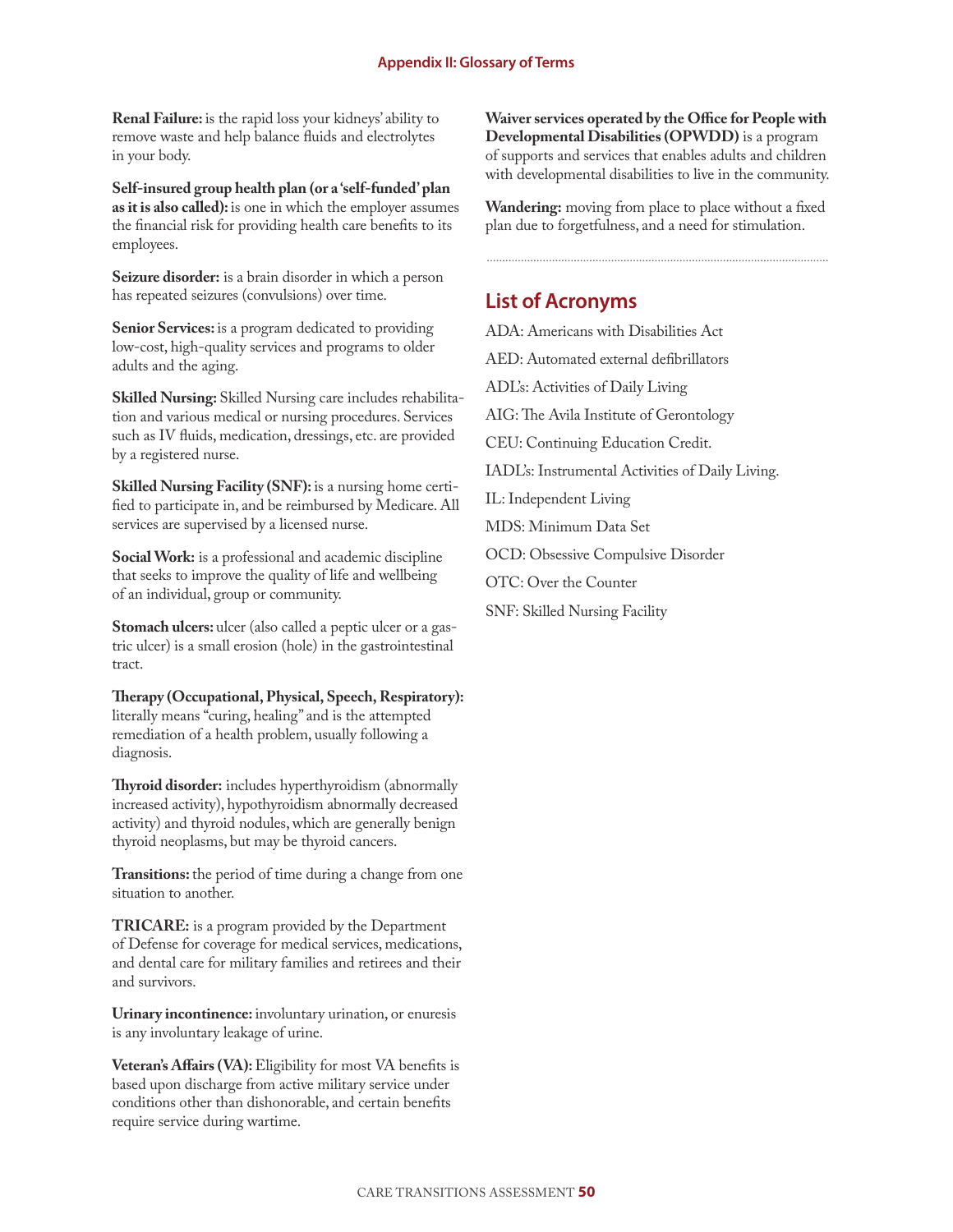# Development

The development of this manual was through the collaboration of professionals associated with the Avila Institute of Gerontology, who have extensive experience in the fields of geriatric care, nursing care, quality assurance, nursing facility administration, elder safety, dementia care and spiritual care. This Care Transitions Assessment project has been fully funded by the National Religious Retirement Office.

# **AVILA INSTITUTE OF GERONTOLOGY**

The Avila Institute of Gerontology (AIG), is a not for profit organization incorporated in 1988, is the educational arm of the Carmelite Sisters for the Aged and Infirm.

The workshops presented by the Avila Institute address the most current issues facing geriatric healthcare providers. Custom designed and innovative programming brings qualified speakers who are experts in their field to present interesting and innovative studies in the geriatric field. Behavior Management, palliative care, ethics and person centered care are among the topics presented.

# **Goals of the Avila Institute of Gerontology:**

- To advance the field of Gerontology through high quality educational programs
- To create opportunities for individuals to share experiences and knowledge regarding their work with the aged and infirm.
- To provide a diverse group of healthcare professionals with educational programs which meet the criteria for continuing education.
- To disseminate information of philosophy, values and innovation in the care of elders to the larger community of caregivers.
- To meet the unique needs of the long-term care professionals: Administrators, Social Workers, Nurses, Recreational Therapists, Dietitians, Spiritual Care Associates and Health Care Professionals.

*To learn more about our educational programs and services please visit our website www.avilainstitute.org*

# **DEVELOPMENT TEAM**

# **Sister M. Peter Lillian Di Maria, O. Carm., BA, LNHA,** Director / Project Coordinator

Sr. M. Peter Lillian, has over 35 years' experience in the continuum care ministry as a Carmelite Sister for the Aged and Infirm. Sr. Peter Lillian is presently the Director of the Avila Institute of Gerontology in Germantown, New York since January 1997. The Avila Institute is the educational arm of the Carmelite Sisters for the Aged and Infirm. Sr. Peter Lillian has served her community in many administrative positions and has lectured many times on Alzheimer's Disease, Palliative Care, Geriatric Spiritual Care, Family Care Issues, Stress Reduction, Leadership Development, and Team Building. Sr. Peter has developed successful Dementia Care Programs, Dementia Care Curriculums and assisted in developing a Palliative Care Resource Manual that is specific for Geriatric Care.

# **Sister Therese Mary Bukowski, O.Carm., LNHA**

Sr. Therese is an Board Certified Administrator in long term care. She has more than 40 years of experience caring for the elderly in the Long-term Care setting. Her expertise is a valuable contribution to the Avila Institute of Gerontology and the communities it serves.

# **Ann Spenard, MSN, RN, C**

VP for Operations, Qualidigm

Ann Spenard, MSN, RN, C, has 25-years of experience as a Long Term Care and Geriatrics Specialist. She has served as Clinical Coordinator to the National Nursing Home Quality Initiative and senior clinician and manager of the data verification project for the MDS, otherwise known as, DAVE2, for Qualidigm. Ann served as a Surveyor for The Joint - Commission on Accreditation of Health Organizations in Illinois for the past seven years. Ann surveyed under the Hospital and Long Term Care manuals. In her nursing career Ann spent many years in the Emergency Department, then as a compliance coordinator in Long Term Care and as a Director of Nursing.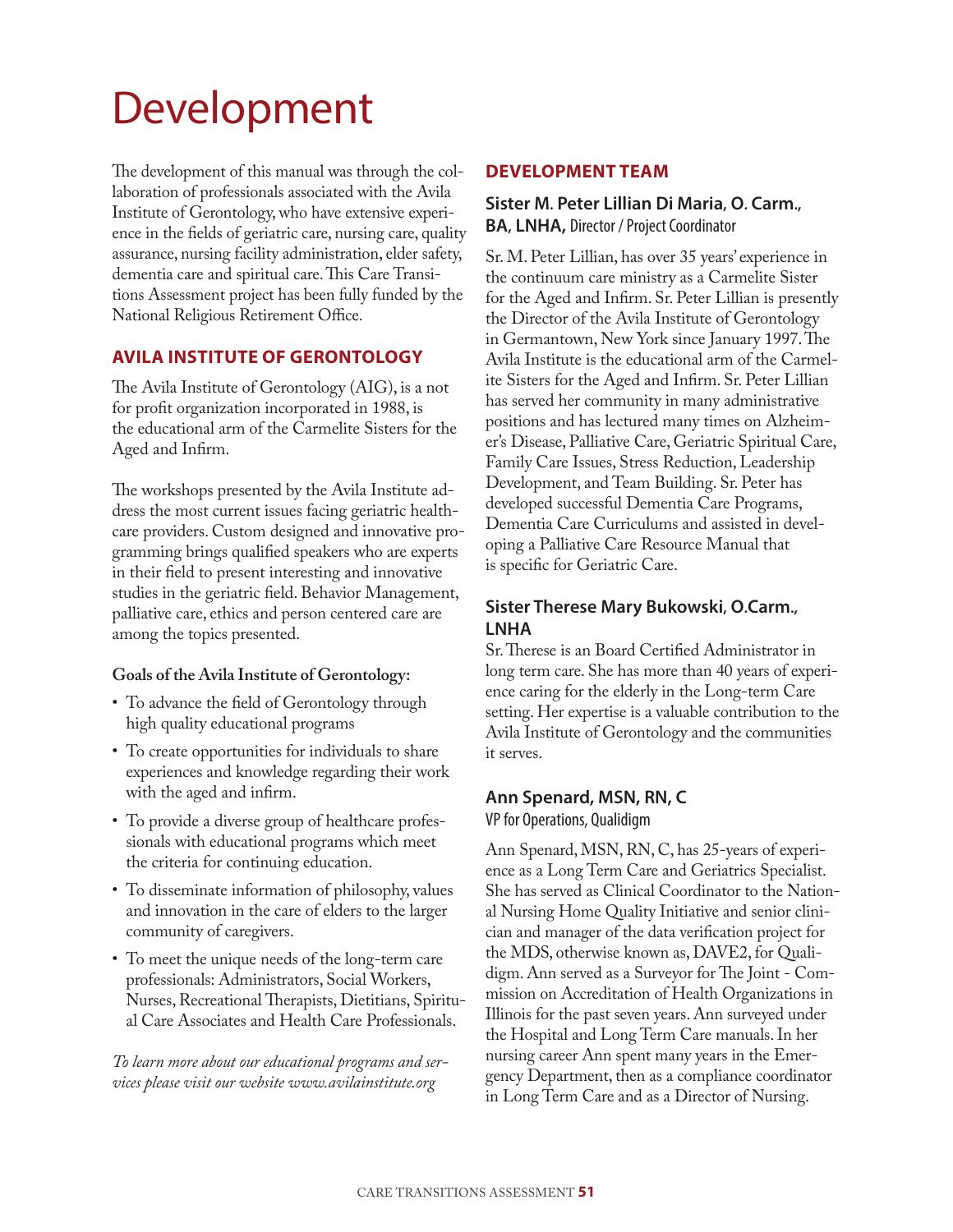# **Carole M. Stathis, MS, RN** Nurse Educator

Carole received a BS in Nursing from Columbia University, and a Masters in Nursing with a concentration in education and gerontology from College of New Rochelle. She has worked in acute care, long term care and home care specifically working with the elderly and their care givers. Carole has developed and taught curricula targeting both professional and family caregivers to enhance the care of the elderly as well as persons with memory impairments. Much of her work includes designing and evaluating spaces that are safe for persons with memory impairment while encouraging optimal function and independence.

# **Michelle Pandolfi, MSW, LNHA**

Director, Consulting Services, Qualidigm

Ms. Pandolfi has fourteen years experience in the long term care industry and is a licensed nursing home administrator in the state of Connecticut. She is a director with nine years experience managing the national nursing home quality improvement project, patient safety and care transitions projects at Qualidigm. Michelle helped create the Connecticut's Culture Change Coalition in 2006 and maintains an active leadership role. She has spoken nationally about culture change and person-centered care in nursing homes. Some previous work of Michelle's includes managing Alzheimer/Dementia Units in nursing homes in Connecticut and Rhode Island and she worked for the Alzheimer's Association-Connecticut Chapter, for many years as a volunteer support group facilitator and as Director of Client and Family Services.

She holds a Masters degree in Social Work Administration and is currently pursuing her Masters in Business Administration, concentrating in healthcare administration and international marketing.

# **Connie McCrory**

Early Childhood Specialist, Archdiocese of New York City

Connie McCrory is a dedicated proponent of excellence in Early Childhood Education, Actively involved in varied aspects of learning and instruction and program development throughout New York State. Prior to her current position she served as the Assistant Director of Early Childhood Literacy for the Archdiocese of New York. In addition to her work in Catholic Schools, she has taught at Early Childhood Education at Horace Mann, a private school in Riverdale, as well as early Childhood Special education for the Scarsdale public School District. She has a Bachelor's of Fine Arts from Marymount University, and is pursuing post graduate/doctoral studies in Education Psychology and Early Childhood Special Education at Fordham University.

# **Beth Selig, MA**

Past Coordinator of Educational Programs

Beth has a Master's Degree in Liberal Arts and Education Studies. She has more than twelve years experience in project research and development. Her graduate school training provided opportunities to develop both secondary education and collegiate educational curricula and in classroom instruction.

# **Erin Pietrak**

# Graphic Designer

Erin has assisted the Avila Institute for over ten years designing brochures, newsletters, manuals and more. She receieved a Bachelor's degree in Visual Arts from SUNY New Paltz.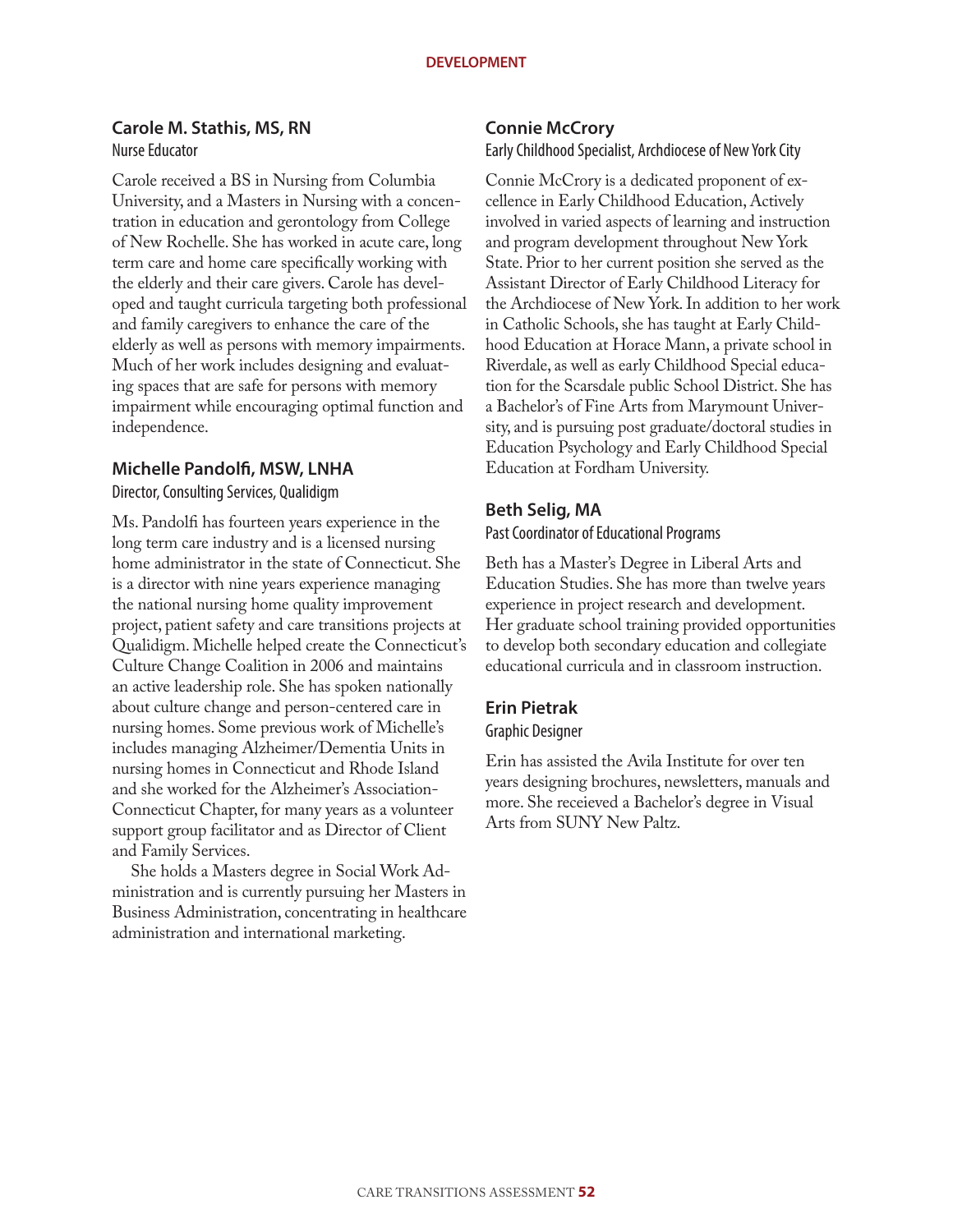# Acknowledgements

*The Avila Institute of Gerontology, Inc. would like to thank the National Religious Retirement Office (NRRO) for their support.*

# **THE NATIONAL RELIGIOUS RETIREMENT OFFICE**

The National Religious Retirement Office coordinates the annual national appeal for the Retirement Fund for Religious and distributes financial assistance for retirement needs to eligible religious institutes. The National Religious Retirement Office and the Retirement Fund for Religious are sponsored by the Conference of Major Superiors of Men, Council of Major Superiors of Women Religious, Leadership Conference of Women Religious, and United States Conference of Catholic Bishops. NRRO strives to support, educate and assist religious institutes in the United States to care for their elderly and frail members now and in the future.

NRRO aims to raise funds for retired religious; help religious institutes realistically assess their current retirement needs and implement planning; educate religious institutes to allocate assets realistically; and develop educational tools, programs, services and resource materials that enable religious institutes to address retirement wisely.

# **PARTICIPATING COMMUNITIES**

The Avila Institute of Gerontology would like to acknowledge the following communities who have helped us in developing this tool, as well as being part of the pilot study.

- The Sisters of the Humility of Mary, Villa Marie, PA
- The Daughters of St. Paul, Jamaica Plain, MA
- Brothers of the Sacred Heart, Pascoag, RI
- The Oblate Sisters of Providence, Baltimore, MD
- Sisters of Charity of Our Lady Mother of the Church, Baltic, CT
- Brothers of Christian Instruction, Alfred, ME
- Order of Friars Capuchin, Beacon, NY
- Trappists, St. Joseph's Abbey, Spencer, MA
- Sisters of St. Joseph Carondolet, Latham, NY
- Discalced Carmelites, Beacon, NY
- Sisters of the Good Shepherd, St. Louis, MO
- The Carmelite Sisters for the Aged and Infirm, Germantown, NY